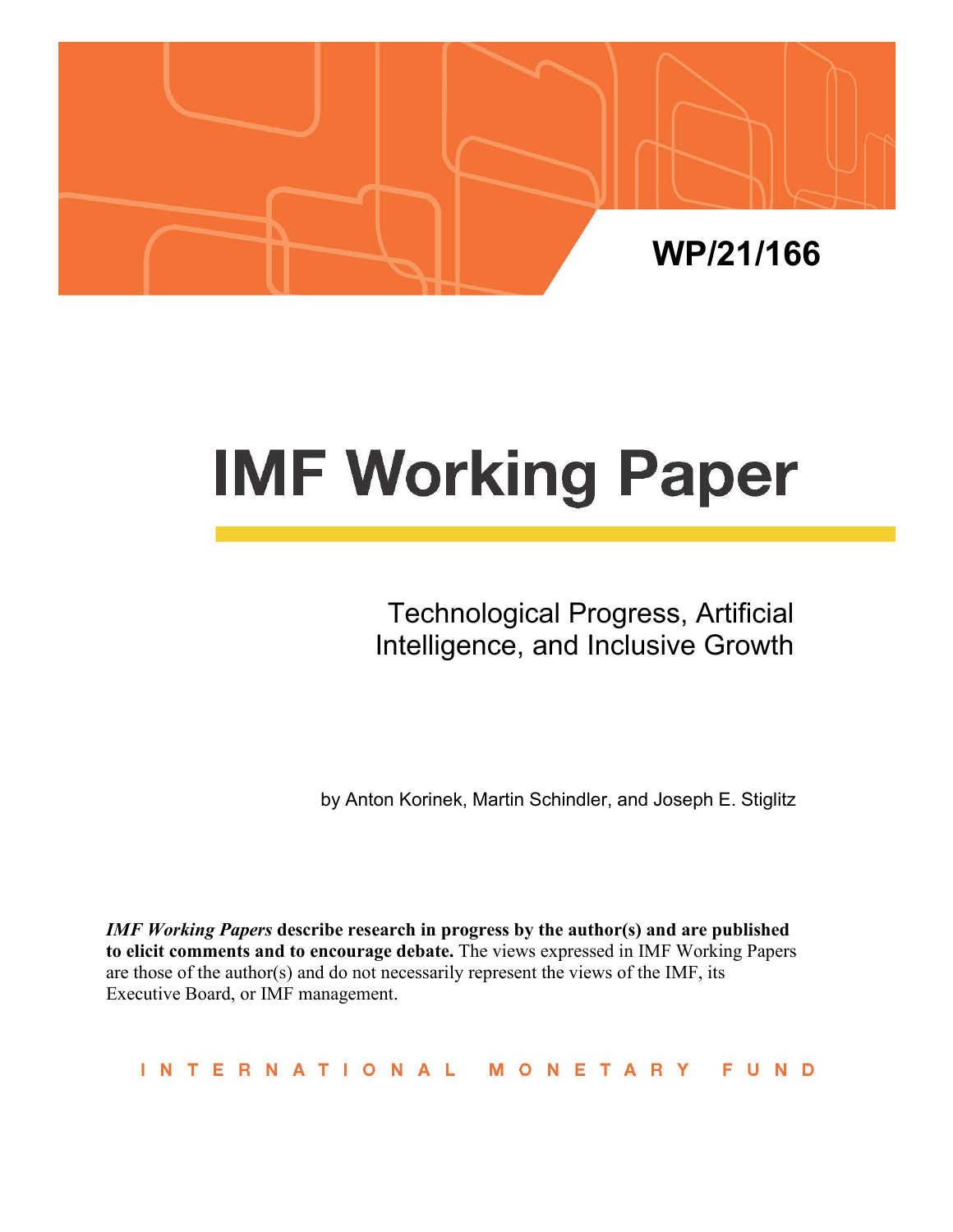#### **IMF Working Paper**

#### Institute for Capacity Development

#### **Technological Progress, Artificial Intelligence, and Inclusive Growth**

#### **Prepared by Anton Korinek (University of Virginia), Martin Schindler (IMF), and Joseph E. Stiglitz (Columbia University)**

#### **Authorized for distribution by Valerie Cerra[1](#page-1-0)**

June 2021

*IMF Working Papers* **describe research in progress by the author(s) and are published to elicit comments and to encourage debate.** The views expressed in IMF Working Papers are those of the author(s) and do not necessarily represent the views of the IMF, its Executive Board, or IMF management.

#### **Abstract**

<span id="page-1-1"></span>Advances in artificial intelligence and automation have the potential to be labor-saving and to increase inequality and poverty around the globe. They also give rise to winner-takes-all dynamics that advantage highly skilled individuals and countries that are at the forefront of technological progress. We analyze the economic forces behind these developments and delineate domestic economic policies to mitigate the adverse effects while leveraging the potential gains from technological advances. We also propose reforms to the global system of governance that make the benefits of advances in artificial intelligence more inclusive.

**JEL Classification Numbers**: E0, O1, O3

**Keywords**: Artificial Intelligence; Inclusive Growth; Economic Development

**Authors' E-Mail Addresses**: [anton@korinek.com,](mailto:anton@korinek.com) [mschindler@imf.org,](mailto:mschindler@imf.org) [jes322@gsb.columbia.edu](mailto:jes322@gsb.columbia.edu)

<span id="page-1-0"></span><sup>&</sup>lt;sup>1</sup>This paper is an extended version of a chapter that has been accepted for publication by Oxford University Press in the forthcoming book on "How to Achieve Inclusive Growth," edited by V. Cerra, B. Eichengreen, A. El-Ganainy, and M. Schindler due for publication in 2021. Parts of this paper subsume ideas presented in previous work by Korinek and Stiglitz (2021a) under the title "Artificial Intelligence, Globalization, and Strategies for Economic Development." We thank Avital Balwit, Andy Berg, Valerie Cerra, Sharmini Coorey, Romain Duval, Barry Eichengreen, Katya Klinova, Nikola Spatafora, Jeromin Zettelmeyer, participants in the IMF IG seminar series, and numerous IMF colleagues for insightful comments and suggestions; David Autor, Adrian Peralta-Alva and Agustin Roitman for helpful data and charts; and Jaime Sarmiento for excellent research assistance. Financial support from the Institute for New Economic Thinking is gratefully acknowledged.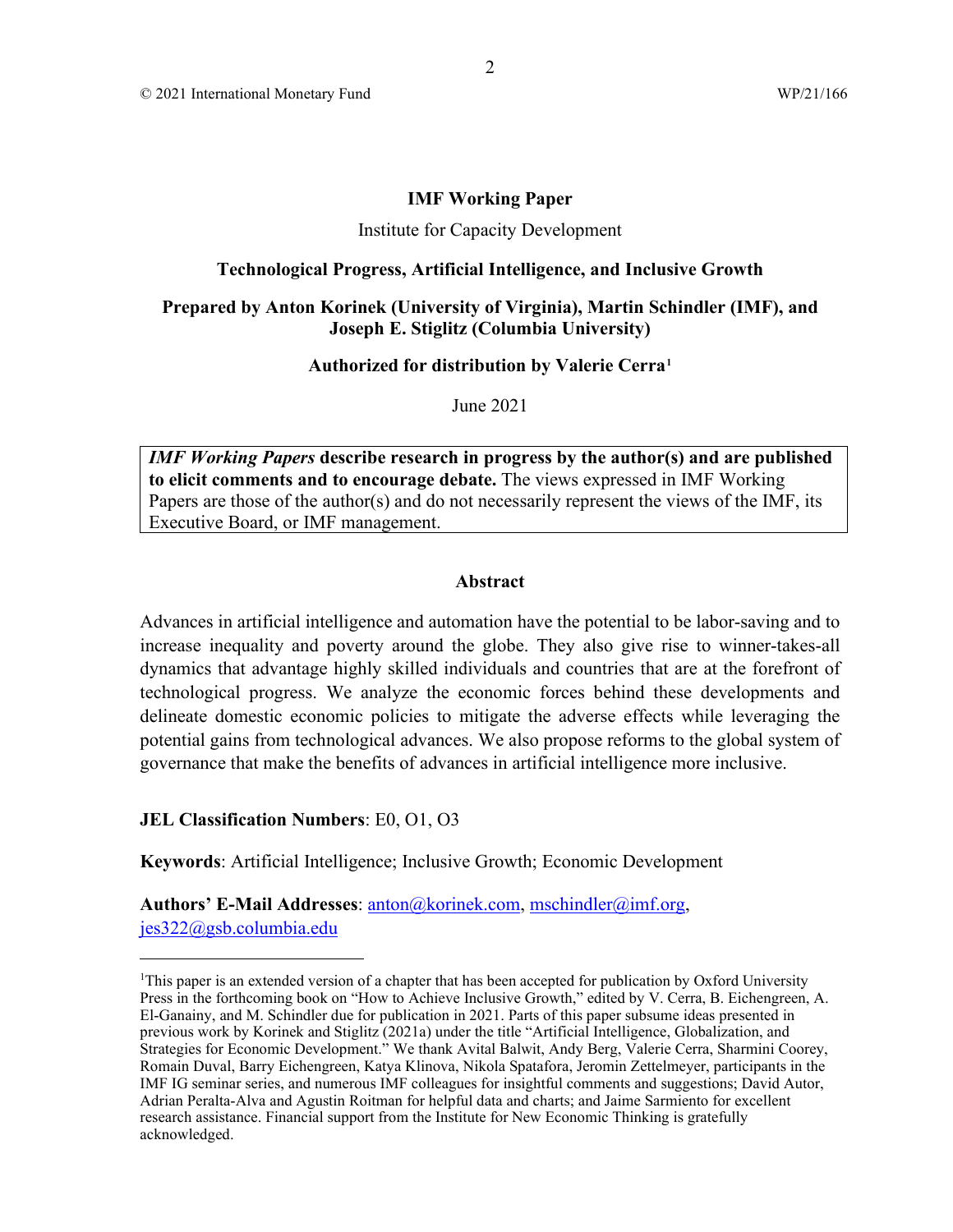| B. The Productivity Puzzle: Are We Really in an Era of Unprecedented Innovation?18 |  |
|------------------------------------------------------------------------------------|--|
|                                                                                    |  |
|                                                                                    |  |
|                                                                                    |  |
|                                                                                    |  |
|                                                                                    |  |
|                                                                                    |  |
|                                                                                    |  |
|                                                                                    |  |
|                                                                                    |  |
|                                                                                    |  |
|                                                                                    |  |
|                                                                                    |  |
|                                                                                    |  |
|                                                                                    |  |
|                                                                                    |  |
|                                                                                    |  |

## **Contents**

# Figures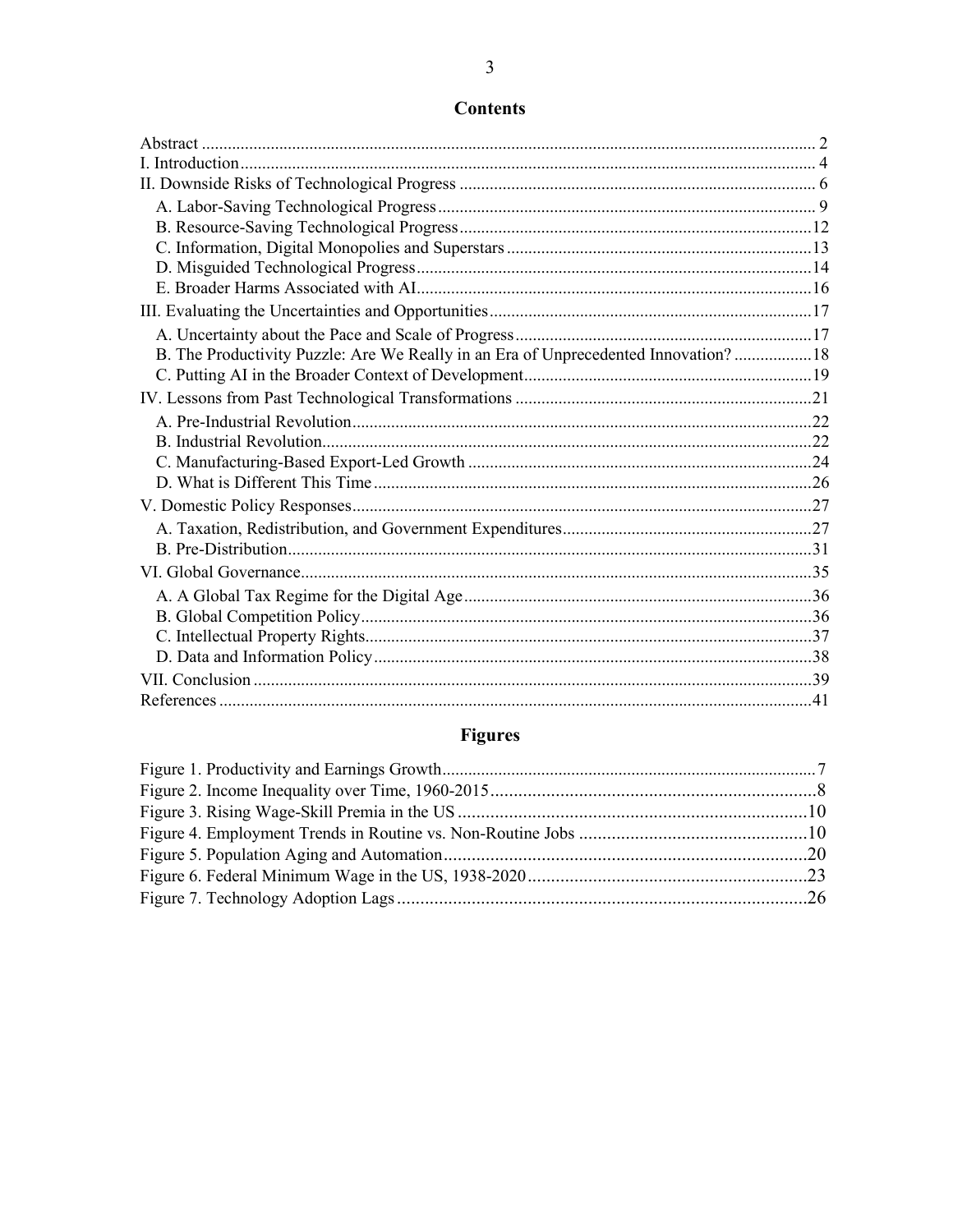#### **I. INTRODUCTION**

<span id="page-3-0"></span>Advances in artificial intelligence (AI) and related forms of automation technologies have led to growing fears about job losses and increasing inequality. This concern is widespread in high-income countries. Developing countries and emerging market economies should be even more concerned than high-income countries, as their comparative advantage in the world economy relies on abundant labor and natural resources. Declining returns to labor and natural resources as well as the winner-takes-all dynamics brought on by new information technologies could lead to further immiseration in the developing world. This could undermine the rapid gains that have been the hallmark of success in development over the past fifty years and threaten the progress made in reducing poverty and inequality.

For many decades, there was a presumption that advances in technology would benefit all embodied by the trickle-down dogma that characterized neoliberalism. And for some time, this presumption was in fact justified. For example, for the three decades following World War II, the US economy and many other high-income and developing countries experienced broadly shared increases in living standards. However, over the past half-century, output growth and median worker incomes started to decouple.

Moreover, economic theory cautions that technological progress is likely to create both winners and losers (see Korinek and Stiglitz, 2019, for a review). As long as the winners and losers from technological progress are located within the same country, there is at least the possibility that domestic policy measures can compensate the losers. However, when technological progress deteriorates the terms of trade and thus undermines the comparative advantage of entire countries, then entire nations may be worse off except if the winners within one country compensate the losers in other countries, which seems politically very difficult.

This paper argues that concerns about whether technological progress leads to inclusive growth are indeed justified – and that especially developing countries may face a stark new set of challenges going forward. However, we propose policies that can mitigate the adverse effects so that advances in technology lead to a world with greater *shared* prosperity. This will require new domestic polices and development strategies as well as strong international cooperation and a rewriting of the global rules governing the information economy.

We start by laying out the key properties of AI and related automation technologies that underlie the concerns about recent technological progress.<sup>[2](#page-3-1)</sup> AI is likely to be labor-saving and resource-saving, devaluing the sources of comparative advantage of many developing countries and deteriorating their terms of trade. Being an information technology, AI also tends to give rise to natural monopolies, creating a small set of so-called superstar firms that are located in a few powerful countries but serve the entire world economy. Moreover, under reasonable assumptions, the rate and direction of technological progress chosen by the market are generally suboptimal (Korinek and Stiglitz, 2019). This creates the possibility of

<span id="page-3-1"></span><sup>&</sup>lt;sup>2</sup> AI is frequently defined as the ability of machines to perform tasks that previously required human intelligence. This implies that AI carries by its nature the potential to replace human labor. A number of arguments put forward in this paper are applicable not only to AI but also to other forms of technological progress.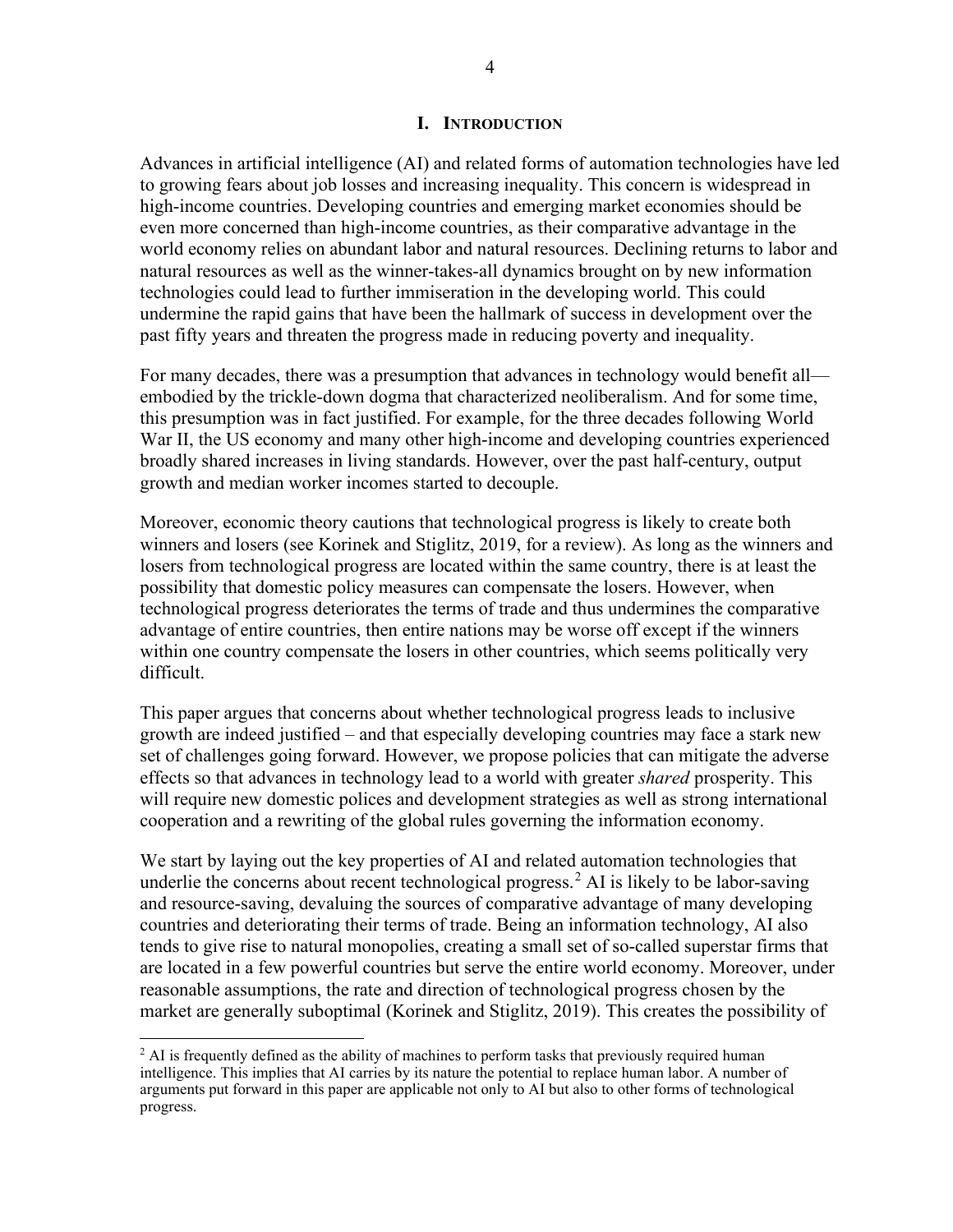steering innovation in AI and other technologies in directions that are more beneficial to humanity at large, for example, preserving the planet or creating satisfying employment opportunities, rather than substituting for labor and creating more unemployment and inequality.

Taking a step back, we evaluate to what extent the discussed concerns about technological progress are justified, given what we know at present. There is vast uncertainty about the impact of AI, even among experts in the field. Some argue that AI is less important than the big innovations of the  $20<sup>th</sup>$  century and will have rather limited impact on the economy, whereas others go as far as predicting that AI will lead to more rapid technological progress than mankind has ever seen before.

In this context, we discuss how to reconcile the buzz among technologists over the past decade with economic data that suggests rather modest productivity increases over the period – encapsulated by the so-called productivity puzzle. We also analyze how the forces generated by progress in AI interact with other recent developments, in particular with the recovery from COVID-19, with secular population dynamics, and with the need for a Green Transition.

Despite the uncertainties surrounding AI, its potentially dramatic consequences suggest that we should steer our own research in directions where the expected social value added of economic analysis is greatest: we need to think particularly hard about potential events that would be highly disruptive to our society.

To grasp the historical nature of what is going on, we look at the broader history of technological progress. Humanity spent much of its history at a Malthusian stage in which the vast majority of the population lived at subsistence levels. The Industrial Revolution that lifted living standards started a bit over two centuries ago, making it a mere blip in the history of human civilization. For developing countries, the era of manufacturing-based export-led growth that enabled the East Asian Miracle stretched over the past half-century – only one quarter of the history of the Industrial Revolution. It is conceivable that we are now going into another era. There is even a risk that the terms-of-trade losses generated by progress in AI may erase much of the gains that the developing countries have made in recent decades.

However, the Industrial Revolution also offers ample lessons on how to manage innovation in a positive way: technological revolutions are very disruptive, but collective action can mitigate the adverse effects and generate an environment in which the gains are shared broadly. The labor-using nature of the Industrial Revolution ushered in an *Age of Labor* in which the economic gains of workers also shifted political dynamics in their favor, but there is a risk that future labor-saving progress may do the opposite. The decline of manufacturing will require a new development model that follows a more multi-pronged strategy to replace the manufacturing-based export-led growth model.

The key policy question is how countries can improve the likelihood of benign outcomes from technological progress. This is especially pertinent for developing countries, but it is also a challenge for advanced economies to develop policies that ensure that technological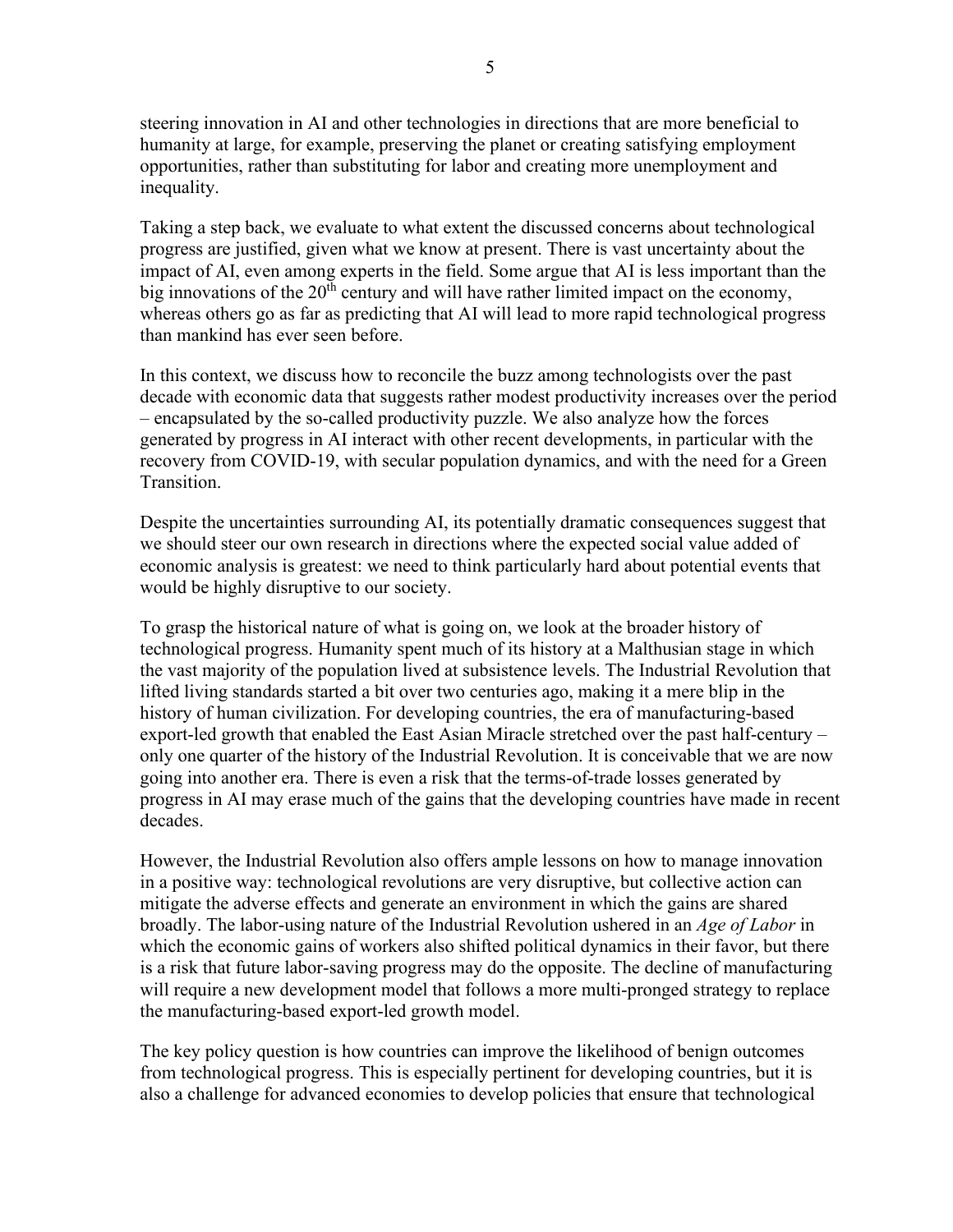advances lead to broadly shared prosperity and that their adverse effects are mitigated. We delineate here a number of such policies. Taxation and redistribution are a first line of defense to compensate the losers of progress, although the scope for redistribution may be limited in developing countries.

Targeted expenditure policies can serve double duty by providing both income to workers and a valuable social return – for example, investments in education or infrastructure are labor intensive and enhance human capital and the physical infrastructure of countries, both of which are important in bridging the digital divide and ensuring that all citizens can participate in the opportunities afforded by digital technologies.

To replace the manufacturing-based export-led growth model, developing countries will need to steer technological progress and technology adoption in new directions, in part by leveraging the opportunities that AI and other digital technologies afford in agriculture and services.

Finally, we describe a set of policies at the supra-national level to reform our global system of governance in a way that developing countries can benefit from advances in AI and other information technologies while addressing the downsides of these new technologies. We need to design a global tax regime for the digital age that enables countries to raise taxes on transactions that occur within their borders. Competition policy is also increasingly a question that transcends national borders as the footprint of the digital giants is global and authorities in their countries of origin do not face the correct incentives to ensure a competitive marketplace. Intellectual property regimes need to be adapted so they are attuned to the needs and circumstances of developing countries. Moreover, information policy including the regulation of data needs to be discussed at the supra-national level to provide a voice to developing countries that could otherwise not influence the design of such policies.

The remainder of this paper is organized as follows. In the second section, we provide an overview of the downside risks of technological progress, with special emphasis on potential AI-induced economic disruptions; in the third, we discuss the uncertainties surrounding the nature and level of the impacts as well as the broader context. The fourth section reviews what we can learn from the bigger historical picture of technological progress. The fifth section distills the critical role of government policy in managing the effects of technological progress and enabling the benefits of innovation to be widely shared. The sixth section analyzes how our global system of governance needs to be updated to allow developing countries to maximize the benefits and minimize the costs of advances in AI and related technologies.

## **II. DOWNSIDE RISKS OF TECHNOLOGICAL PROGRESS**

<span id="page-5-0"></span>Many technology optimists suggest that productivity gains go hand in hand with real wage gains. This presumption that technological progress would benefit all was also embodied by the trickle-down dogma that has characterized neoliberalism. However, the presumption was supported neither by theory nor evidence; indeed, economic theory has always held that advances in technology do not necessarily benefit all and may create winners and losers. The data (Figure 1) show that in recent decades, many countries have experienced episodes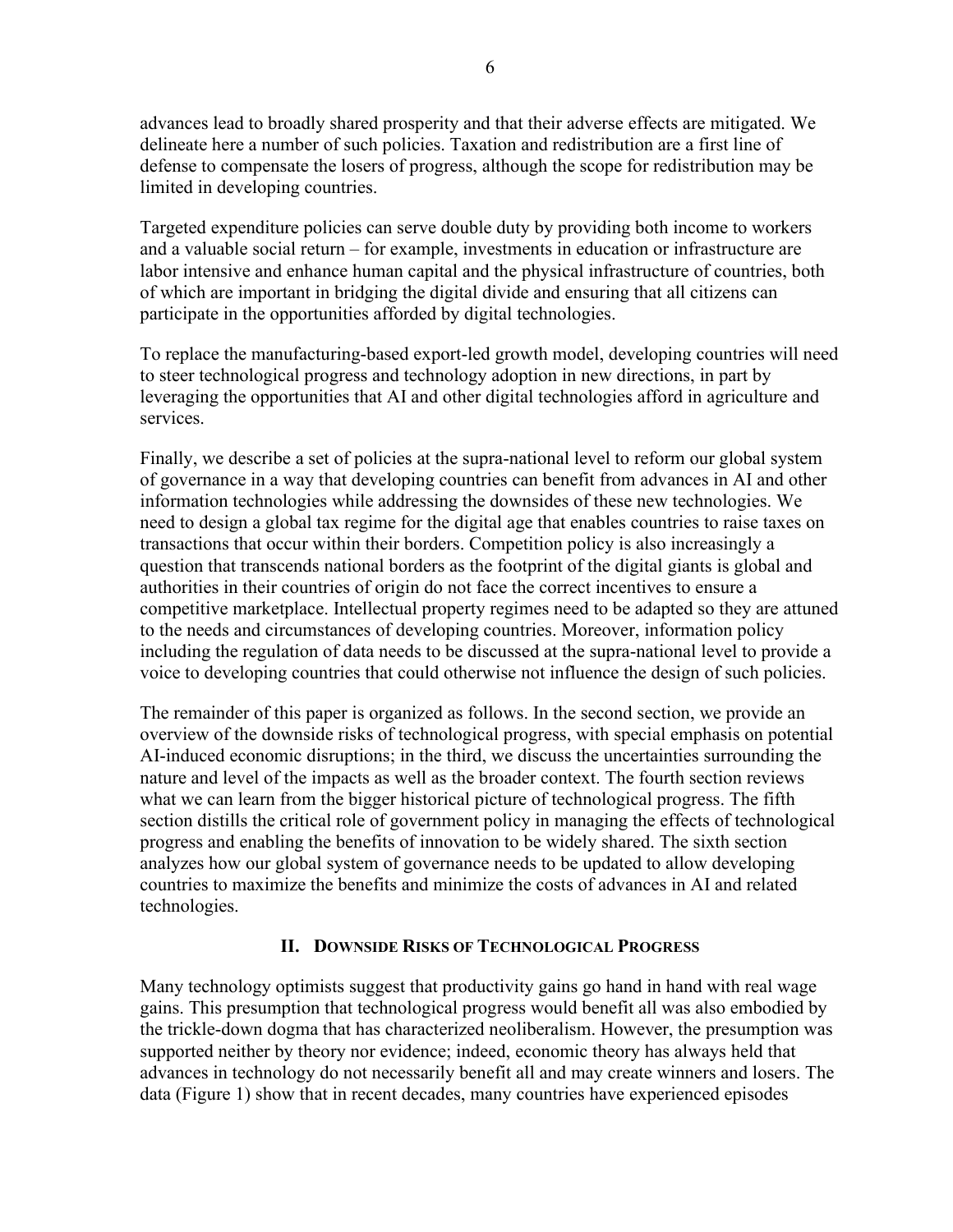during which wages lagged productivity growth. Moreover, as we argue below, even where average wages did keep up with productivity, median wages may not have, and there is a risk that any positive gains seen in the past may not continue.



#### **Figure 1. Productivity and Earnings Growth**

Source: OECD, Bureau of Labor Statistics, IMF staff calculations.

Figure 2 illustrates that the income gains associated with technological progress have been highly unevenly distributed. In the US and other high-income countries, most of the benefits of growth have gone to those at the top, resulting in widening income inequality in most advanced economies since the early 1980s, reversing an earlier downward trend in many countries.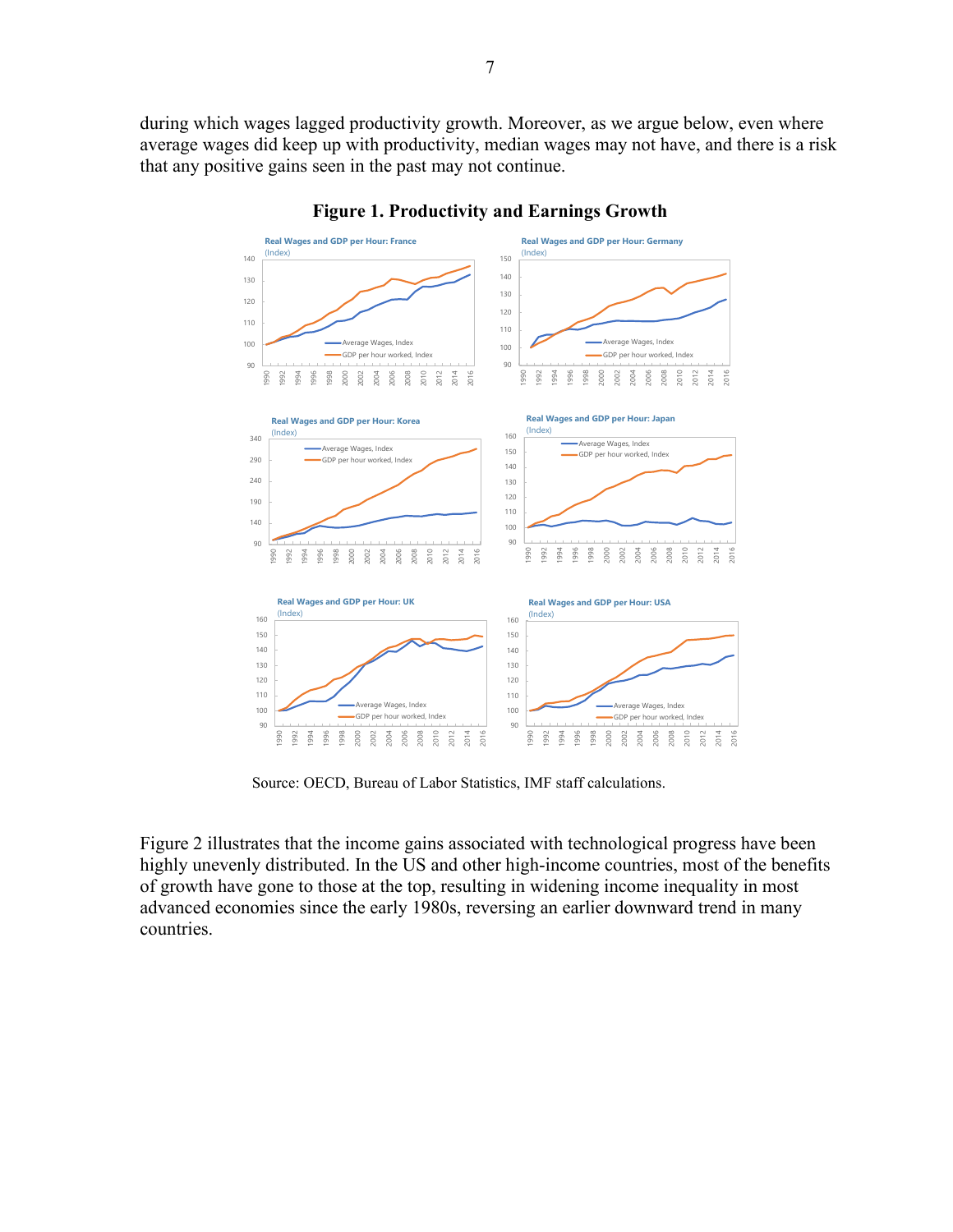

Source: World in Data; data depict the cumulative share of national (pre-tax) income accruing to the top 5 percent of income earners (https://wid.world/).

How can we reconcile this with economic theory? In the context of a competitive economy, we can think of technological progress as moving out the production possibility frontier: one can get more of any output for a given amount of inputs. But this increase in production possibilities does not tell us how the gains from progress will be distributed. In our simplest economic models, for example, if we assume a competitive economy with a Cobb-Douglas production function, relative shares are fixed.

However, in the more general case, technical change may change the distribution of income, so that, for instance, labor gets a smaller share of a larger pie. If its share decreases enough, workers could even be worse off. Whether wages increase or decrease depends on what happens to the demand for labor at existing wages. Using the terminology first introduced by Hicks, technical change that leads to a decrease in the relative share of labor is called capitalbiased; if it leads to a decrease in the share of unskilled labor, it is called skill-biased; if it leads to an outright reduction in wages, it is called labor-saving. The US, for example, has experienced routine-biased technological change that has replaced workers engaged in both manual and cognitive routine activities since the 1980s and that has contributed to the hollowing out of the middle class (Autor et al., 2003).

Korinek and Stiglitz (2019) show that the distributive effects of innovations can be seen as generating quasi-rents –aside from delivering direct gains to innovators, innovations lead to changes in factor demands, for example lowering demand for unskilled labor and raising demand for skilled labor, and the affected workers experience gains or losses. The winners of progress (e.g. the skilled workers in our example) experience these gains without having contributed to the innovation, obtaining quasi-rents, whereas the losers experience losses without any fault of their own. That, in turn, has an important implication: governments can capture some of the quasi-rents by taxing the winners and redistributing it; and given the nature of the gains, governments may even be able to raise taxes in ways that have no or limited distortionary effects, for example if the winners include owners of fixed factors such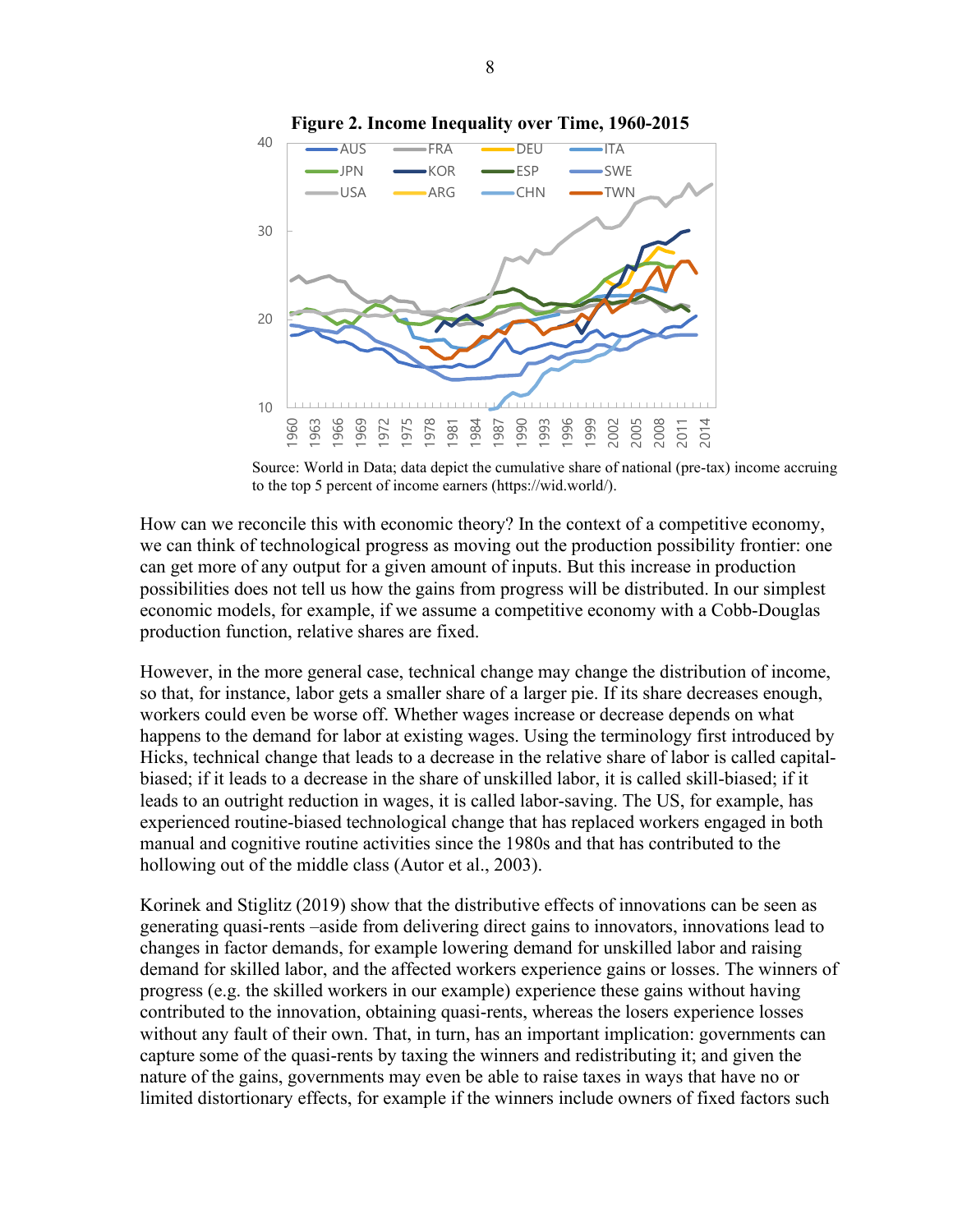as land. Thus, "managed" technological progress could allow for Pareto-improving outcomes.

However, there is a big difference between looking at the impacts of AI within a single country and from a global perspective. When the benefits are experienced in one country and the cost is borne in another, a Pareto improvement would require that the winners compensate the losers across national boundaries. Today, such cross-border transfers are voluntary and limited.

As a result, the fruits of technological progress will be unequally shared; but more troublesome is that while some countries may gain a great deal, others will lose. These differences will be reflected, respectively, in improvements and deteriorations of countries' terms of trade. In the following, we will analyze several of the specific forms of progress that the AI revolution and related automation technologies are likely to induce, with particular focus on how they may hurt developing countries.

## **A. Labor-Saving Technological Progress**

<span id="page-8-0"></span>Many observers are concerned that AI may be labor-saving, that is, cause a decline in the demand for labor at existing factor prices. If this occurs, equilibrium wages will decrease and workers will be worse off.

As we have noted, over the past half-century, the US and many other countries seem to have experienced technological progress that was biased against workers with lower levels of education performing routine tasks, sufficiently biased that it may even have been laborsaving in that segment, reducing such workers' real incomes. For example, Autor et al. (2003) observe that from the 1970s to the 1990s, while computerization was a substitute for an increasing number of routine tasks, technological change increased the productivity of workers in non-routine jobs that involved problem-solving and complex communications tasks. These changes in technology may have explained nearly 2/3 of the relative demand shift toward college-educated labor over that period. Similarly, more recently, Acemoglu and Restrepo (2020) estimated significant adverse employment and wage effects from the introduction of industrial robots in the US, concentrated in manufacturing and among routine manual, blue-collar, assembly, and related occupations, helping to explain the dramatic increase in wage dispersion across skill groups over the past five decades (Figure 3).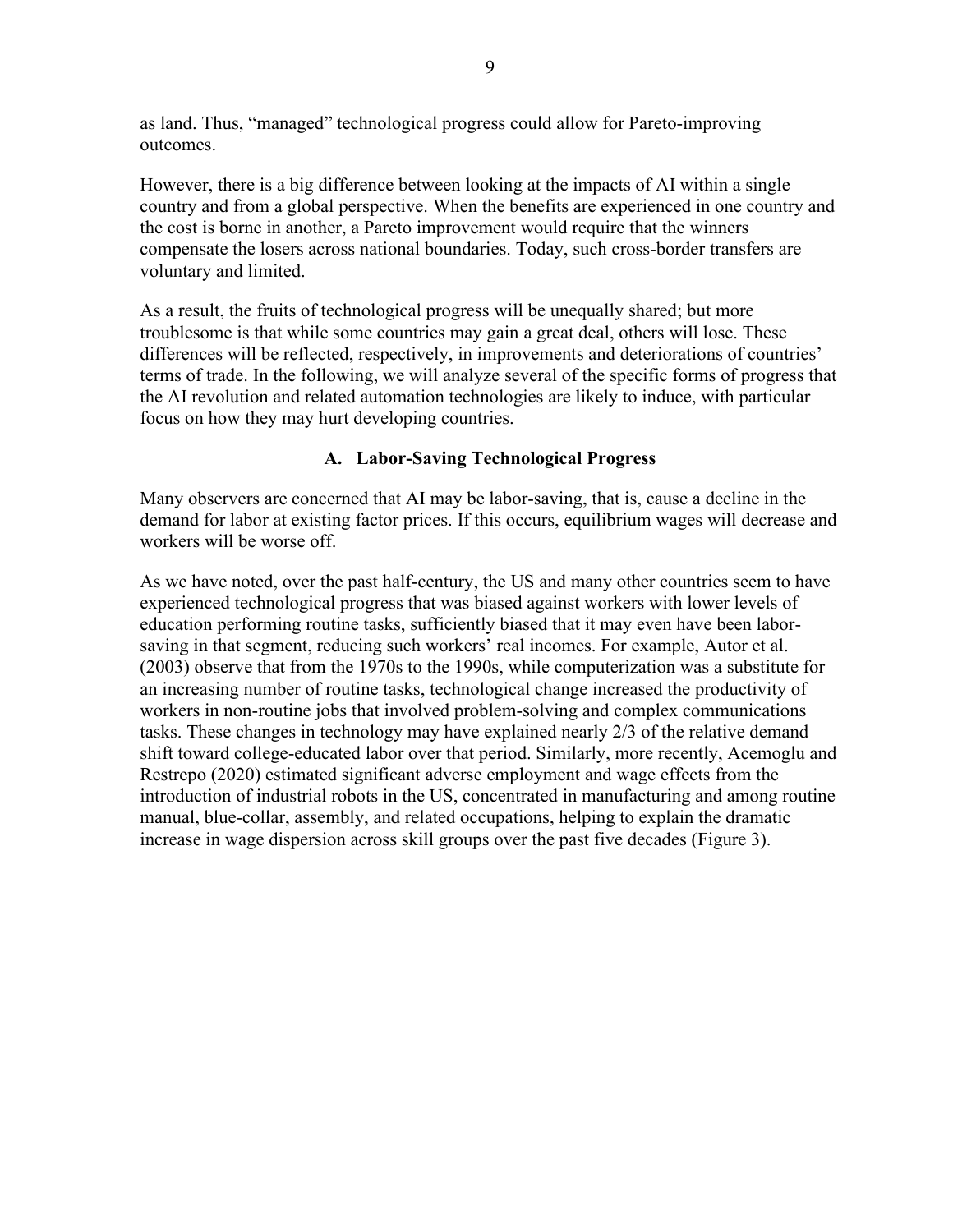

This job polarization in terms of wages has also been reflected in relative employment dynamics. Employment in nonroutine jobs has continued to grow steadily in the US, while that in routine jobs has stagnated, or in some periods declined, since around 1990, contributing, as we have noted, to a "hollowing out of the middle" (Figure 4).<sup>[3](#page-9-0)</sup> OECD (2019) note that middle-skilled jobs may be the most prone to both automation and offshoring, as they most encompass routine tasks that are relatively easy to automate (or offshore).<sup>[4](#page-9-1)</sup>





Source: Current Population Survey and Federal Reserve Bank of St. Louis.

<span id="page-9-0"></span><sup>&</sup>lt;sup>3</sup> As can be seen in the figure, the COVID shock in 2020 has clearly accelerated the trend, at least temporarily, giving rise to a large decline in employment in routine manual jobs but only a modest dip in nonroutine cognitive jobs.

<span id="page-9-1"></span><sup>&</sup>lt;sup>4</sup> See also WEO (2018) for a broader review of employment and earnings dynamics across countries and sectors.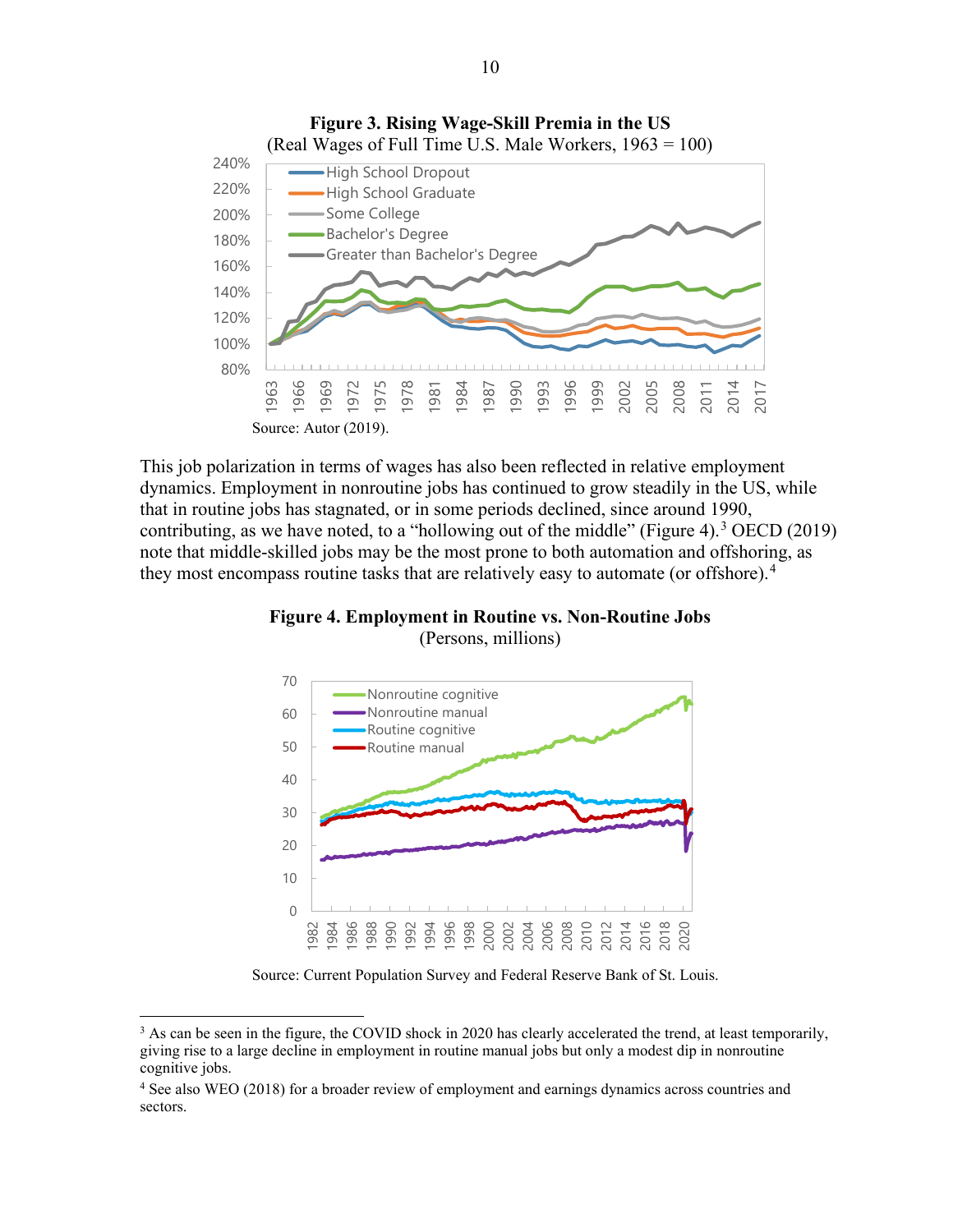Standard models of aggregate production functions with skilled and unskilled laboraugmenting progress and capital-augmenting progress can generate the observed patterns of movements in factor prices and shares, depending on patterns of progress as well as elasticities and cross-elasticities of substitution. Acemoglu and Restrepo (2019a) formulate a particular model in which the displacement of workers by robots will reduce the labor share of income and may be labor-saving if the productivity gains from the robots are modest. Berg et al. (2018) focus on the differential effects of technological progress across worker groups and shows that technological progress may be unskilled-labor-saving because that type of labor is easily substituted for by robots; by contrast, high-skilled labor is likely complementary to robots and will benefit from technological progress; as a result, technological advances risk bringing about large increases in inequality. Automation may also worsen inequality along other dimensions—for example, in sectors where women occupy more routine jobs (Brussevich et al., 2018).

Even if technological progress is labor-saving in the short run, it may also trigger additional accumulation of capital that is complementary to labor, benefiting labor in the long run. For example, Stiglitz (2015) and Caselli and Manning (2019) show that in an economy with capital and labor only, in which long-run capital accumulation is determined by an exogenous interest rate, labor will always gain.<sup>[5](#page-10-0)</sup> Ultimately, however, impacts on inequality depend on whether there are other scarce limiting factors in the economy, for example, natural resources or land, which would benefit from technological progress and ultimately become more scarce as the factors "capital" and "machine-replacing labor" become more abundant and cheaper. Indeed, Korinek and Stiglitz (2021a) show that if this is the case, then, without government intervention, labor may lose out from technological progress even in the long run.

At a global level, similar dynamics may play out. Although labor-saving technological progress would make the world as a whole richer, it would hit developing countries that have a comparative advantage in cheap labor particularly hard. If worldwide demand for labor, or for unskilled labor, declines, such countries would experience a significant deterioration in their terms of trade and lose a substantial fraction of their export income. Labor-saving progress may not only create winners and losers within the affected developing countries, but it may make entire countries on net worse off. Alonso et al. (2020) find that improvements in the productivity of "robots" could drive divergence, as advanced countries benefit from computerization more given their higher initial capital stock.

However, it is also conceivable that other forms of advances in technology could benefit workers: intelligence-assisting devices and algorithms (IA) may be complementary to labor rather than substituting for it, thus enhancing the prospects of labor. Innovations that fall into this category may include augmented reality (AR), machine learning (ML) algorithms that help analyze complex data, and other forms of integration of AI with humans.<sup>[6](#page-10-1)</sup> Automation technologies frequently affect particular *tasks* but not (entire) jobs, which consist of multiple

<span id="page-10-0"></span> $<sup>5</sup>$  The result is intuitive: the dual to the production function is the factor price frontier. Technological change</sup> shifts out the factor price frontier, implying that if the interest rate is unchanged, wages must increase.

<span id="page-10-1"></span><sup>6</sup> One extreme example is Elon Musk's *Neuralink* which aims to achieve a symbiosis of humans and AI by surgically implanting technology into the brain.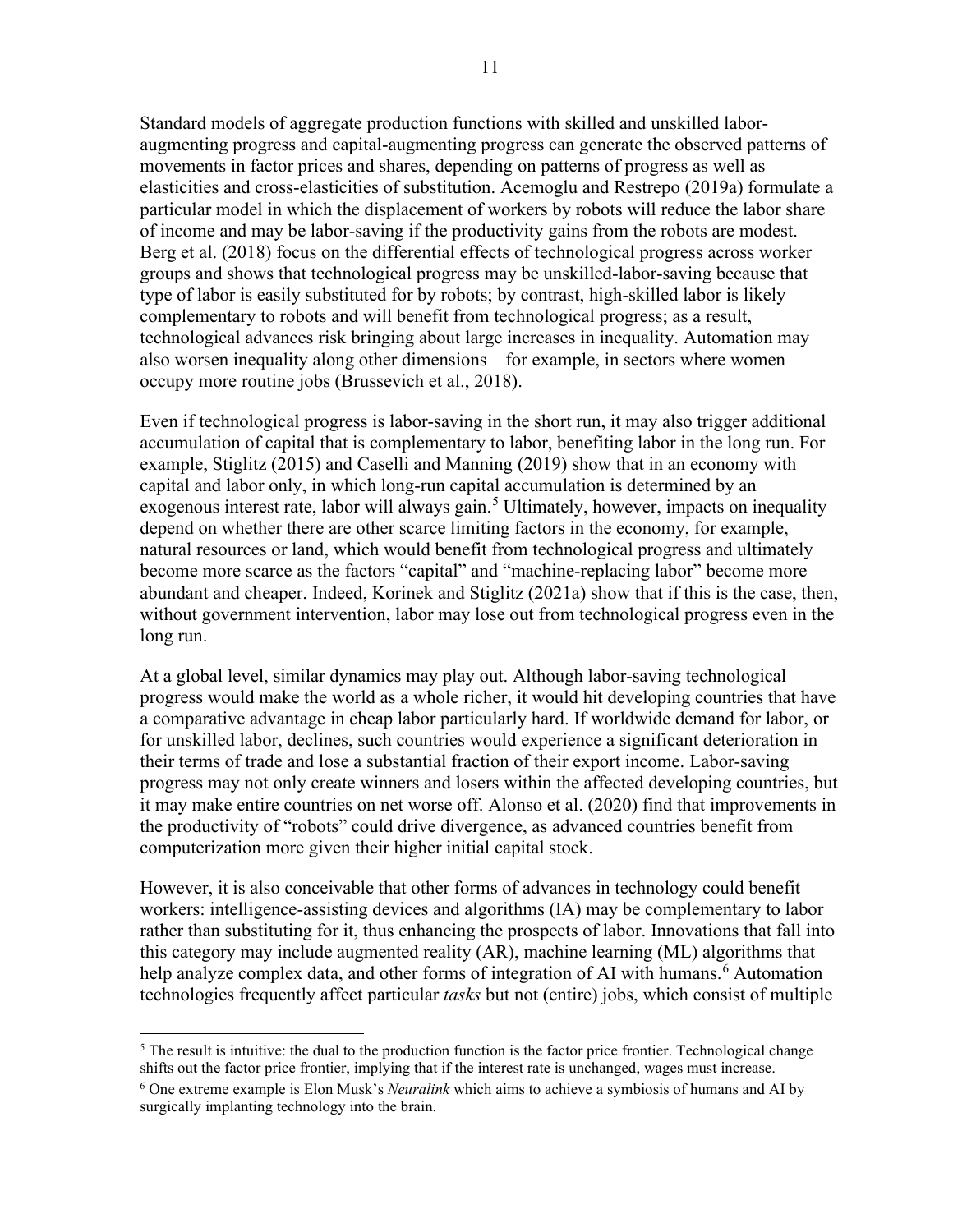tasks (see, e.g., Acemoglu and Autor, 2011)—IA innovations may help workers be more productive in their jobs by taking over, or improving, certain tasks. For example, a doctor is engaged in diagnosis but also in explaining the diagnosis to the patient. AI may do a better job in diagnosis – for example, in radiology – but it may not quite replace the doctor in communicating with the patient, at least not yet.

Driverless trucks provide another example: truck driving provides significant employment opportunities for men with only a high school education so there is understandably concern for the disruption that self-driving trucks might bring about. But truck drivers also perform a number of related tasks – they fill orders, load and unload, monitor the truck, and more – not all of which may be easily automated. More generally, most jobs have multiple dimensions and consist of multiple tasks. With some tasks automated, workers will be able to devote more attention to, and perform better at, those tasks that are not. Importantly, both AI and IA imply extensive restructuring of the economy.

The central concern of this paper remains: there may be a reduction in the demand for labor, especially for unskilled labor. We will further evaluate whether or not these fears are justified below in Section 3. If, however, it turns out that AI is labor saving, and especially if it is unskilled labor saving, the consequences for developing countries would be severe. This is the "resource" which constitutes their comparative advantage and in which they are relatively rich. The convergence in standards of living between developing countries and developed that has marked the past half century would be arrested, even reversed. It would also present great challenges to domestic policy within developing countries. In many parts of the world, inequalities within developing countries are greater than in developed. AI would exacerbate those inequalities – and developing countries often lack the institutional capacities to counteract them.

#### **B. Resource-Saving Technological Progress**

<span id="page-11-0"></span>Another type of progress that is of great concern to some developing countries is resourcesaving technological progress. This has gotten less attention than labor-saving progress so far (e.g., Solow, 2009), but AI and other digital technologies have often been praised for their potential to produce more output with fewer natural resources. For instance, they may help reduce the demand for depletable natural resources and lower carbon emissions. Examples include algorithms that optimize efficiency in data centers or that make transportation networks more efficient. Technologies that enable telework may also reduce the carbon footprint of workers.<sup>[7](#page-11-1)</sup> Thus, such resource-saving innovations may have adverse distributional effects on developing countries that have a comparative advantage in natural resources, and that have specialized in exporting them. The impact on exporters of different

<span id="page-11-1"></span> $^7$  As always, calculating the full consequences of a new technology on the demand for any natural resource, or carbon emissions, is complex. It must be done on a full life-cycle basis, incorporating initial investment, maintenance, as well as day-to-day operations. That said, for instance, data centers running cutting-edge AI applications are typically energy-intensive and may lead to increases in demand for electricity and depletable natural resources. Still, on net, it is likely that the demand for carbon-based energy sources will decrease. Some natural-resource-rich economies may benefit, such as those rich in rare earths or other metals that are inputs in the production of batteries, microchips, solar panels, wind turbines etc.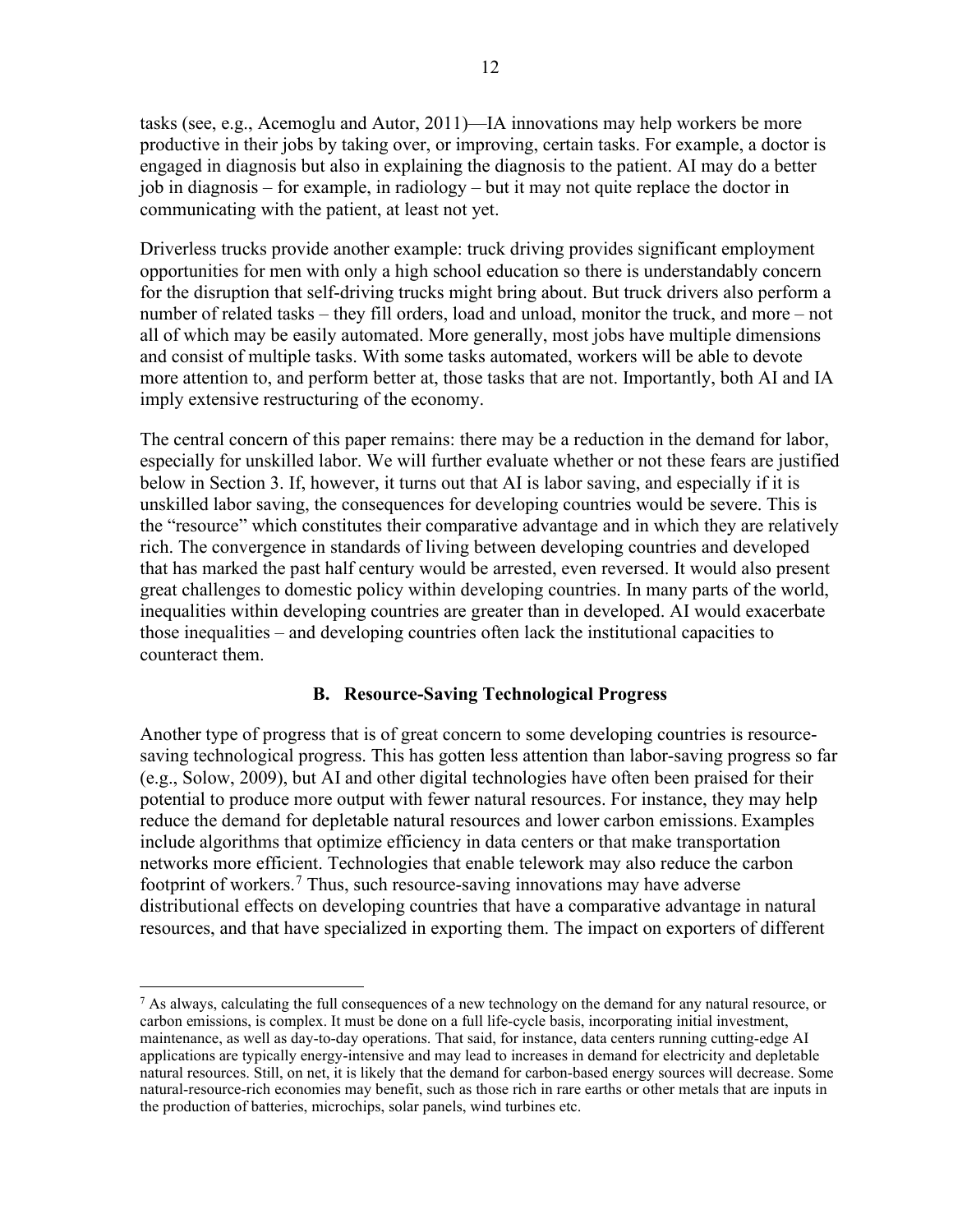types of natural resources may be quite different – for example, exporters of carbon-based energy will fare differently from exporters of rare earth metals.

Consider oil-exporting countries, which have already experienced many developmental challenges while being resource-rich. Resource-saving AI, while saving the planet, would make them resource-poor countries that still experience the same developmental challenges. The challenges of addressing global inequality under such a scenario would be an order of magnitude larger than they are even today, posing a test for the global community. A number of oil-exporting countries rely on their export revenue to buy food and other basic essentials—if they lose their ability to export oil, the consequences would be dire. Thus, as in the case of labor-saving technological progress, the world as a whole may be better off—in this case by undoing resource scarcity and reducing climate change—but not all countries would benefit.<sup>[8](#page-12-1)</sup>

## **C. Information, Digital Monopolies and Superstars**

<span id="page-12-0"></span>So far we have considered the effects of technological change in a competitive environment. However, the rise of AI and other information technologies may also lead to greater concentrations of market power. As a result, the economy may move to an equilibrium that is less competitive and more distorted by market power, with greater rents for dominant firms. Actors with market power will use that power to advantage themselves. The resulting distortions may offset part of the benefits of innovation, exacerbating the adverse distributive effects of labor-saving or resource-saving innovation. With any inequality-averse social welfare function, societal welfare could decrease.

While the assumption of competitive markets often provides a useful benchmark, that model becomes less appropriate as one considers an economy that is dominated by AI. It is hard to conceive of an AI economy being competitive, or at least well-described by the standard competitive equilibrium model.

There are several reasons why advances in AI may intensify market power. First, AI is an information good, and information goods are different from other goods in that they are nonrivalrous – they can be used at close-to-zero marginal cost, implying that a single firm can serve a very large market. Moreover, the creation of AI codes or ML algorithms typically involves high sunk costs and/or fixed costs – in a private market, firms need to earn monopoly rents to recoup these costs. Moreover, even small sunk costs may result in markets not being contestable, i.e., there could be sustained rents and profits. In addition, AI applications and platforms typically involve significant network externalities. Some of these arise because firms accumulate vast amounts of data that allow them to train their algorithms better than those of the competition. All of these effects create large barriers to entry and a tendency towards creating large monopolies, sometimes also called "superstar" effects (see, e.g., Korinek and Ng, 2019, and Stiglitz and Greenwald, 2014a).

<span id="page-12-1"></span><sup>&</sup>lt;sup>8</sup> In addition, many fossil-fuel-dependent countries have not yet diversified their export base, and may face limited options to diversify into job-rich manufacturing growth given this sector's vulnerability to automation. See, e.g., Peszko et al. (2020).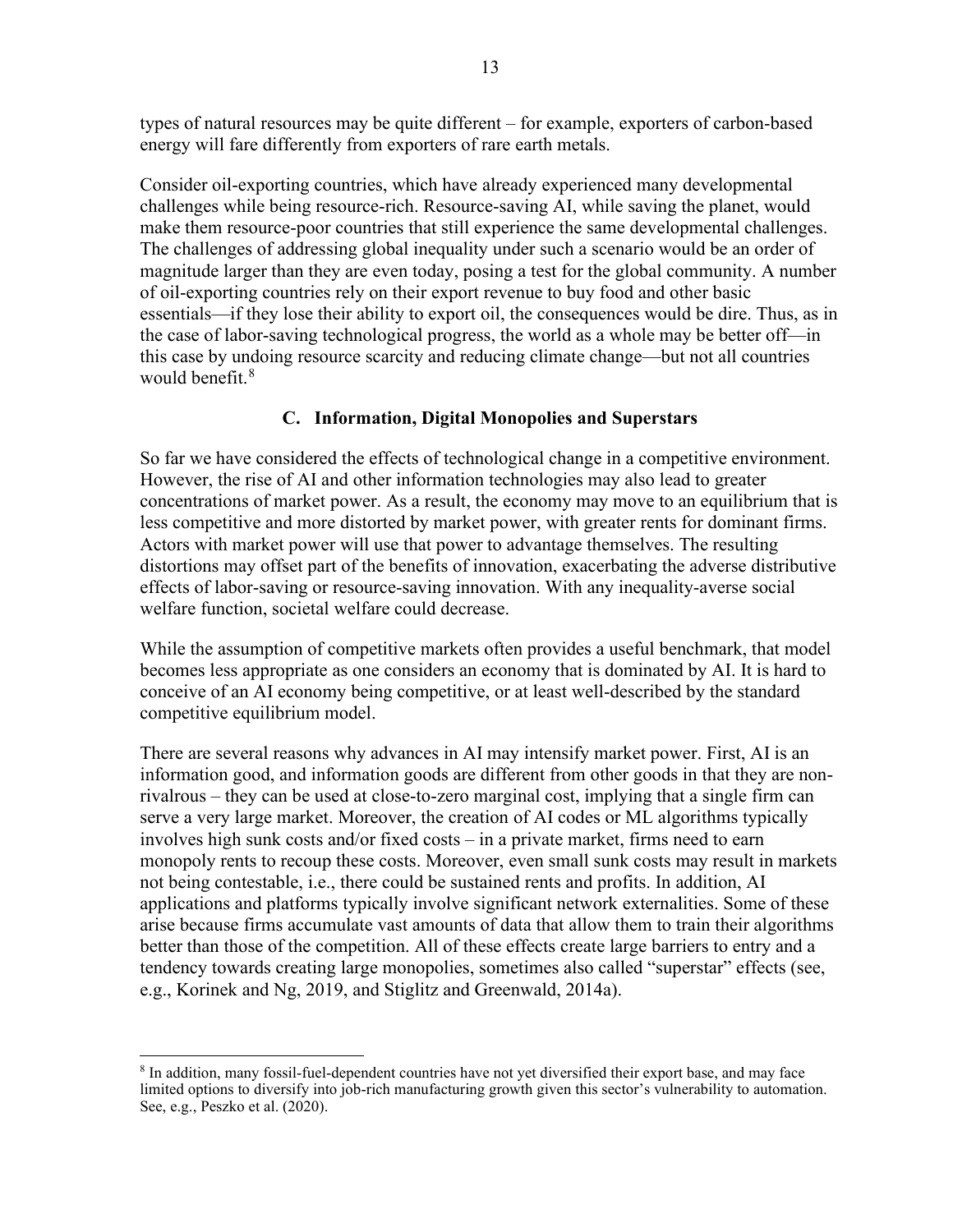Some authors have identified a growing number of "superstar firms" in the economy that are "super profitable" (see, e.g., Autor et al., 2020). However, rather than reflecting "superproductive" technology, much of these profits may arise from the exercise of monopoly power that is derived from the nature of these information technologies. For example, in the US, a large fraction of the gains in the stock market over the past decade have been concentrated in digital giants, to an important extent driven by their market power. Moreover, algorithmic advances have also enabled digital firms to extract more consumer surplus through discriminatory pricing.

Such superstar and monopoly effects are likely to play out not only at a company level but also at a country level, and they are likely to be particularly severe in the context of AI. They may be exacerbated by agglomeration economies associated with R&D in AI. There is a risk that those countries that lead in the advancement in AI may reap all the benefits, becoming "superstar countries" and reaping all the rents associated with the development of AI. The rest of the world, and in particular most developing and emerging economies, may be left behind, with the notable exception of China – one of the leaders in AI. Moreover, to the extent that firms or countries can protect their knowledge, the resulting monopolization of knowledge may also impede the catching-up process. Importantly, even if competitors could "steal" a superstar's knowledge, this may not necessarily be sufficient as the superstars can continuously improve their algorithms based on their users' data, thus remaining, perhaps permanently, ahead. In the past, advances in technology were driven to an important extent by basic research that was financed by governments in high-income countries and that was freely available to all—including to developing countries. This too may change with AI.

Some observers suggest as a silver lining for developing countries in that ML technologies are reliant on data and that more diverse data contain more information. Thus, selling data might generate some income for developing countries. However, this is unlikely to make up for their lost income as the marginal return to more diverse data may be limited. Moreover, future advances in ML algorithms may make them less reliant on large quantities of data and instead require more specific, tailored data.

#### **D. Misguided Technological Progress**

<span id="page-13-0"></span>Economic theory has illuminated why the nature of innovation (e.g., the factor bias) may not be welfare maximizing. Much of economics takes the factor bias of technological change as exogenously given, and the standard economic welfare theorems assert the efficiency of competitive market economies for a given level of technology. However, the direction and rate of technological progress are themselves economic decisions, as emphasized by the literature on induced innovation (e.g. Kennedy, 1964; von Weizsäcker, 1966; Samuelson, 1965; Atkinson and Stiglitz, 1969; Acemoglu, 1998, 2002; Stiglitz, 2006). There is no analogue of the welfare theorems for innovation: markets on their own will not in general be efficient either in the level or direction (nature) of innovative activity and technological change. The market may even provide incentives for innovations that reduce efficiency by absorbing more resources than they create for society, as may be the case, for example, for high-frequency trading. This calls for policy to actively steer technological progress, as we will discuss further below.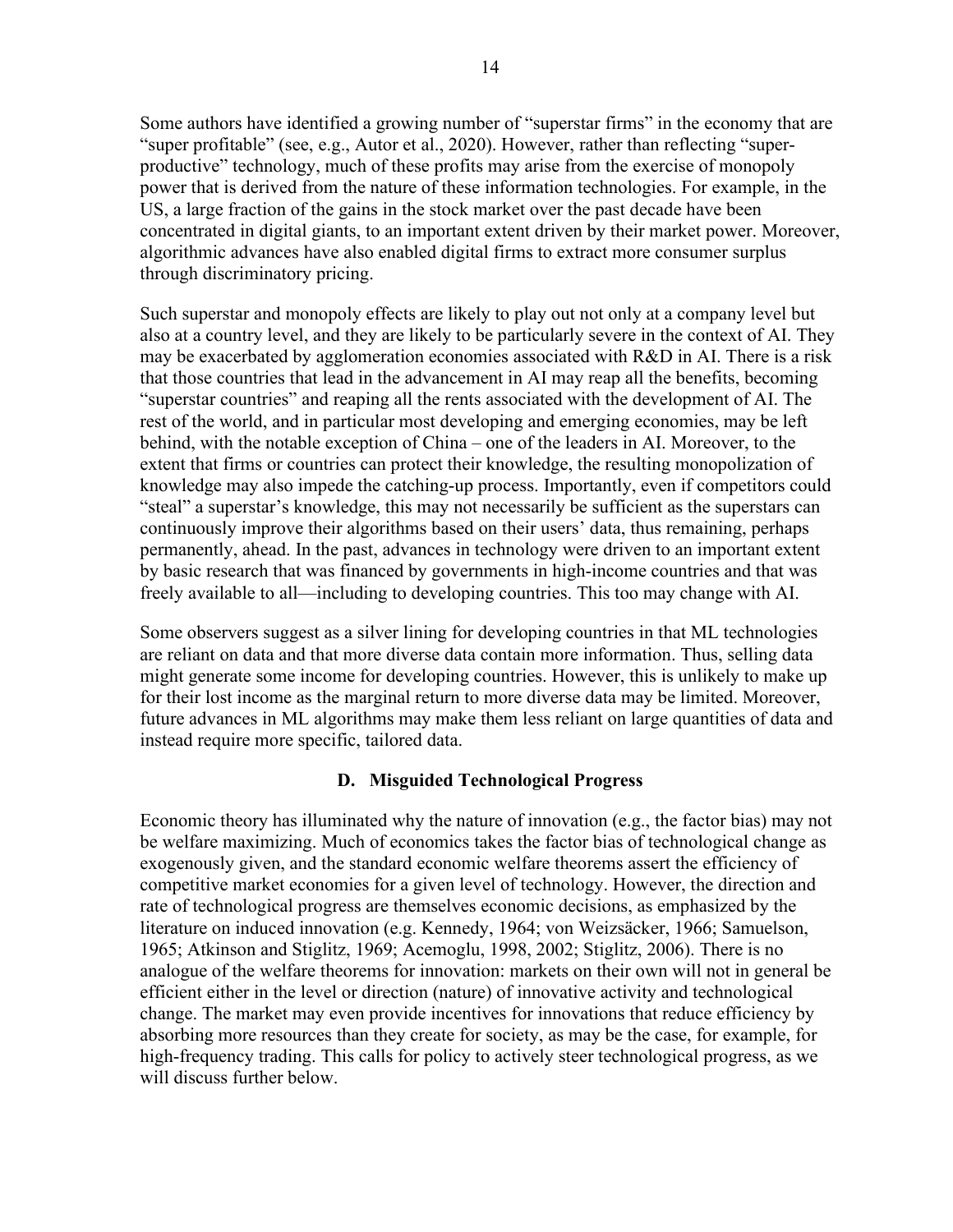The fundamental problem is that knowledge is a public good, in the Samuelsonian sense. If it is to be privately financed and produced, there must be inefficient restraints on the use of knowledge, and those restraints typically also give rise to market power. If there are no restraints on the use of knowledge, then innovators cannot appropriate the returns to their production of knowledge, and so they will have little incentive to innovate.<sup>[9](#page-14-0)</sup> When knowledge is produced as a by-product of learning or investing, the inability to fully appropriate all the learning benefits will lead to under production or underinvestment in sectors of the economy associated with high learning and learning spillovers. As Greenwald and Stiglitz (2006) and Stiglitz and Greenwald (2014a) point out, this has important implications for developmental policy, providing a rationale for industrial and trade policies. $10$ 

More recent literature has drawn attention not only to biases in the level and pace of innovation but also to the direction. In economies with incomplete risk markets and imperfect and/or asymmetric information (i.e., in all real-world economies), the equilibrium is not constrained Pareto efficient, and prices do not necessarily give the "correct" signal to innovators on the direction of innovation. There are pecuniary externalities that matter.<sup>[11](#page-14-2)</sup> For instance, in the Shapiro-Stiglitz (1984) efficiency wage model, where unemployment acts as a disciplining device to discourage shirking in the context of a labor market with imperfect and costly monitoring, there will be too much labor-augmenting technological progress, resulting in too high a level of unemployment (Stiglitz, 2006). There are multiple other biases, for example, towards innovative activities in which intellectual property rights are more easily secured, and in drugs, to me-too innovations, where private returns can markedly exceed social returns.

Markets do not care about income distribution. Market forces may drive economic decisions towards efficiency—in the narrow, microeconomic sense— but will not give any consideration to the distributive consequences. Recent contributions, however, have emphasized that overall economic performance can be affected by inequality (Ostry et al., 2019; Stiglitz, 2013); obviously, individual entrepreneurs will not take into account this macroeconomic externality, and accordingly the market will be biased towards producing too much labor-saving innovation, creating a role for redistributive policies. In addition, Korinek and Stiglitz (2020) show that in the presence of constraints on redistribution, policy can improve welfare by steering innovation to take into account its distributive implications.

There are some self-correcting forces: for example, if labor is getting cheaper, innovators face smaller incentives to save on labor, providing a corrective mechanism within the market

<span id="page-14-0"></span><sup>&</sup>lt;sup>9</sup> There is a large literature on the welfare economics of innovation, dating back to Arrow (1962a). Stiglitz (1975a, 1987) drew attention explicitly to the public good aspects of knowledge, and the similarity between the economics of information and the economics of knowledge. See also Romer (1986).

<span id="page-14-1"></span> $10$  The inefficiencies in economies with learning by doing was first noted by Arrow (1962b).

<span id="page-14-2"></span> $<sup>11</sup>$  See Greenwald and Stiglitz (1986). These, in turn, give rise to macroeconomic externalities, the consequences</sup> in the context of innovation have been studied by Korinek and Stiglitz (2019).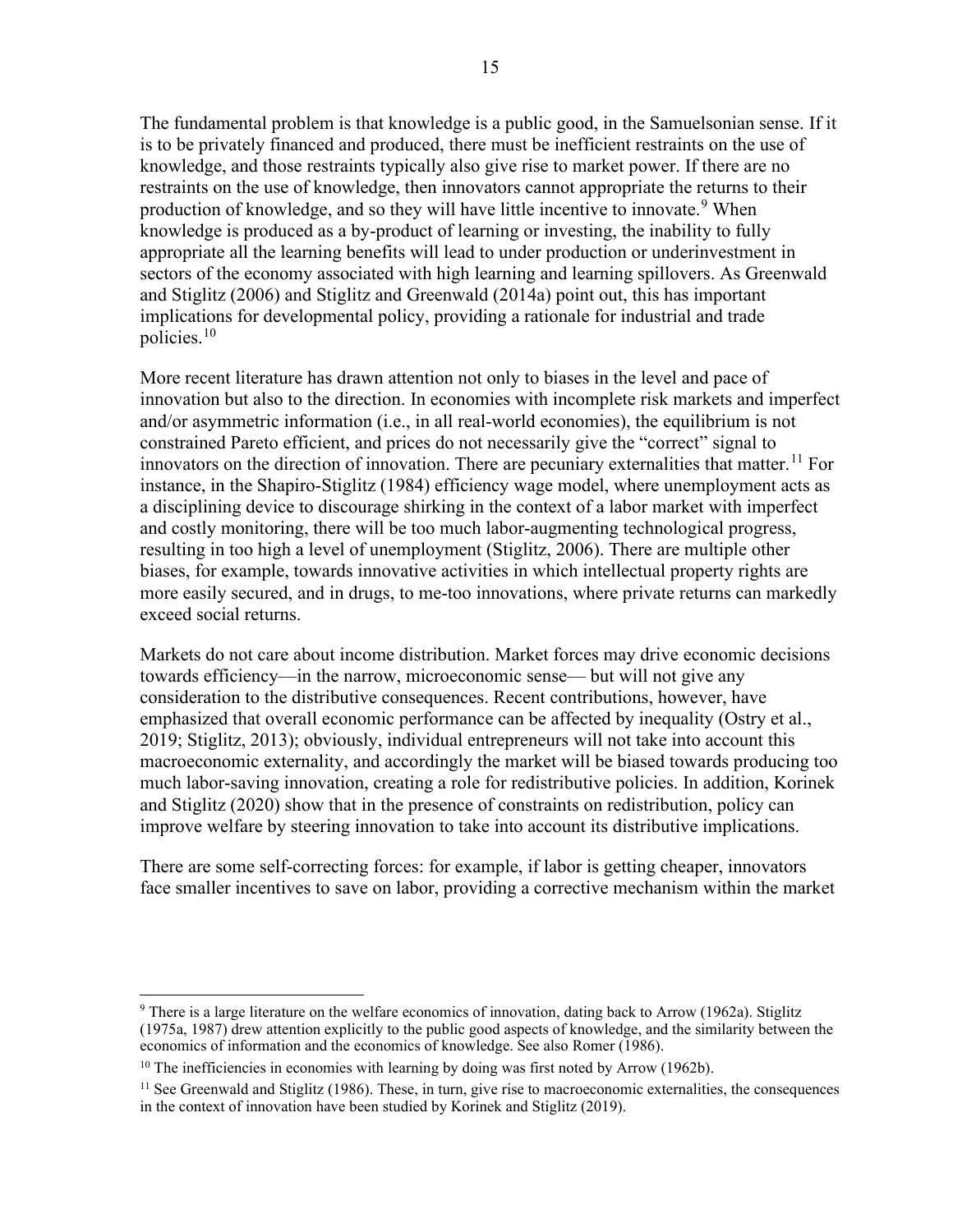economy to an ever-decreasing share of labor, but this mechanism no longer works when wages are set by efficiency wage considerations or reach subsistence levels.<sup>12</sup>

What is most relevant for developing countries is that these distributive implications extend across borders, and so decisions made in one country have effects on other countries that the innovating country and the innovators within that country have no incentive to consider. Even if markets were efficient in the choice of technology for the conditions of the country in which the innovation occurs, those conditions are markedly different from the conditions in other countries. In developing countries, a key question is about *adopting* appropriate technologies rather than innovating, but the same kind of analysis that argues for the need for government intervention in steering technological innovation also provides arguments for intervention in steering technology adoption. This is especially so if, after the initial adoption of technology from abroad, there is further adaptation to local circumstances, and the benefits and costs of the technological evolution are not fully appropriated, for example, in the process of learning by doing. These concerns have long been at the center of concern of industrial policy.

## **E. Broader Harms Associated with AI**

<span id="page-15-0"></span>There are also a number of broader harms associated with AI that have recently received a lot of attention—the ways in which new technology can affect security (including cybersecurity), privacy, incitement to "bad" behavior, including through hate speech, political manipulation, and, in the economic arena, price discrimination, sometimes exacerbating pre-existing societal divides.

While these matters affect both high-income and developing economies, an important concern is that the international community may address them in a way that does not reflect the priorities and needs of developing countries. Policymakers in many countries are beginning to discuss appropriate regulatory regimes and a set of rules to address these potential harms. It is unclear whether developing countries and emerging markets will be sufficiently represented at the table when these discussions take place. In fact, many of the standards, rules and regulations are likely to be set by high-income countries and China (e.g., Ding et al., 2018; Sacks, 2018), even though the impacts may be larger, and potentially different, on developing countries and emerging markets.

Moreover, the institutional capacity of developing countries to counter these harms may be more limited—especially when facing off against the technology giants. Weaker institutional foundations may make some countries more prone to abuses of autocratic and totalitarian leaders using mis-/disinformation and surveillance technologies. Less educated populations may suffer more from the consequences of mis-/disinformation, such as those associated with the anti-vaccine movement.

<span id="page-15-1"></span><sup>12</sup> More generally, the direction of innovation is affected by the *share* of the factor. If the elasticity of substitution is high, a lower factor price will be associated with an increased factor share, and this can induce greater efforts at increasing the productivity of that factor. In that case, the equilibrating force just described does not arise, and the opposite occurs (Stiglitz, 2014).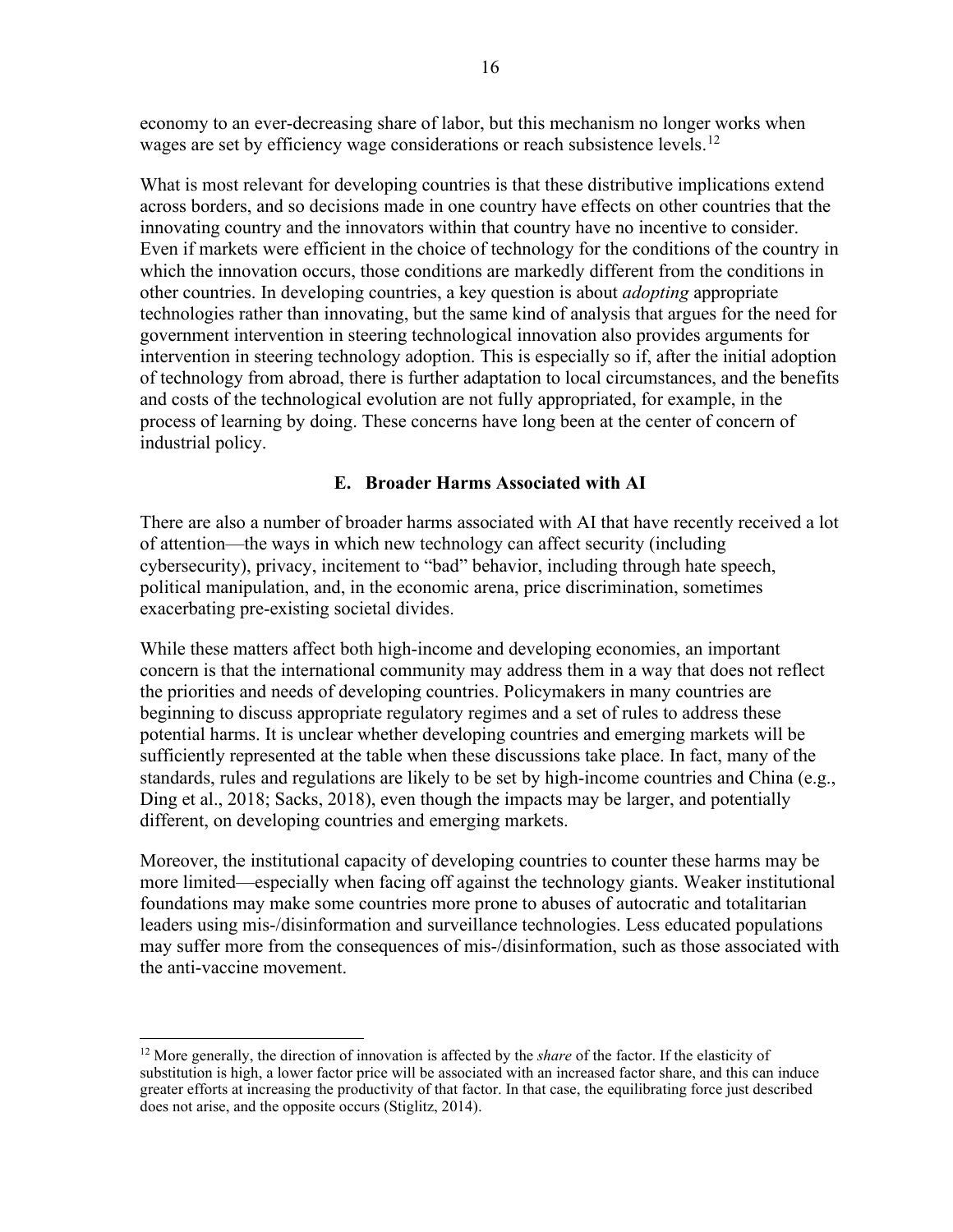#### **III. EVALUATING THE UNCERTAINTIES AND OPPORTUNITIES**

#### **A. Uncertainty about the Pace and Scale of Progress**

<span id="page-16-1"></span><span id="page-16-0"></span>The impact of technological change depends heavily on its pace and scale. If it occurs slowly, there is time to adjust. If automation is limited to a few tasks or sectors at a time, the impacts will be limited. However, there is a great degree of uncertainty about the pace of change and the magnitude of the coming disruption, even among experts in this area. Some economists (e.g., Gordon, 2016) assert that we are not in an era of unprecedented innovation, and that economic growth will be less rapid in the future than it has been over the past century. In fact, Gordon (2016) argues that indoor toilets and electricity had far bigger consequences on people's standards of living than more recent innovations. Another view is that AI is a truly transformative technology—a General-Purpose Technology (GPT)—that has the potential to revolutionize every sector of the economy (e.g., Trajtenberg, 2019). Like steam engines or electricity in previous technological revolutions, this view predicts that AI will lead to significant productivity gains and structural changes across the entire economy.

An even more radical perspective that goes back to John von Neumann is that AI may eventually advance to a point where AI systems reach human levels of general intelligence. This may imply that they can also do research, design better versions of themselves and thereby recursively self-improve, giving rise to accelerating technological progress and, in the words of von Neumann, "the appearance of approaching some essential singularity in the history of the race beyond which human affairs, as we know them, could not continue" (see Ulam, 1958).<sup>[13](#page-16-2)</sup> The concept of such a singularity has been popularized by Good (1965), Vinge (1993) and Kurzweil (2005), and is being increasingly discussed among economists (e.g. Nordhaus, 2015; Aghion et al., 2017). Predictions of when such a chain of events might occur, however, continue to be perpetually revised—Armstrong et al. (2014) note that over the past six decades or so analysts have continued to expect "the development of [general] AI [to occur] within 15-25 years from whenever the prediction is made."<sup>[14](#page-16-3)</sup>

This last perspective emphasizes that AI-driven machines may not only be physically stronger than humans and better and faster at processing information, but in an increasing number of domains, they may also learn better and faster than humans.<sup>[15](#page-16-4)</sup> Thus, AI may be much more disruptive than a "mere" GPT; AI programs are increasingly replacing tasks previously performed by humans. If machines can engage in all tasks that have traditionally been performed by labor, and if they can do so at ever lower cost, then traditional labor would eventually become redundant, with the marginal product of human labor possibly falling so low that it no longer covers the subsistence cost necessary to keep a human alive (Korinek and Stiglitz, 2019). This would represent the extreme case of labor-saving

<span id="page-16-2"></span><sup>&</sup>lt;sup>13</sup> As Vinge (1993) noted: "Within thirty years, we will have the technological means to create superhuman intelligence. Shortly after, the human era will be ended." However, it should be noted that general AI does not in itself imply the singularity (e.g., Walsh, 2016).

<span id="page-16-3"></span><sup>&</sup>lt;sup>14</sup> Responding to Kurzweil's (2005) thesis that "The Singularity is Near," Walsh (2016) provides arguments for why "The Singularity May Never Be Near."

<span id="page-16-4"></span><sup>&</sup>lt;sup>15</sup> There is even a perspective that holds that AI-powered machines could become agents of their own (Korinek, 2019).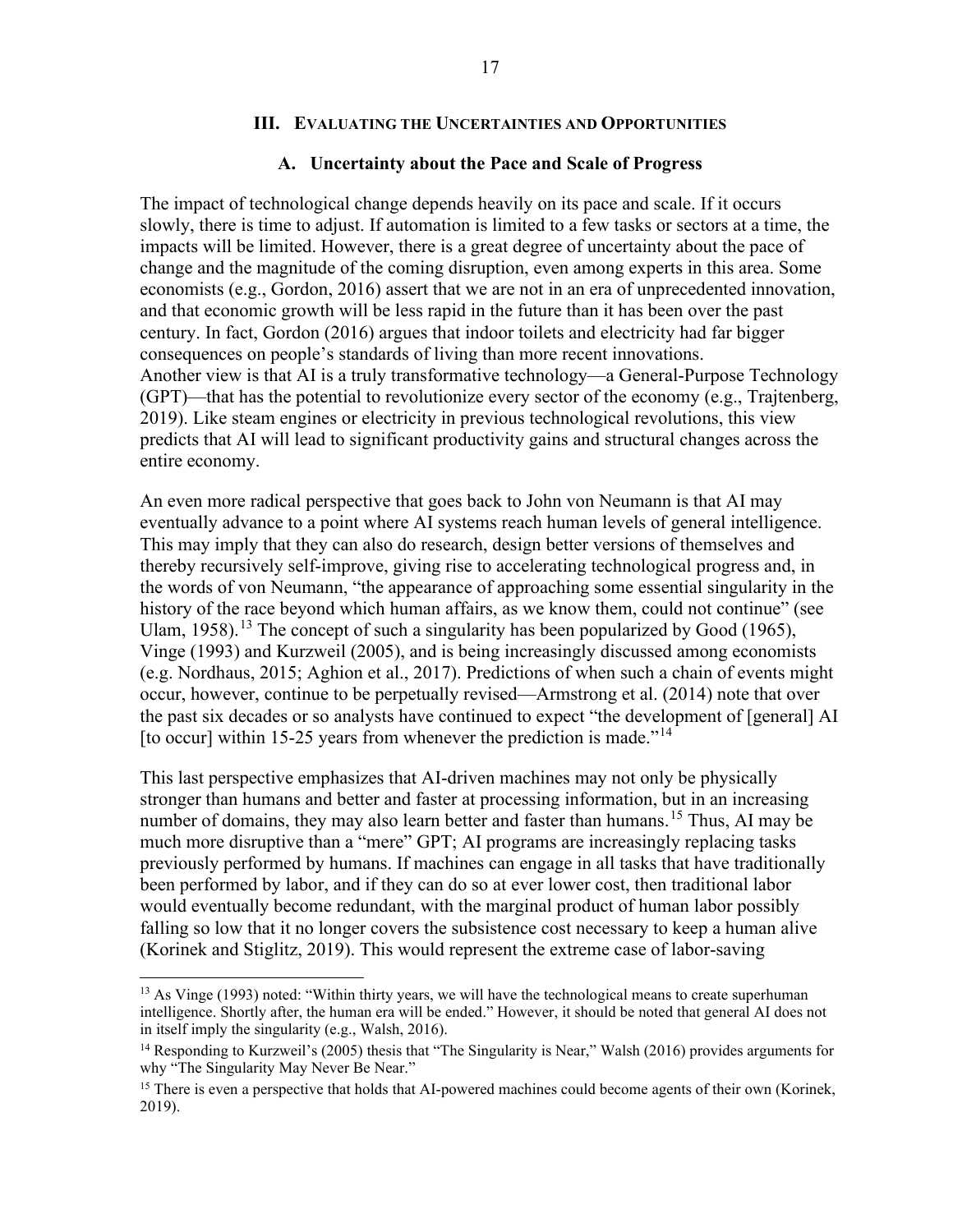innovation: it is in fact labor-replacing innovation – employing labor would become a strictly dominated technology.<sup>[16](#page-17-1)</sup>

We discussed earlier some studies examining which jobs may be replaced by automation and AI in coming decades, typically based on job- or task-level data. The predictions in these studies vary widely, ranging from a relatively small percentage of 14% of all jobs (OECD, 2019) to an estimate of 20–25% (Bain and Company, 2018) and almost 50% by Frey and Osborne (2017) and McKinsey Global Institute (2017). Even the lower numbers suggest a significant effect, especially because the impact may be concentrated in certain industries and among certain groups of workers, specifically among unskilled and routine jobs. Knowing what fraction of all jobs will be lost to AI therefore does not necessarily provide a good metric of the impact on income distribution, and especially so in the short run.

Applying our earlier insights on steering innovation to economic research, economists should steer their research in directions where the expected social value added of economic analysis is greatest, that is, where it has the highest welfare impact.

Even if some of the described scenarios have a relatively low probability, it is important to think particularly hard about events that will be highly disruptive to society, to think through the consequences, and to prepare for how we might ameliorate some of the more adverse effects. Extensive labor replacing innovation would be such an event. Even if one places a relatively low probability on such an event—and one may argue that it is not actually a lowprobability event—the associated social repercussions would be sufficiently large that it makes sense to focus attention on such an event. Studying scenarios that pose the most adverse social impacts would better prepare economies to deal with them when they occur and they also provide valuable lessons for scenarios in which the impact is less stark.

## <span id="page-17-0"></span>**B. The Productivity Puzzle: Are We Really in an Era of Unprecedented Innovation?**

In relating the debate about the economic significance of AI-based innovation to recent economic data, we encounter a well-known puzzle: if we are really living in an era of significant technological disruption, why are the increases in innovation not showing up in GDP data? This is analogous to the puzzle of missing productivity growth from computerization that Bob Solow described in the 1980s when the GPT of the time – computers – spread throughout the economy (Solow, 1987). It took until the following decade for US national accounts to show a pickup in productivity growth. Part of the explanation for the productivity puzzle is that there are long lags, as was the case for computerization. At present, AI is influential in a limited number of sectors, like inventing better ways of advertising. Even if AI is transforming advertising, this will not transform our overall standard of living. (In this particular case, it may actually lower overall efficiency, as it may undermine the price system by enabling pervasive discriminatory pricing.) Going forward, many sectors of the economy will require complementary investments and changes in processes and organization as well as new skills among their workers to take full advantage of AI (see e.g. Brynjolfsson et al., 2019).

<span id="page-17-1"></span> $16$  Note that this is in contrast to a long tradition in the traditional economics literature that viewed labor as an essential input for any production process.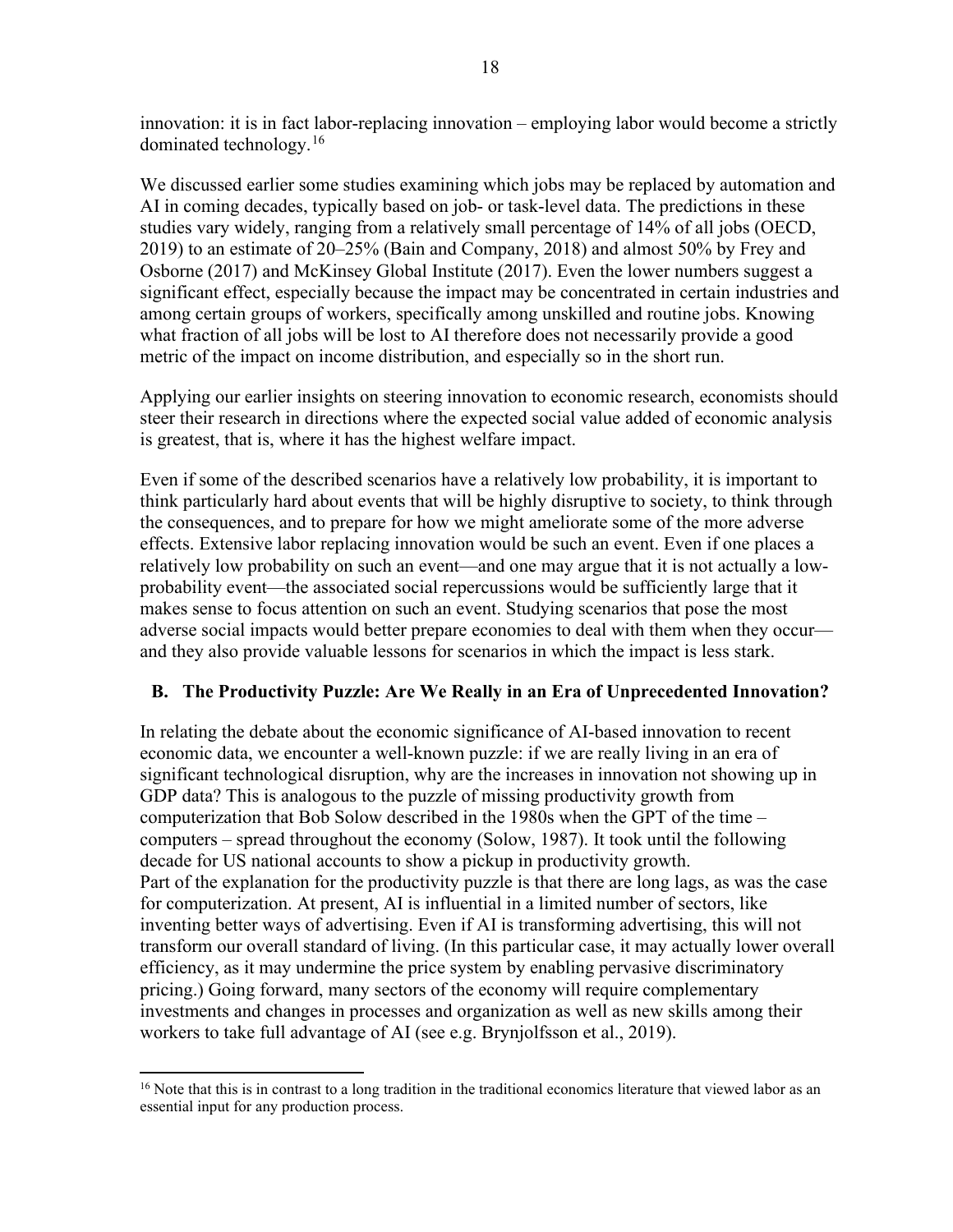Another part of the explanation of the productivity puzzle is that there are difficult measurement problems. Many recent technologies may have led to increases in societal welfare that are not captured by GDP (see e.g. Brynjolfsson, 2020). For example, when online services are exchanged against "eyeballs," i.e., when users are exposed to advertisements instead of paying for services, the benefits to consumers are not included.<sup>[17](#page-18-1)</sup>

#### **C. Putting AI in the Broader Context of Development**

<span id="page-18-0"></span>There are several other important factors that are relevant when it comes to managing the potential adverse effects of AI on developing countries in coming decades.

#### **COVID-19**

The COVID-19 pandemic has imposed an extra shadow cost on physical interaction with humans, which is likely to accelerate the automation of jobs that require physical interaction (see e.g. Korinek and Stiglitz, 2021b). The resulting changes will have long-lasting effects on the economy, even after the pandemic is overcome. The new technologies that are introduced now will reduce the demand for labor worldwide for some time to come.<sup>[18](#page-18-2)</sup>

#### **Population Dynamics**

Population dynamics will interact in important ways with labor-saving or -replacing technologies (see e.g. Varian, 2020). In countries with rapidly growing working-age populations, such as in many African countries, lots of new jobs will have to be created to maintain a given employment rate. Advances in automation that are developed in highincome countries and easily deployed around the world will make this more difficult. However, the large supply of labor may slow down the development and adoption of automation technologies within such countries (although the evidence in several countries suggests that at least in large export-oriented manufacturing, the technologies employed are remarkably similar to those in advanced countries; see Rodrik,  $2011$ ).<sup>[19](#page-18-3)</sup> Moreover, young populations also generate significant demand for education, which in turn creates jobs. Overall, even countries like India face difficulties in creating enough formal sector jobs to keep pace with the growing working age population. The faster growth of population makes capital deepening more difficult, slowing the pace of growth in income per capita.

<span id="page-18-1"></span> $17$  The measurement problems are still more complicated: advertising is an "intermediate" product and does not directly enter into the value of the final goods and service that constitutes GDP. If advertising were a normal input, and markets were competitive, an increase in the efficiency of production of an intermediate good would be reflected in a lowering of the final goods price, and that in turn would be associated with an increase in GDP. Better advertising engines may, as we noted earlier, actually increase market power and decrease overall economic efficiency. Moreover, they may induce an adverse redistribution, lowering welfare still more.

<span id="page-18-2"></span><sup>&</sup>lt;sup>18</sup> Any innovations to deal with Covid-19 will still be available in the post-Covid-19 world. Moreover, the development of research strategies in response to Covid-19 may set in motion a process of "learning to learn," learning better how to innovate in human-replacing dimensions. See Atkinson and Stiglitz (1969) and Stiglitz (1987b).

<span id="page-18-3"></span> $19$  This would not, of course, be true if the factor price equalization theorem held. More generally, differences in domestic factor ratios do not necessarily align well with differences in factor prices.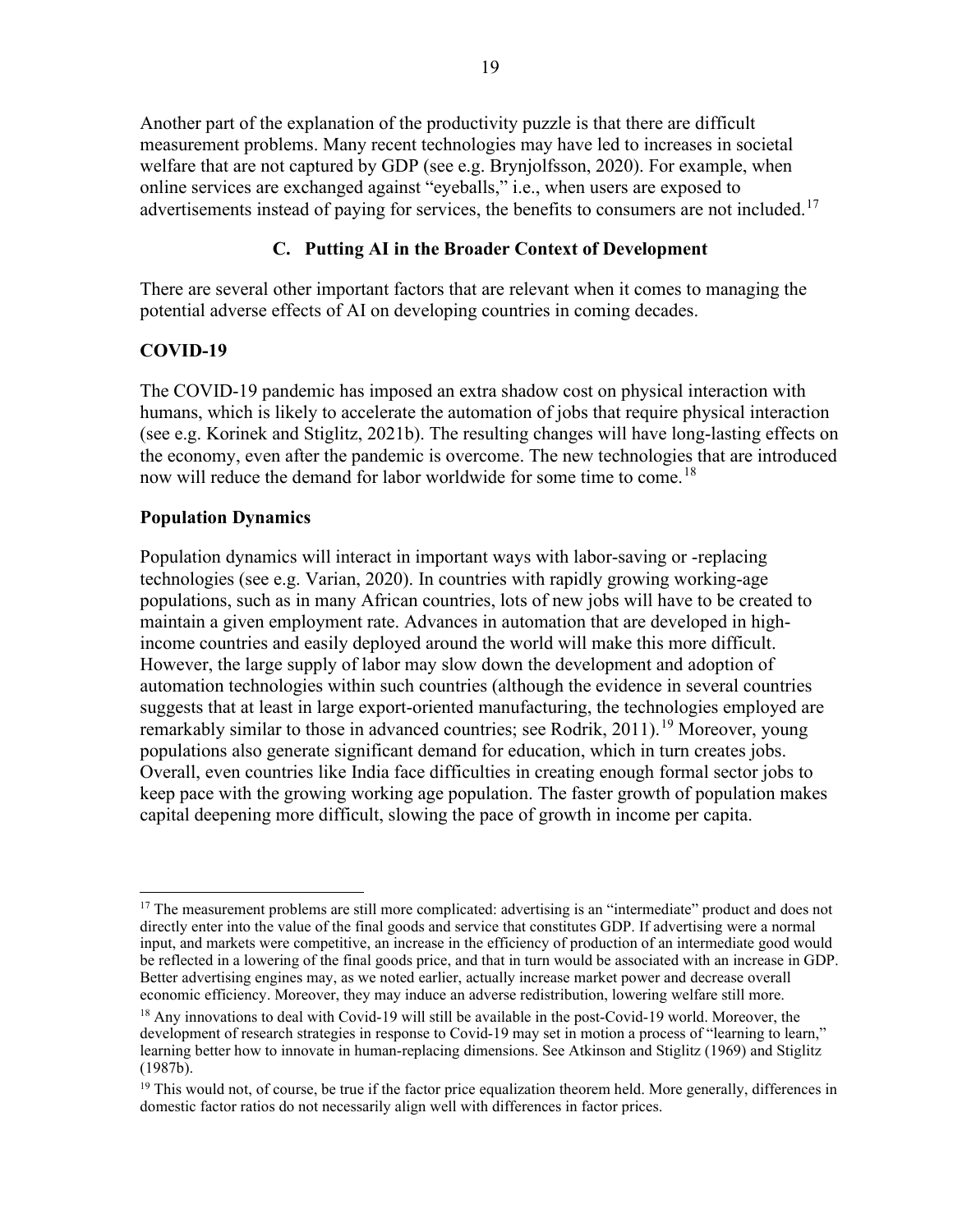Conversely, in countries in which the working-age population is declining, such as China, the impact of job automation on the workforce is mitigated as workers that are replaced by technological progress can simply retire. Moreover, aging populations create large service sector needs, particularly in healthcare. Many of these service sector jobs are unlikely to be replaced by automation or AI in the near future. Overall, the evidence suggests that aging societies adopt new technologies and automate (Acemoglu and Restrepo, 2019b and Figure  $5)$ <sup>[20](#page-19-0)</sup>



#### **Figure 5. Population Aging and Automation**

Source: Reproduced from Acemoglu and Restrepo (2019b). Note: Aging is measured as the change in the ratio of workers above 56 to workers aged 21-55; robots are measured as the number of industrial robots per thousand workers. Based on regression analysis in Acemoglu and Restrepo (2019b) controlling for a number of covariates.

#### **The Green Transition**

A third important force affecting developing countries in coming decades is the threat of global warming, which calls for significant public policy interventions to facilitate the Green Transition, i.e., the transition away from an economy that is dependent on fossil fuels to one that is more environmentally sustainable and relies more on renewable energy. Without global policies to save our planet, developing countries will experience some of the largest losses from global warming.

There are many similarities between the effects of AI and the Green Transition. Both involve large changes in relative prices and generate significant redistributions, and many developing countries will be strongly affected. The Green Transition is similar to resource-saving innovation and risks undermining the standard of living of oil-exporting countries, among which there are a number of low-income countries.

<span id="page-19-0"></span> $20$  There are countervailing forces to the scarcity of labor associated with a declining working age population. A younger population may be more tech savvy, better able to pick up, adopt and adapt to new technologies. The figure suggests that the scarcity effect dominates. There are other factors too that play a role in robotization.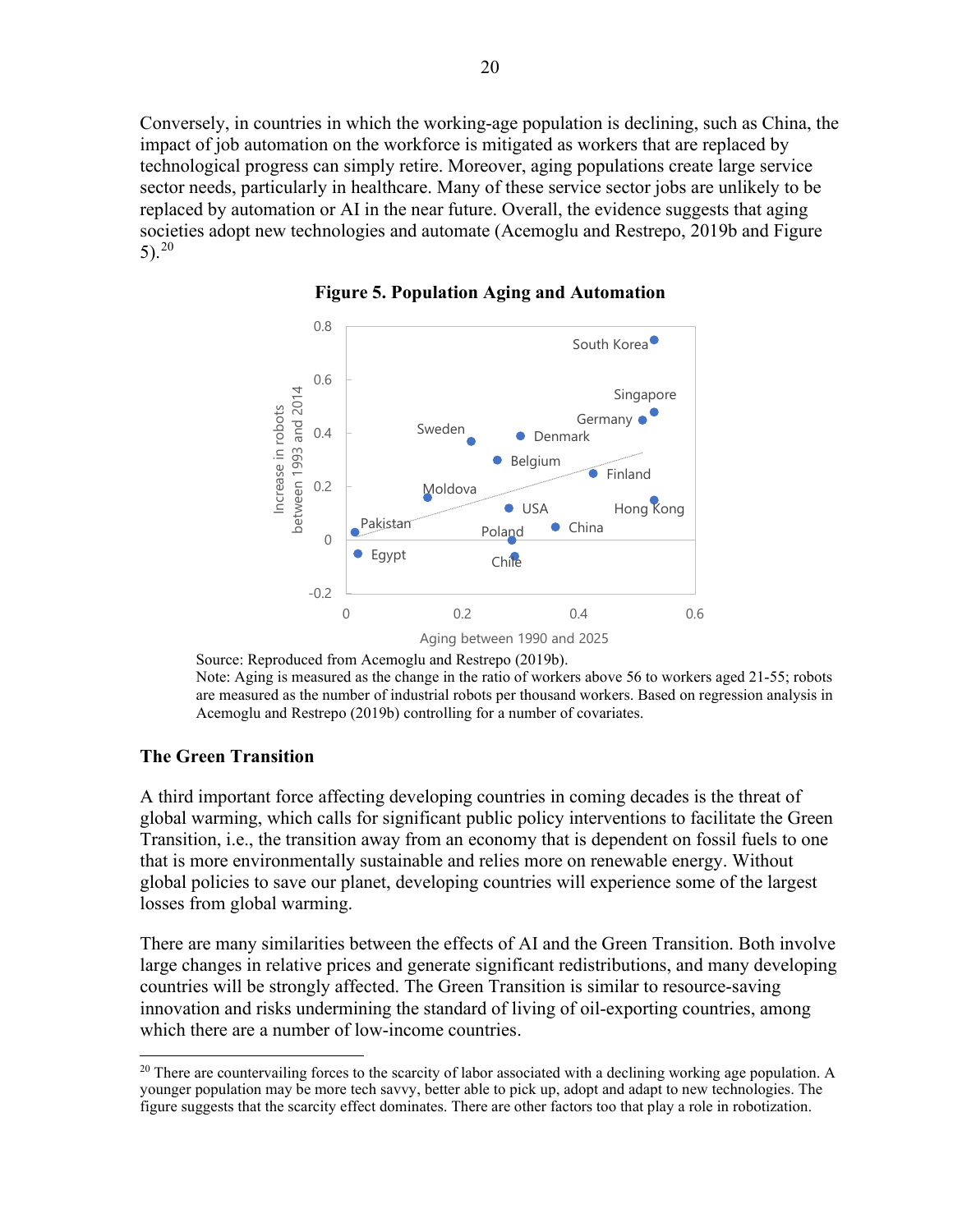There is also an important complementarity between the Green Transition and AI: the Green Transition is likely to increase the demand for labor which could offset some of the negative effects on labor demand of automation and AI. Indeed, given the labor needed for the Green Transition, the labor replacement due to automation and AI in many activities, including manufacturing, could be considered a fortunate development enabling countries to better address the challenges of climate change. There is thus an inherent tension in frequent claims that on the one hand economies cannot afford to mitigate climate change (i.e., that there are insufficient resources), and on the other hand concerns over a potential crisis with a surplus of labor arising from labor-saving AI. [21](#page-20-1)[,22](#page-20-2)

However, we do face challenges in how to channel surplus resources into what is required for the Green Transition. Some of the skill sets of those labor resources freed up by technological progress will differ from those needed in the Green Transition, although Louie and Pearce (2016) argue that the retraining costs would be moderate , and many of the investments (such as installing solar panels) require only limited skills.

There may be institutional constraints that make it difficult to reallocate capital towards green investment. While many sources of savings are long term (pension funds and sovereign wealth funds) and the investments needed for the Green Transition are long term, standing in between are short-term financial markets. Local, national, and multilateral Green Development Banks may be helpful in financing the private green transition. Better disclosure to investors of risks associated with "brown" investments (i.e., ones that contribute to pollution) and changes in fiduciary standards for asset managers towards their investors, would help move resources into green investments. Of course, without strong incentives, provided by price signals and environmental regulatory constraints, incentives for green investments and innovation will be greatly attenuated.

## **IV. LESSONS FROM PAST TECHNOLOGICAL TRANSFORMATIONS**

<span id="page-20-0"></span>To grasp the historical nature of what is going on, it is necessary to put the advent of AI and related technologies in the context of the broader history of technological progress. Humanity spent much of its history at a Malthusian stage. The Industrial Revolution started a little over two centuries ago, and was but a blip in the history of mankind. The era of manufacturingbased export-led growth that enabled the East Asian Miracle stretched over the past halfcentury – one quarter of the history of the Industrial Revolution. It is easily conceivable that we are now going into another era.

Many are far more sanguine than we are about the disruptive potential of AI. They point to the automobile and other innovations at the end of the nineteenth century. Jobs were lost, making buggy whips and horse carriages obsolete, but overall, labor demand increased, and more jobs were created. Our analytical discussion made clear that there is no inherent reason that innovation has these effects. This time could well be different. Looking at the time

<span id="page-20-1"></span><sup>&</sup>lt;sup>21</sup> There is a similar dissonance between those who argue that the economy faces secular stagnation and those who say there are not the resources required for a rapid green transition.

<span id="page-20-2"></span><sup>&</sup>lt;sup>22</sup> Over the long run, the effect of the green transition on the demand for labor is more problematic. While many of the green technologies have higher upfront costs, maintenance costs are markedly lower, and not only are life-cycle carbon emissions lower, but so is labor usage.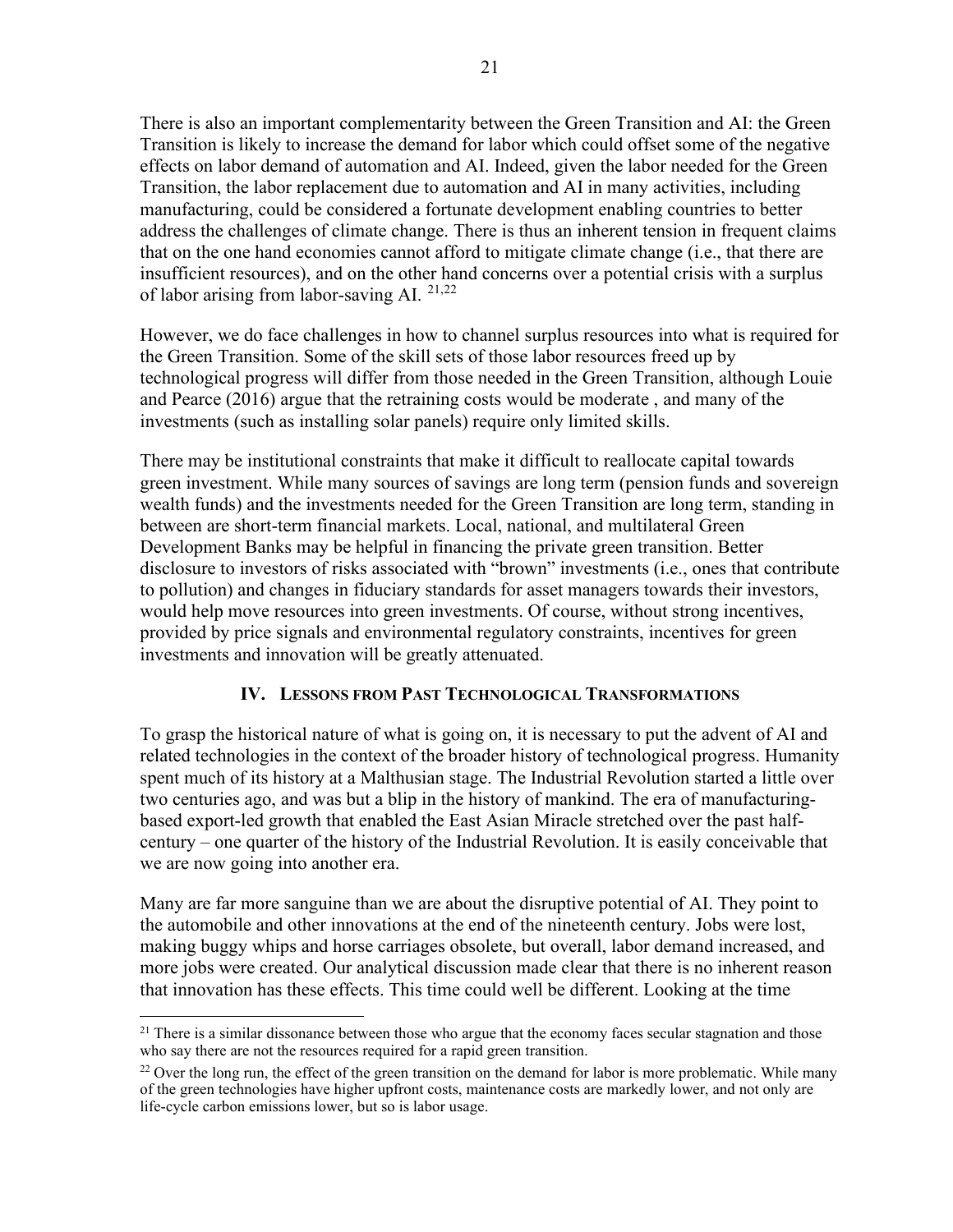before the Industrial Revolution and the early decades of the revolution itself serves as a reminder.

## **A. Pre-Industrial Revolution**

<span id="page-21-0"></span>Before the Industrial Revolution, innovation proceeded at a far slower pace than today. There were still many innovations, but the actual living standard of the vast majority of people was stagnant (Maddison, 2003). The interpretation of Malthus (1798) was that every time an innovation took place, the population started to grow and absorbed the surplus that was generated.

This pre-industrial state of affairs may be still relevant in the least developed countries and is particularly problematic in some African countries, where the death rate has been greatly reduced by medical innovations, but reproductive rates have continued to be very high. The affected countries have been slow to go through the demographic transition that marked the rise of living standards in Asia. As a result, several countries are facing a difficult-to-manage explosion in population combined with stagnant living standards.

There is a risk that poor countries may see a return to Malthusian dynamics if technological progress undermines the source of their comparative advantage. Consider a country that exports manufacturing goods produced using cheap labor but is not very productive in agriculture, for example because of a shortage of land and a high population density. The country uses its export revenues to import food for workers in the manufacturing sector, granting them a living standard that is above subsistence levels. If a new technology produces the manufacturing goods more cheaply, the wages of the manufacturing workers will fall, and they may well fall below the subsistence cost of workers. If that is the case, the country may return to a Malthusian state of affairs in which part of the population suffers from hunger and deprivation. Increasing agricultural productivity may mitigate this dire state of affairs but the question is, would they be sufficient to support a population that was previously supported by imported food? Thus, populations may decline not as a result of choice, as in many developed countries, but from Malthusian dynamics. In today's globally connected world, that presents ugly alternatives: Will the rich countries simply look away, as they see this suffering and near-starvation in poorer countries? Will they create everincreasing barriers to stave off the inevitable pressures of migration?

## **B. Industrial Revolution**

<span id="page-21-1"></span>The Industrial Revolution marked the beginning of rapid growth in high-income countries. After centuries in which standards of living had been stagnant, growth started to increase markedly. It transformed the world. The Industrial Revolution thus provides us with a number of lessons that are very relevant today:

## **Innovation Can Be Very Disruptive**

Even when an innovation ultimately proves to be beneficial for society at large, not everyone benefits. It can give rise to very large disruptions during the transition. In the short run, there was significant social upheaval from the industrial revolution—Charles Dickens' novels make it clear that not everyone prospered. In the UK, some people were living under much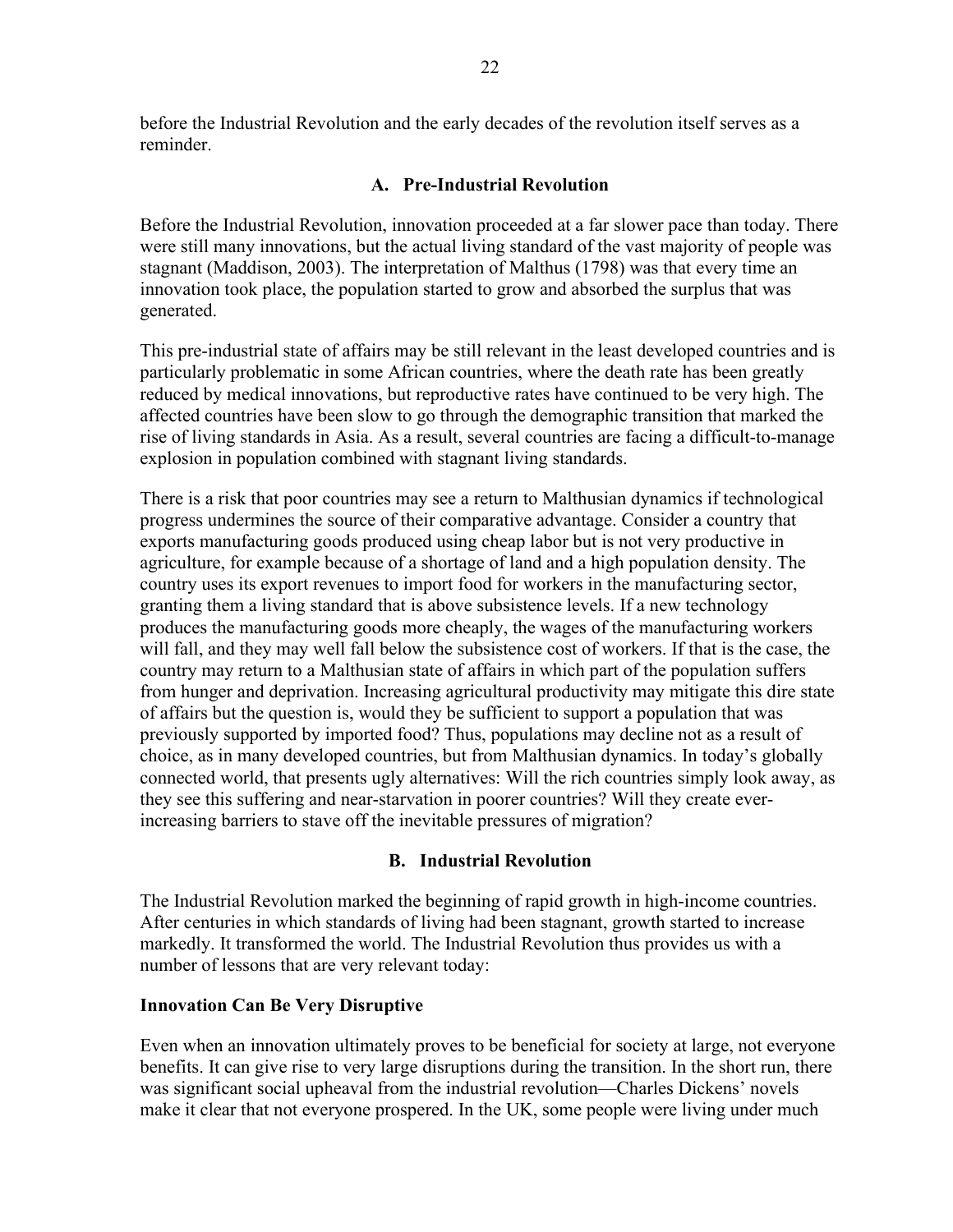worse conditions in the cities of the mid-19<sup>th</sup> century than they had been in the rural areas prior to that. Even indicators such as life expectancy initially went down. Looking at those who suffered, the Industrial Revolution was clearly not a Pareto improvement.

#### **Collective Action Can Mitigate the Adverse Effects**

The onset of the industrial revolution posed many challenges that required collective action. However, it took time for societies to put in place the collective mechanisms to respond to these challenges. This is why the industrial revolution had significant negative effects on the masses for some time. Eventually, governments played an important role in mitigating the adverse effects, including the problems posed by urbanization, such as challenges in sanitation, environmental degradation, public health, infrastructure, and congestion.

Government took a strong role too in advancing the positive effects of the new economy. Education was an important element in creating a productive workforce – it was therefore also in the interests of capitalists, and public education received broad public support.

In high-income countries, institutions related to labor legislation, unionization, and social safety nets were not created until the end of the  $19<sup>th</sup>$  century and beginning of the  $20<sup>th</sup>$ century. In the United States, the ready availability of land implied that labor was relatively scarce, limiting the extent to which labor could be exploited. Nonetheless, in the early years of the  $20<sup>th</sup>$  century, labor was not doing very well. It was only dramatic events like the 1911 Triangle Shirtwaist Factory fire in New York City that led to labor legislation that really protected workers. In most high-income countries, labor legislation today is taken for granted, but in 1900, it was not obvious if meaningful labor legislation would ever be enacted. Strikingly, some of the tough political battles that made the adoption of such legislation problematic a century ago are playing out once again in the United States, where there has been an erosion of protections, for example, those associated with minimum wages, health and safety standards, or overtime pay, among others. 



**Figure 6. Federal Minimum Wage (adjusted for inflation) in the US, 1938-2020**

Source: Federal Reserve Economic Data (FRED).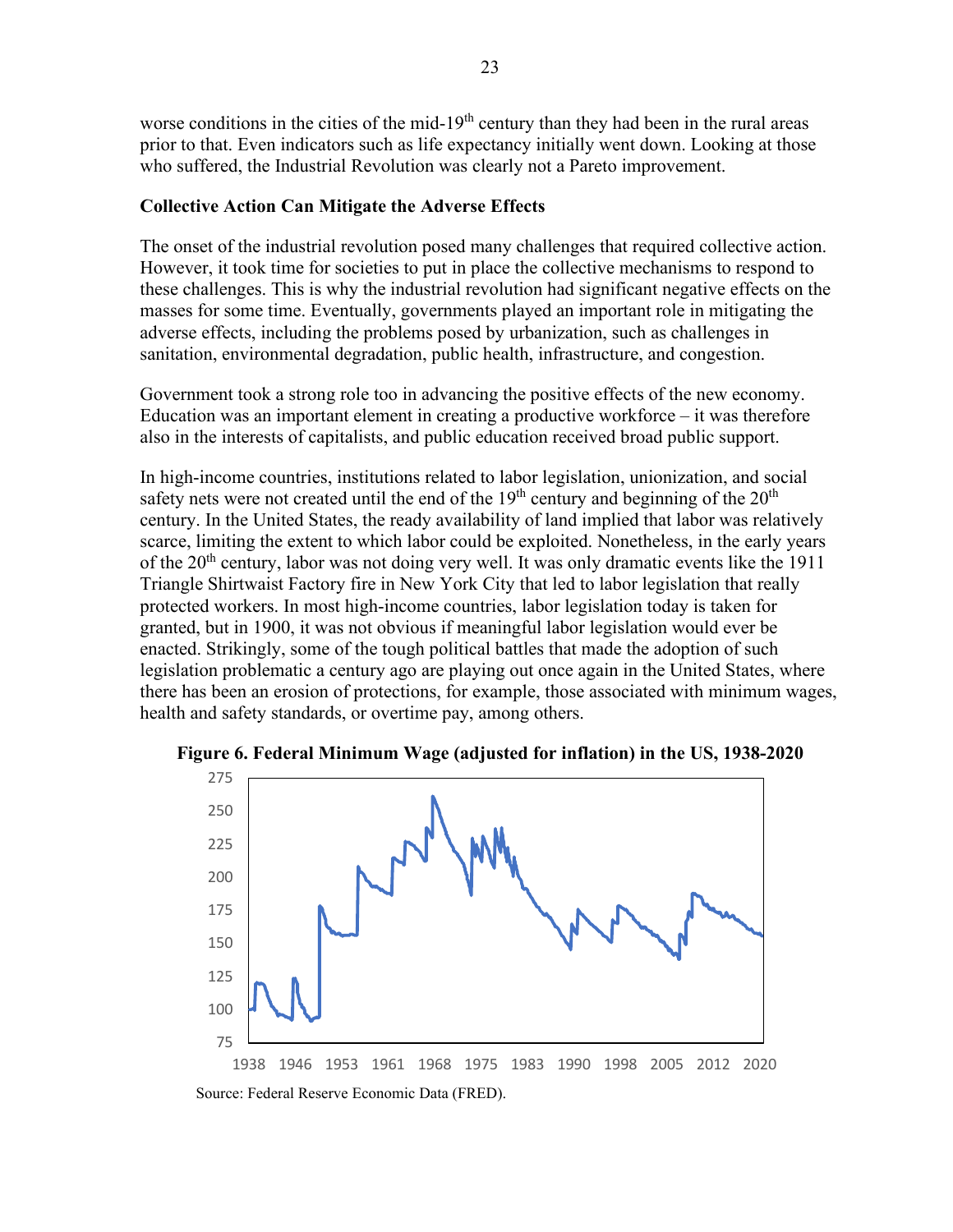These labor market reforms helped support the structural transformation that occurred with the rise of manufacturing, and they showed that equality and growth are complementary (e.g., Ostry et al., 2019). At a basic level, they were necessary to sustain social peace and democracy. And they ushered in what might be called an "Age of Labor." Most developing countries have not gone through this process yet.

This Age of Labor may not last forever. In the US, minimum wages have declined in real terms in recent decades, below the level of fifty years ago (Figure 6), and many protections on hours and working conditions have been eviscerated. Advances in AI may further contribute to undermining labor's bargaining position and thus these social protections. And in developing countries, they may do so before workers have ever acquired similar levels of rights and protections as they have in high-income countries.

#### **Politics and Political Economy**

The Age of Labor conferred not only unprecedented economic returns upon workers in the form of rising wages, but also, in parallel, unprecedented political power. However, this power has been eroded more recently (see e.g. Boix, 2019). In simple models of democracy, the median voter (or more broadly, the "majority") determines political outcomes. But the evidence is that that model provides a poor description of the outcomes of the political process. For instance, the majority of voters want a more egalitarian society (see, e.g., chapter 1 in Cerra et al., forthcoming). But in recent decades, in many countries, the political and economic rules have evolved in the opposite direction, giving more influence to the power of "money".<sup>[23,](#page-23-1)[24](#page-23-2)</sup>

#### **C. Manufacturing-Based Export-Led Growth**

<span id="page-23-0"></span>In developing countries, there has been a single model of development that has proved enormously successful over the past fifty years: manufacturing-based export-led growth (see Stiglitz, 2018a). It enabled many East Asian countries to close the gap between themselves and high-income countries, increasing per capita incomes in these countries multifold.

One big change inherent in this development strategy was moving from discussions of static comparative advantage to more dynamic comparative advantage. This was central to the East Asia "Miracle." Half a century ago, South Korea was seen by many to have a comparative advantage in agriculture. It instead pursued a strategy of creating its own dynamic comparative advantage via an industrial policy that led it towards industrialization. That model served most of East Asia remarkably well, in a way few had anticipated (e.g., Myrdal (1968) who predicted that Asia would never develop). See also Aghion et al. (2021).

The path to development in East Asia has been via exports of cheap labor-intensive manufactured goods. This development strategy combined learning, the provision of

<span id="page-23-1"></span> $^{23}$  For example, based on data for 1981-2002, Gilens (2005) finds that in the US actual policy outcomes strongly reflected the preferences of higher-income groups, with little relationship to the preferences of the poor or middle-income citizens. For a broader discussion of the interplay of economic and political inequality, see Stiglitz (2013, 2019).

<span id="page-23-2"></span><sup>&</sup>lt;sup>24</sup> Harari (2017) also explores the implications of super-human artificial intelligence on society and politics.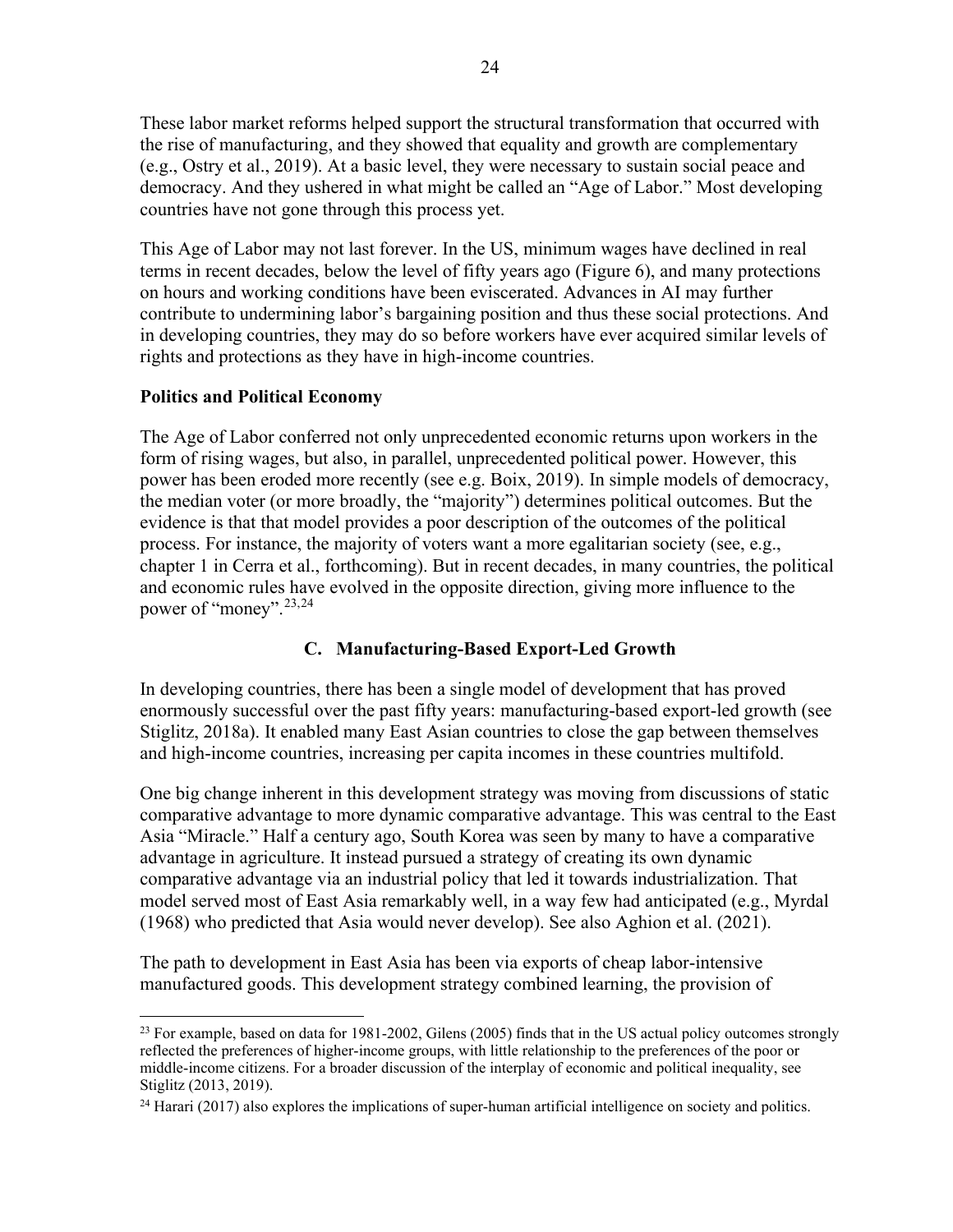employment opportunities, foreign exchange, tax revenue—everything that was needed for a quick developmental transition.

While their development trajectory began with taking advantage of their static comparative advantage in cheap labor, and especially cheap unskilled labor, over time, many East Asian countries moved up the "value" chain, producing higher value added and more complex products and developing their dynamic comparative advantage.

Earlier advances in technology have already reduced the importance of cheap labor; but now advances in AI may erode it further still. Going forward, growth led solely by exports of labor-intensive manufacturing goods will no longer be available as a strategy of development. Indeed, the share of manufacturing employment is decreasing globally. Moreover, the jobs that can be outsourced may be more easily automated. There may be reshoring of production that had previously been outsourced, using highly automated production processes, and the process may have been accelerated by the Covid pandemic.

The forces that facilitated the development in East Asia may thus be going in reverse, making it difficult for other developing countries to follow the strategy.

One of the critical reasons for the success of the export-led growth model based on manufacturing goods was that it enabled developing countries to catch up in multiple domains.<sup>[25](#page-24-0)</sup> Developing countries are poorer than developed countries not only because there is a gap in material resources but also because of a gap in knowledge (World Bank, 1998). A quarter century ago, the World Bank began thinking of itself as a knowledge bank, not only helping countries to catch up in resources but also to catch up in knowledge.

AI may have characteristics that will increase the gap in knowledge and make it more difficult to catch up. While technology adoption lags have declined over the past centuries (Comin and Hobijn, 2010 and Figure 7), the specific nature of AI may reverse that. Cuttingedge AI technology is highly specialized, and improvements are driven to a large degree by learning from large datasets, creating a winner-takes-all dynamic, as we noted earlier. In addition, a disproportionate share of the people working in AI are in private companies, and a significant share of the knowledge is not in the public domain and therefore not easily accessible to developing and emerging economies. (This contrasts with many past technologies, when publicly financed knowledge production was more central, so access to knowledge was more easily available to developing and emerging economies.) Moreover, an important resource input to AI is data, and access to data is concentrated and not globally public. The implication is that the nature of AI technology and how these advances are generated will make it more difficult to catch up than in the past. In fact, the exponential nature of growth in AI technology may imply that laggards not only cannot catch up, but that the gap between them and the front runners may grow, compounding the potential adverse

<span id="page-24-0"></span><sup>&</sup>lt;sup>25</sup> The emphasis here is on (traded) goods rather than (non-traded) services—while learning by doing could occur in both, it is the former that drives export-led development. See, e.g., McMillan and Rodrik (2011) who note that non-traded service sector development on its own typically has not had a substantial impact on overall productivity.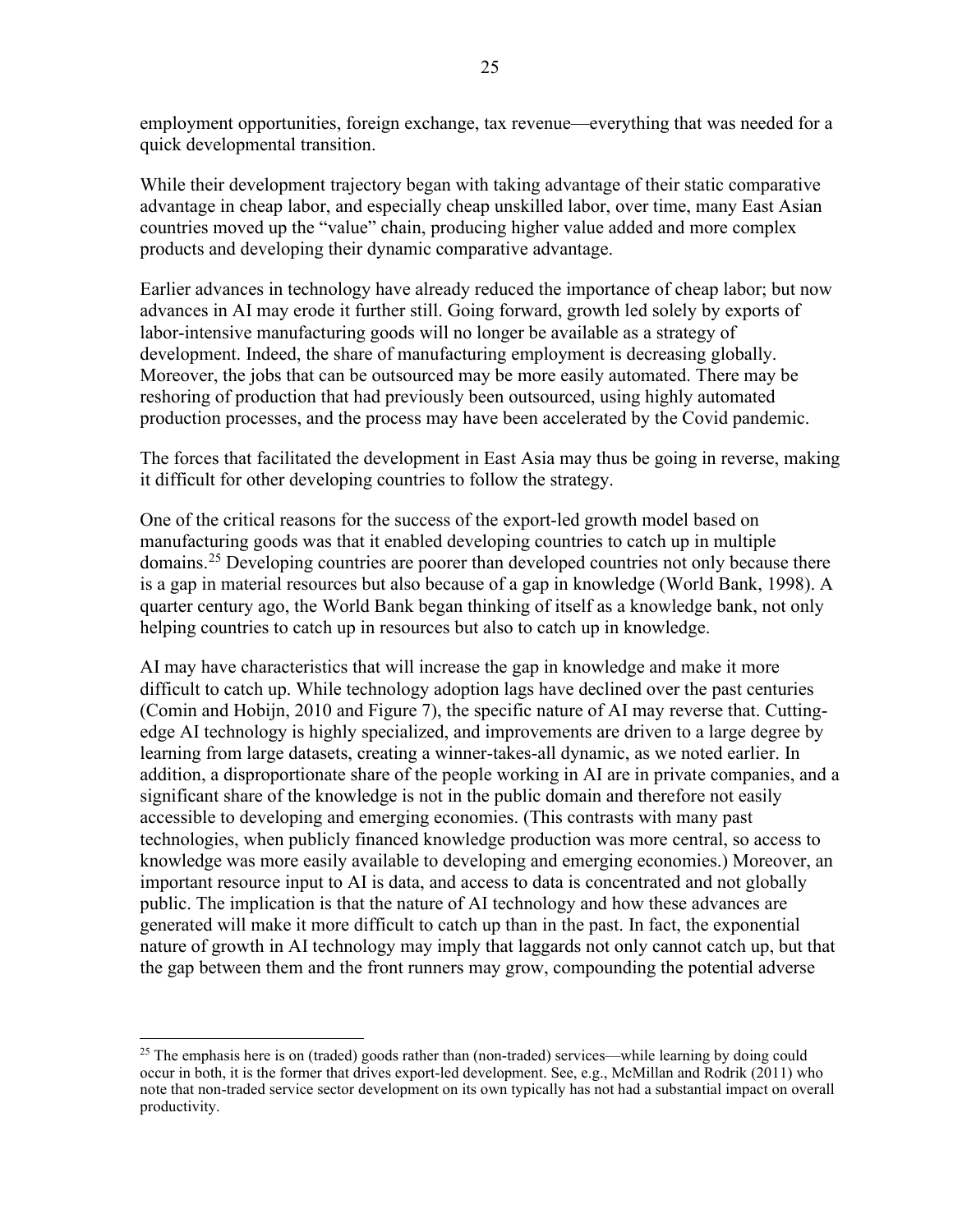effects that developing countries may suffer from labor-saving or resource-saving technological progress.[26](#page-25-1)



**Figure 7. Technology Adoption Lags**

Source: Comin and Hobijn (2010).

Notes: Technology adoption lag is a mean estimated lag in cross-country technology diffusion (Comin and Hobijn, 2010, Table 2).

#### **D. What is Different This Time**

<span id="page-25-0"></span>Not only may the AI revolution make it more difficult for developing countries to catch up, the AI revolution may also be more difficult to manage for economic policymakers than earlier technological transitions. The structural transformation from an agrarian rural economy to an industrial urban economy eventually led to a more egalitarian society. As we have noted, the reasons included that innovation associated with that transition overall was unskilled-biased, i.e., it increased the relative productivity of unskilled labor. Moreover, industrial production provided a strong force towards mass education. Furthermore, industrial production typically involved large establishments that could be unionized relatively easily, and the unions advocated for wage compression. All these forces led to greater equality. In the current transition, what risks becoming our "destination"—a service sector economy, marked by greater inequality, with less support for public education and more concentrations of market power—may be less attractive in many ways than the current situation, and the process of getting there may be more disruptive; that is, unless countervailing policy interventions are made.

AI may be labor-saving and resource-saving, and it is likely more biased towards ever-higher skills so that general education becomes less important.<sup>[27](#page-25-2)</sup> This may reduce support for

<span id="page-25-1"></span> $^{26}$  Stiglitz (2015) models the relationship between technological leaders and followers.

<span id="page-25-2"></span><sup>&</sup>lt;sup>27</sup> We emphasize that the focus here is on the more adverse scenarios, to help prepare policies; should they not materialize, so much the better. We noted countervailing forces—the need for labor for the green transition, that (continued…)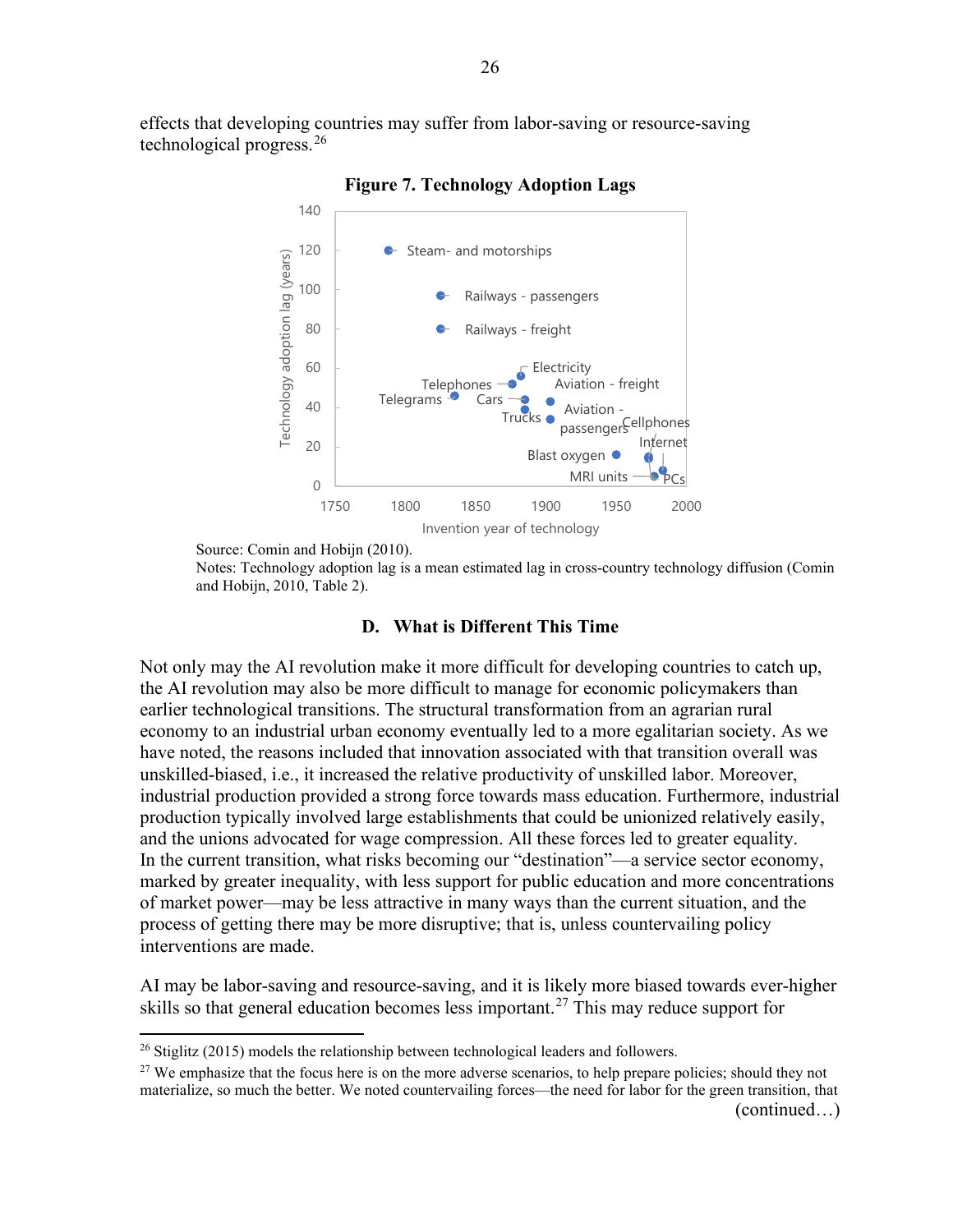equality-enhancing public education, which has been one of the strong forces for more equalitarian outcomes in the past. Moreover, the service sector which is becoming an increasingly important part of the economy is marked by smaller establishments. In addition, worker tenure has declined, making it harder to unionize the workforce (Choi and Spletzer, 2012). Digital technologies are likely to create more barriers to entry and give rise to more monopoly power and winner-takes-all dynamics, with rents going to a small number of extremely wealthy individuals and enterprises, disproportionately located in high-income countries.

Although for many developing countries, average income per capita may increase, large fractions of society may be left behind. Moreover, some developing countries may experience declines in income per capita as innovation erodes their comparative advantage. Unskilled workers in these countries may suffer the most.

Although greater inequality would increase the need for social protection, it may result in a less egalitarian politico-economic equilibrium, as the new concentrations of economic and political power may reduce support for the critical role of government in mitigating the adverse distributional consequences of technological change. (See, e.g., Gilens, 2005.)

#### **V. DOMESTIC POLICY RESPONSES**

<span id="page-26-0"></span>We have seen how economic policy played a critical role in shaping economic outcomes in previous eras of innovation; the same will be true in the case of AI. In this section, we discuss what policy levers can be employed to address the effects of technological disruption, both in developing countries and to protect vulnerable segments in advanced economies. Some of these are similar to what worked in earlier periods of technological change; some are attuned to the special problems posed by AI and labor-replacing innovation. In section 6, we will discuss changes in global policies, norms and rules that would assist developing countries in their response to technological change. In this short paper, we can only touch on a few of the more salient policies.

## **A. Taxation, Redistribution, and Government Expenditures**

<span id="page-26-1"></span>Among the critical policies to combat rising inequality are those of taxation and redistribution, with a particularly important role for progressive taxation. However, in recent years, a number of countries have actually made their tax systems more and more regressive. For example, many countries tax the returns to capital and rents (such as land rents, monopoly rents, and other forms of exploitation rents) at lower rates than workers. In the US, the rich pay a lower fraction of their income in taxes than the majority of the population (Saez and Zucman, 2019).

Raising taxes is a particular challenge for developing countries, in which the informal sector is typically much larger than in high-income economies. However, this also means that there

even within advanced economies, people may still be needed for service jobs requiring physical proximity and/or the "human touch" (such as elderly care, housekeeping, etc.). Most important, these outcomes are not inevitable: we can steer innovation in a different direction and, as the discussion below will hopefully make clear, there are multiple actions that can be taken to mitigate some of the adverse effects.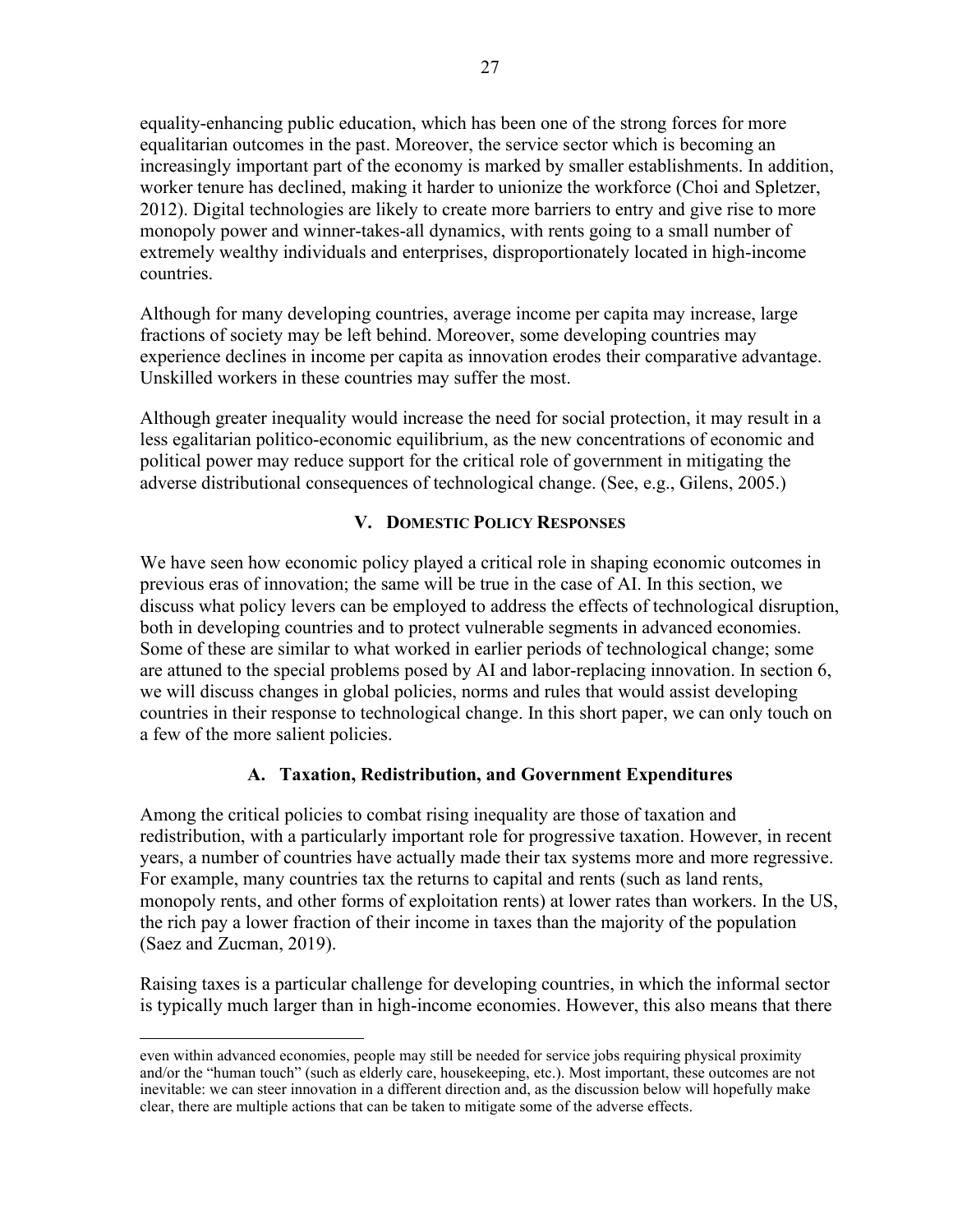is significant scope for developing economies to enhance their tax structures and expenditure systems (e.g., scrapping harmful subsidies and tax exemptions) to build fiscal space for public spending, and improvements in tax capacity. Also, new digital tools and new data may actually give governments new policy tools to increase tax compliance. For example, when an activity becomes intermediated via centralized digital platforms, it becomes easier for governments to access business transactions and levy taxes on them. For example, governments have long found it difficult to monitor and tax the earnings of taxi drivers. But if driving is intermediated via digital platforms, all their earnings – including most tips – are recorded.[28](#page-27-0)

One of the dilemmas when it comes to taxation and redistribution is that labor-saving technological progress reduces tax revenue from labor – traditionally the most highly taxed factor in the economy – precisely at the time when the need for redistribution rises (see e.g. Korinek, 2020). This necessitates that taxation increasingly shifts towards other factors and rents. From the perspective of efficiency, the taxation of rents is particularly desirable (George, 1879). Imposing taxes on fixed factors, such as land, acts like a lump sum tax, and taxing rents generated by market power and political activity may discourage such rentseeking, enhancing efficiency.

We have argued earlier that technological progress creates winners and losers, and the gains of the winners are quasi-rents that governments may be able to tax without introducing distortions. In particular, some of the monopoly rents of digital giants can be taxed without introducing major distortions into the economy.

In designing tax systems, an important concern is about incidence: the possibility that general equilibrium effects imply that taxes are ultimately borne by other factors and agents than those on whom they are levied, undermining the desired redistributive objectives. For example, a common result in simple models is that capital taxation discourages capital accumulation by capitalists. However, the adverse effects may be more than offset by public investments in human and physical capital (see e.g. Stiglitz, 2018b). High on the list of what is desirable to tax are "bads" rather than goods, i.e., Pigouvian taxes on activities and goods that create negative externalities, for example, polluting or carbon-emitting goods. This would contribute to the Green Transition in a dual way, not only by providing tax revenue for public investments but also by correcting market prices to reflect the negative externalities.<sup>[29](#page-27-1)</sup>

#### **Social Protection**

If individuals could obtain insurance against the adverse effects of disruptive innovations, then it would be more likely that these innovations would be Pareto improvements (Korinek and Stiglitz, 2019). But such insurance is not available. One of the functions of social insurance is to socialize these risks that otherwise would have been borne by individuals. But

<span id="page-27-0"></span> $^{28}$  Some are justifiably concerned that digital platforms are in fact very efficient at exploiting workers. But platforms can also provide information on whether workers are exploited and, with proper regulation, make it easier to address such exploitation than it used to be before the digital age.

<span id="page-27-1"></span> $29$  See also Pouokam (2021).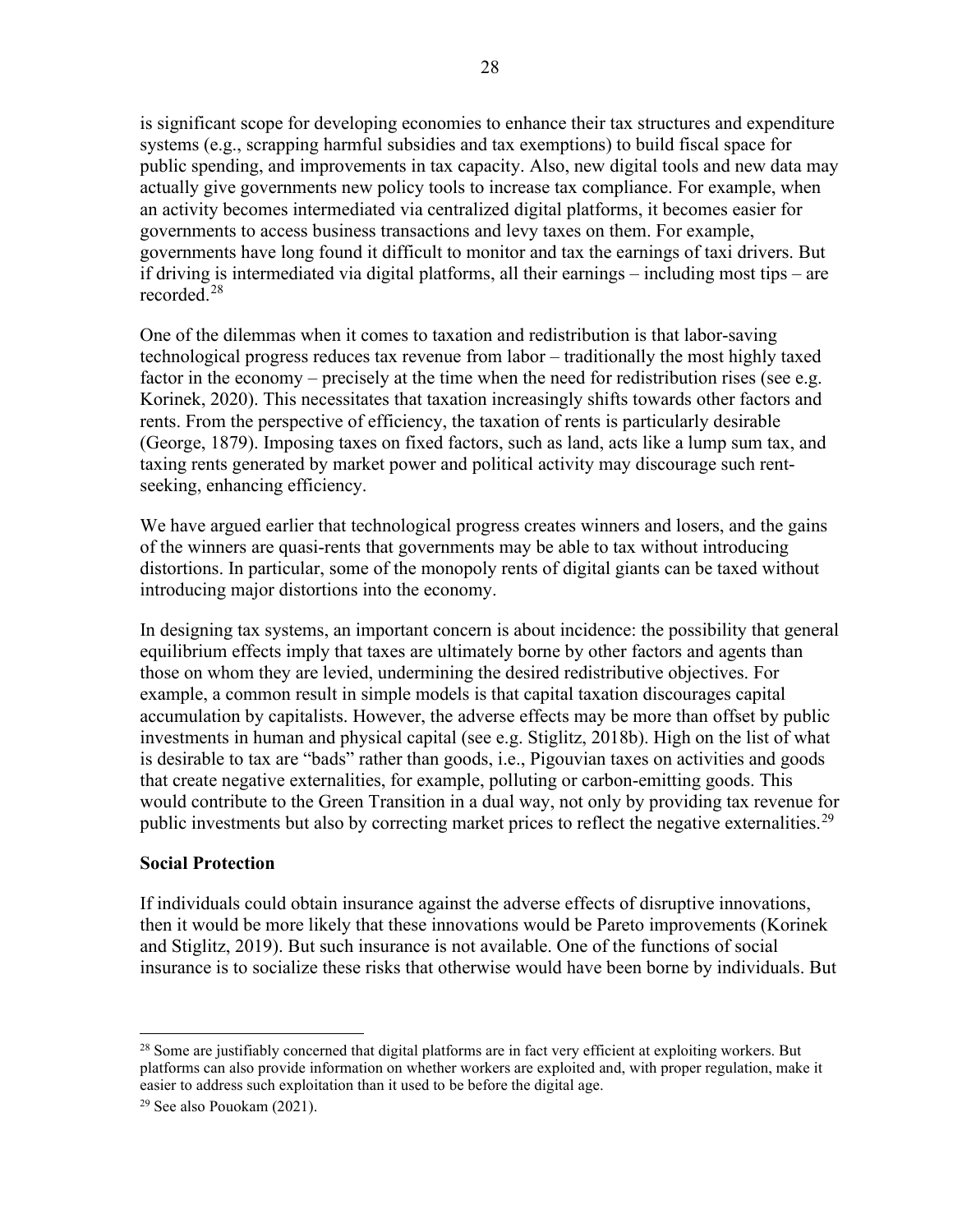in developing countries, systems of social protection are typically less developed, making it even more likely that there be significant groups that are worse off.

#### **Universal Basic Income**

Many commentators have responded to concerns about the impact of technological progress on employment by advocating a universal basic income (UBI). While proposals differ in their detail, they typically entail that all individuals are paid a UBI independent of their employment or wealth status, and with a level of UBI payments geared above the poverty line. While such programs would imply formidable fiscal costs, and with it, possibly large distortionary taxes, those could be contained if a UBI replaced other social safety programs (such as social security, welfare, or unemployment insurance systems). By doing so, it would also reduce the overall administration costs.

From a global welfare perspective, a global UBI that was truly "universal" as the name suggests, i.e., that covers all citizens of the world equally, would be most desirable, given the potentially large global implications of AI. Currently, access to prototypes of a UBI is exclusive to people who were lucky to be born in specific locations that have the fiscal capacity to afford such programs (e.g., in Alaska where oil revenue is collected in the Alaska Permanent Fund and distributed to the residents of the state). But given the limitations on cross-border transfers that have been the center of attention of this paper, a global UBI is clearly still in the realm of fantasy.  $30,31$  $30,31$  $30,31$ 

However, in the short- to medium-run, the focus should be on creating jobs for everyone who is able and willing to work, especially in light of the earlier discussion of how much labor will be needed for the Green Transition, to provide services to the young, the sick, and the elderly, and to invest in infrastructure. Governments may have a role to play in helping match the need for work and people willing and able to work. However, while a clear need for a UBI may be in a more distant future, there are other policies that may achieve similar objectives to a UBI. For example, one approach to ensuring a modicum of income for all over the long run, with co-benefits of perhaps increasing social cohesion and solidarity, is shared capital ownership (e.g., Solow, 2009): as part of government assistance programs (such as those enacted in the wake of COVID-19 in 2020), firms receiving government help should contribute shares to a sovereign wealth fund—owned by everyone within the nation.

<span id="page-28-0"></span> $30$  Some countries have started to experiment with schemes that have some characteristics of a UBI. E.g., Spain introduced in early 2020 a "minimum vital income" to ensure a guaranteed minimum income for the poorest. However, it is not unconditional, but instead tops up incomes below the minimum income, which may create disincentive effects to continue work in jobs that pay below that threshold. Several other countries have run pilot programs, often on a small scale and/or for a limited time. Overall, these programs appear to indicate that such schemes tend to have little impact on labor supply (see, e.g.[, https://www.vox.com/future-](https://www.vox.com/future-perfect/2020/2/19/21112570/universal-basic-income-ubi-map)

[perfect/2020/2/19/21112570/universal-basic-income-ubi-map\)](https://www.vox.com/future-perfect/2020/2/19/21112570/universal-basic-income-ubi-map). Earlier research on a negative income tax in the US suggested that by enabling individuals to search more for a better matching job may actually enhance productivity.

<span id="page-28-1"></span><sup>&</sup>lt;sup>31</sup> UBI programs may turn out to be important policies in a future in which labor truly becomes redundant (Korinek and Juelfs, 2021). There is uncertainty over when that future may arise, as the earlier discussions indicated—but given the complexities of transitioning to such a new regime, there may be a rationale for countries to start experimenting with UBI systems.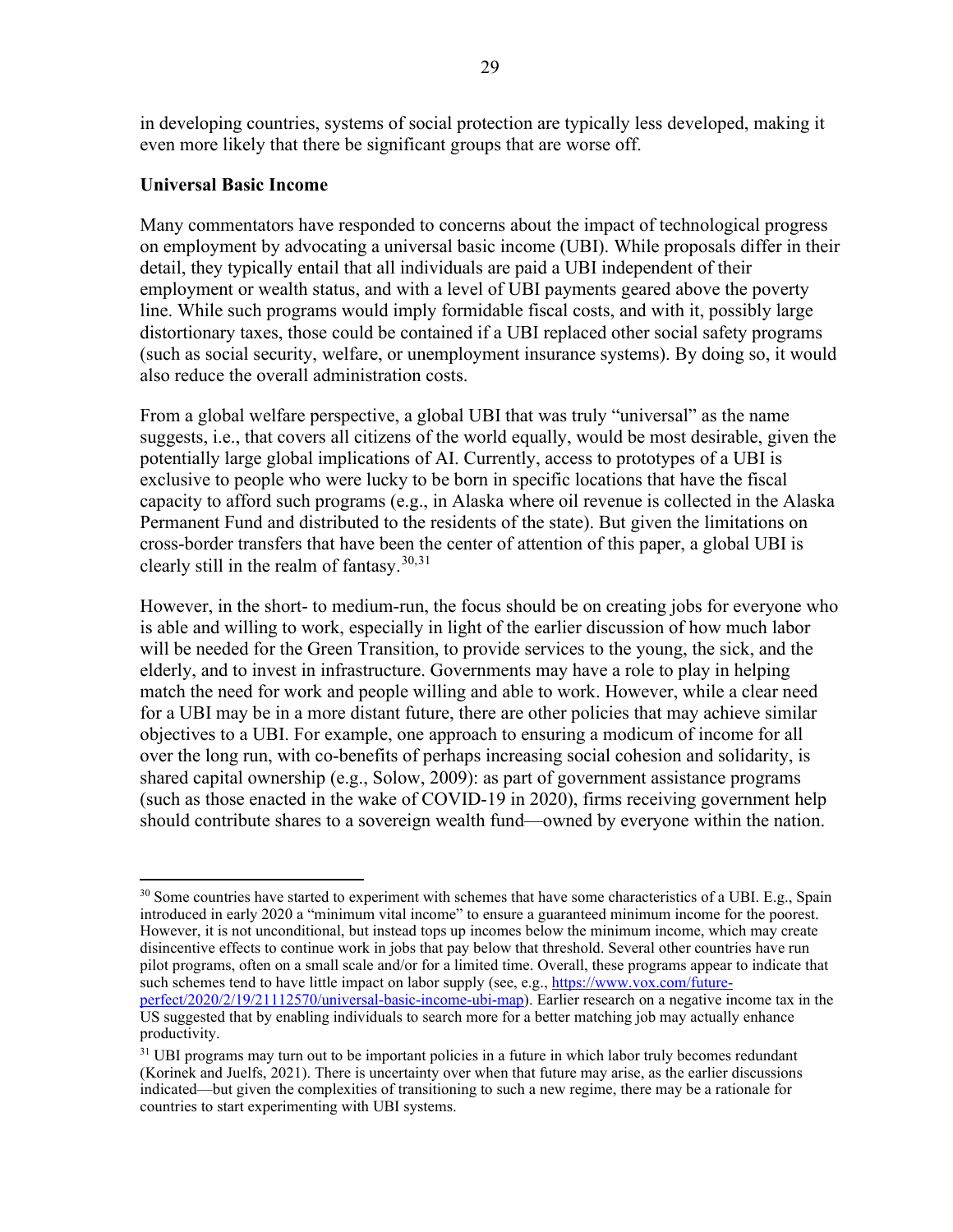Similarly, firms that build on or employ innovations that are based in part on governmentfunded research should be required to do the same.<sup>32</sup>

Starting with Keynes (1931), economists have argued that technological progress and automation would in principle enable people to work less and spend more time on more meaningful activities rather than tedious and repetitive tasks – a point also emphasized, for example, by Varian (2020). However, this requires either that wages go up in tandem with productivity growth, unlike in recent decades, or that the fruits of progress are shared more widely using transfers. If these questions of distribution can be solved satisfactorily, then individuals could indeed respond to productivity growth by working less without experiencing material losses. There is considerable evidence that many workers would prefer to work less and with more flexible work sessions. The Dutch model, which provides all workers with a right to part-time work (at pro-rated wages) could serve as an example, assuming that wages are sufficiently high.<sup>[33,](#page-29-1)[34](#page-29-2)</sup>

## **Expenditure and Infrastructure Policy**

Expenditure policy can be as important in offsetting the adverse effects of AI as taxation and direct redistribution, and it carries several benefits over transfers that are particularly relevant in developing countries: government expenditures may be easier to target based on need, and for whom the social returns of those expenditures may be high. For instance, expenditures on human well-being, such as on education and health, are naturally targeted to those who need education and healthcare, rather than being spent on those who already are educated or on those who are healthy. Expenditures to protect the environment help those who bear the brunt of environmental degradation, including climate change, which disproportionately affect the poor. $35$ 

Expenditure policies that increase the demand for unskilled labor may serve double duty: they raise demand for unskilled labor, increasing the equality of market income (what is often now called pre-distribution), and sometimes they can be targeted so that the benefits of the expenditure go disproportionately to the less well-off. One important example is infrastructure investments in poorer neighborhoods, which are a labor-intensive expenditure that can be designed to be pro-egalitarian.

<span id="page-29-0"></span> $32$  Notably, some have discussed a "robot tax" that could help finance redistributive fiscal measures (e.g., Rubin, 2020). However, such a robot tax may be difficult to implement (e.g., what distinguishes a "robot" from traditional capital?) and may discourage innovation (e.g., Summers, 2017). Conceptually, government ownership of capital is equivalent to taxes on capital with exemptions on new investment that avoid any negative incentive effects of capital taxation, although it may be insufficient to provide funding for large-scale redistributive programs that may be needed in a long-term equilibrium with low employment levels. See also Korinek (2020).

<span id="page-29-1"></span> $33$  The reduced labor supply may itself help sustain higher wages.

<span id="page-29-2"></span> $34$  For a broader view of how to achieve inclusivity in the labor market beyond the challenges posed by technological advances, see El-Ganainy et al. (2021).

<span id="page-29-3"></span><sup>&</sup>lt;sup>35</sup> For example, Colmer et al. (2020) find that while fine-particle air pollution has decreased overall in the US over the past four decades, whiter and richer neighborhoods have become relatively less polluted, while poor and minority communities are (still) the most polluted.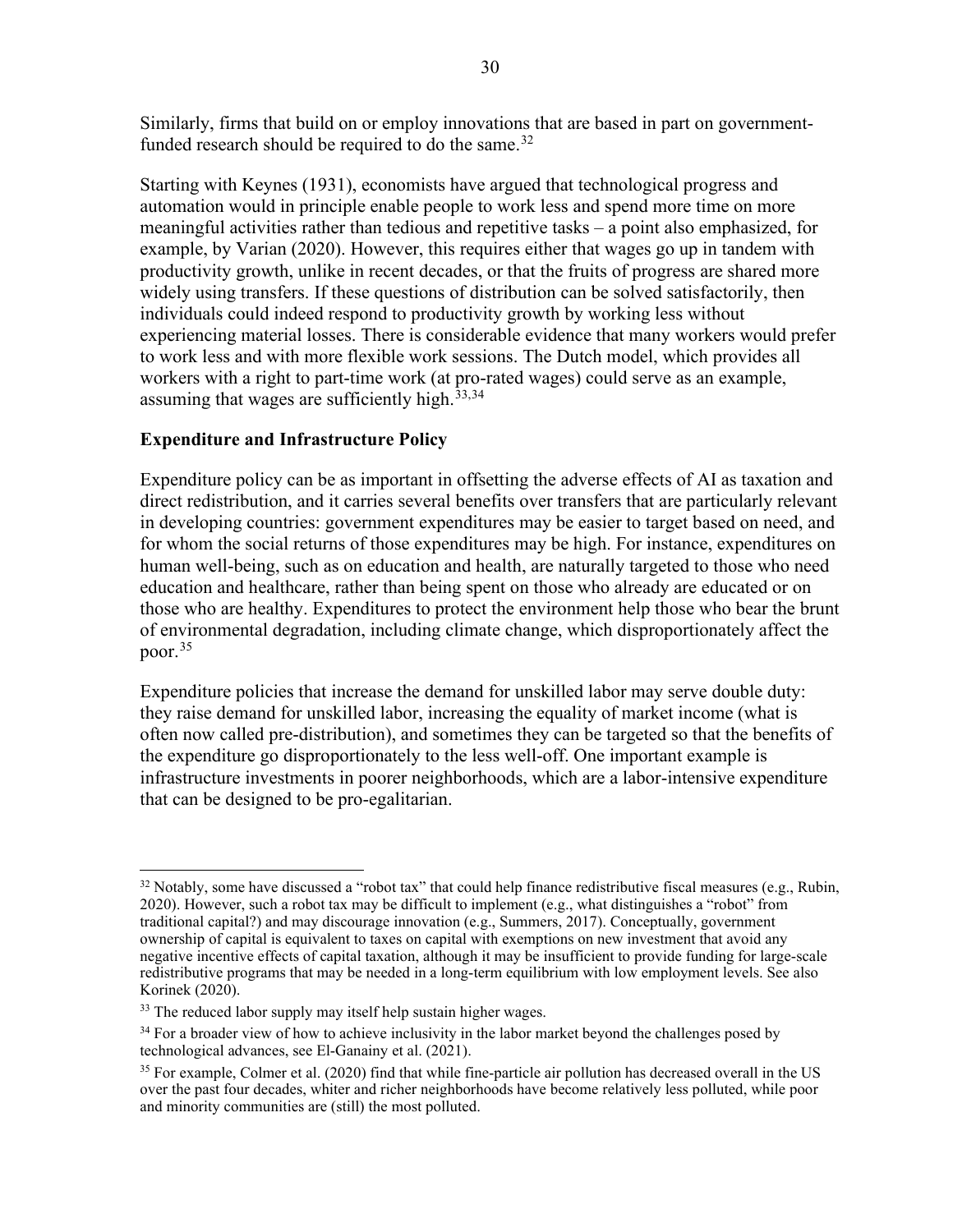Of particular importance are investments in digital infrastructure that reduce the "digital divide" and allow citizens to access the vast services provided by the Internet. Recent advances in network technology allow developing countries to leapfrog older technologies in which high-income countries have invested fortunes, for example by using wireless 5G technologies instead of laying vast networks of cables.

Other infrastructure investments include public transportation systems that connect especially lower income workers with jobs and enhance the opportunities available to them. Another example of labor-demand increasing public expenditures is creating service sector jobs, for example in healthcare, caring for the elderly, and some aspects of education, which can again be designed to serve double duty – disproportionately benefiting the poor and needy as they increase wages by increasing the demand for labor.

#### <span id="page-30-0"></span>**B. Pre-Distribution**

Our concern here is the distribution of consumption (or more broadly, of well-being) among the citizens of a country. That is affected by inequalities in market incomes and the extent of redistribution. The previous subsection discussed redistribution through tax and expenditure policies. But a society with a more equalitarian market distribution needs to place less burden on redistribution. Good policy entails an optimal mix of "pre-distribution"—actions to increase the equality of market income—and redistribution. This is especially so because some of the actions to increase the equality of market distribution are actually efficiencyenhancing, i.e., have a negative cost. For instance, actions which reduce market power, the ability of firms to exploit information asymmetries, or to engage in a variety of other exploitive practices.

There are two categories of policies which affect the distribution of market incomes: (1) Policies that affect individuals endowments of assets—human capital (education) and financial assets. These are affected by the public provision of education and more broadly, policies which affect the intergenerational transmission of advantage and disadvantage (such as inheritance taxes.) And (2) policies that affect the returns on factors, which include the laws and regulations that determine the "rules of the game." These include competition laws, labor legislation, and rules governing globalization, the financial sector, and corporate governance. These rules affect simultaneously efficiency and distribution.<sup>36</sup>

Education Regarding the first set of such policies, the fact that more educated workers receive higher incomes than less educated ones may invite the conclusion that education is the solution to inequality. While providing more equal access to high-quality education especially for the poor may reduce inequality—and is absolutely essential to avoid an education-based digital divide whereby some simply do not know how to access and benefit from the resources and opportunities offered by the Internet and related digital technologies—education is far from a panacea. Indeed, if there are large innate differences in ability, education can identify and amplify these differences, actually increasing inequalities

<span id="page-30-1"></span><sup>&</sup>lt;sup>36</sup> For an extensive discussion of some of the critical "rules," see Stiglitz et al (2015, 2019). Later, we discuss a particularly important set of policies that can affect the returns to factors—those associated with steering the development and adoption of technologies.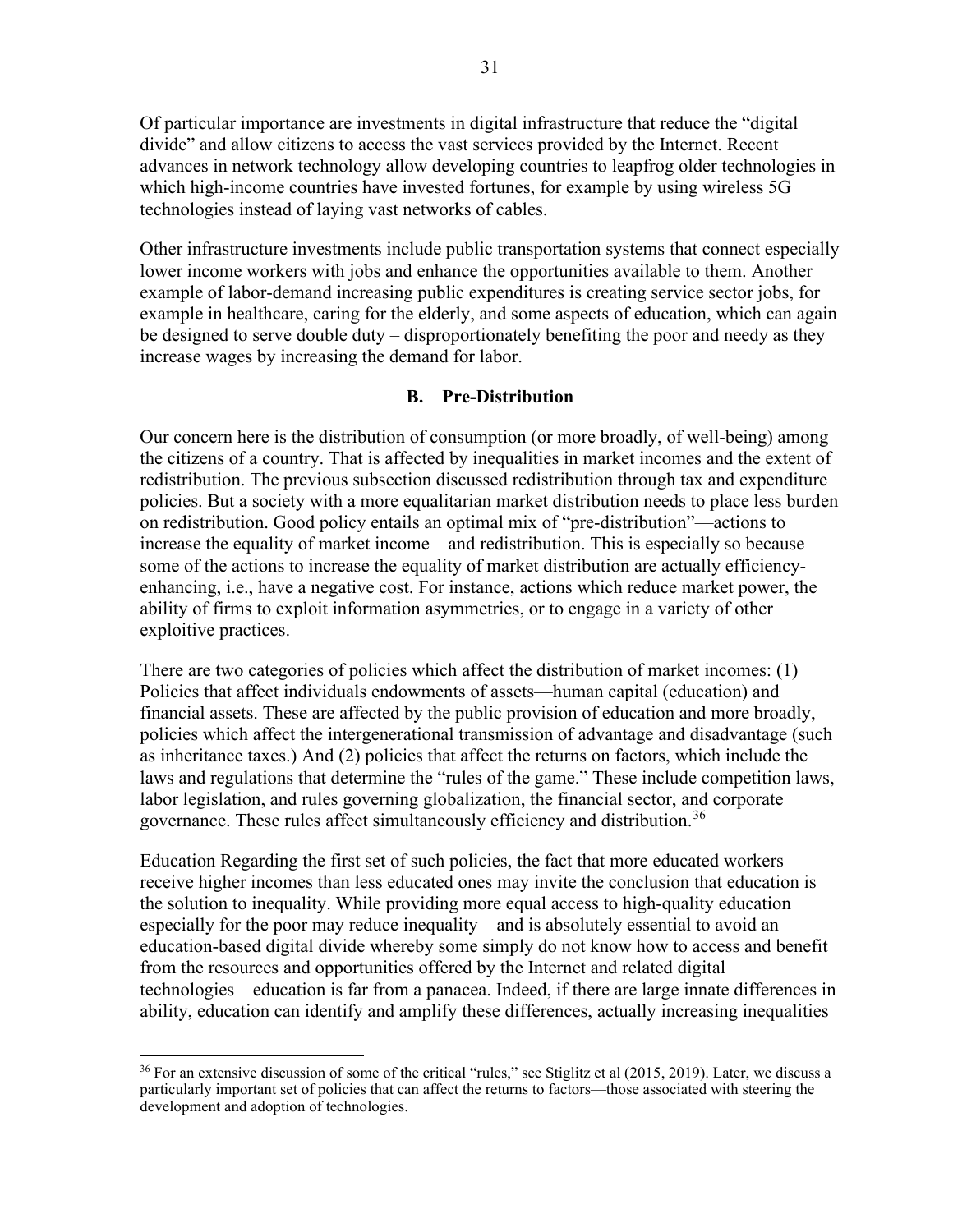in market income. (Stiglitz, 1975b). Moreover, education cannot address the problems arising from the declining share of labor income overall.

#### **Steering Innovation in AI in High-income Countries**

The overall direction of innovation in AI will be set to a large extent by high-income countries plus China. This implies that the direction of technological progress in those countries – how labor-saving it is – also matters for developing countries that will be exposed to the new technologies.

Korinek and Stiglitz (2020) make the case for actively steering technological progress so that it is more labor-using. They show that whenever lump-sum transfers are not available, it is desirable to encourage technological progress that leads to higher demand for those types of workers with the lowest incomes. This can be done by nudging entrepreneurs, by considering the labor market implications of government-sponsored research, or by explicit incentives provided to the private sector. Klinova and Korinek (2021) and Partnership on AI (2021) describe how to develop and how to operationalize frameworks for steering advances in AI towards greater shared prosperity.

Many governmental policies have indirect effects on incentives for innovation. For example, at least in the short run, the cost of capital is influenced by monetary policy, with the goal of stabilizing aggregate demand. In recent years, monetary authorities in many countries have set interest rates such that real returns on safe assets have been very low or even negative, likely below the social shadow price of capital. Stiglitz (2014) shows that this encourages excessive automation in high-income countries. Acemoglu et al (2020) observe that tax policies that favor capital over labor also distort the direction of progress towards saving labor.

And there are immediate implications for developing countries: Once the cost of developing a labor-saving innovation has been incurred in high-income countries, it can frequently be rolled out globally at comparatively low cost, potentially imposing significant welfare costs on workers in developing countries. Examples include self-checkout kiosks that harm workers, whatever their benefits or costs may be for consumers and global corporates.

Pritchett (2019) observes that migration policies in high-income countries restrict labor supply and lead to comparatively high wages that do not reflect the abundance of labor, and in particular of unskilled labor, at the global level. The high wages then provide innovators in high-income countries with excessive incentives to invest in the automation of tasks that are performed by unskilled labor compared to what is desirable from the perspective of developing countries (or from the perspective of global efficiency).<sup>[37](#page-31-0)</sup>

Economists are also becoming increasingly aware of the importance of regional heterogeneity. Unlike in stylized models in which only national borders exist, labor does not move seamlessly across regions within countries. Even in high-income countries, large disparities between regions or between rural and urban areas persist, as illustrated, for

<span id="page-31-0"></span> $37$  The alternative – to allow for greater migration – would of course also put downward pressure on wages in advanced countries and might increase inequality within those countries.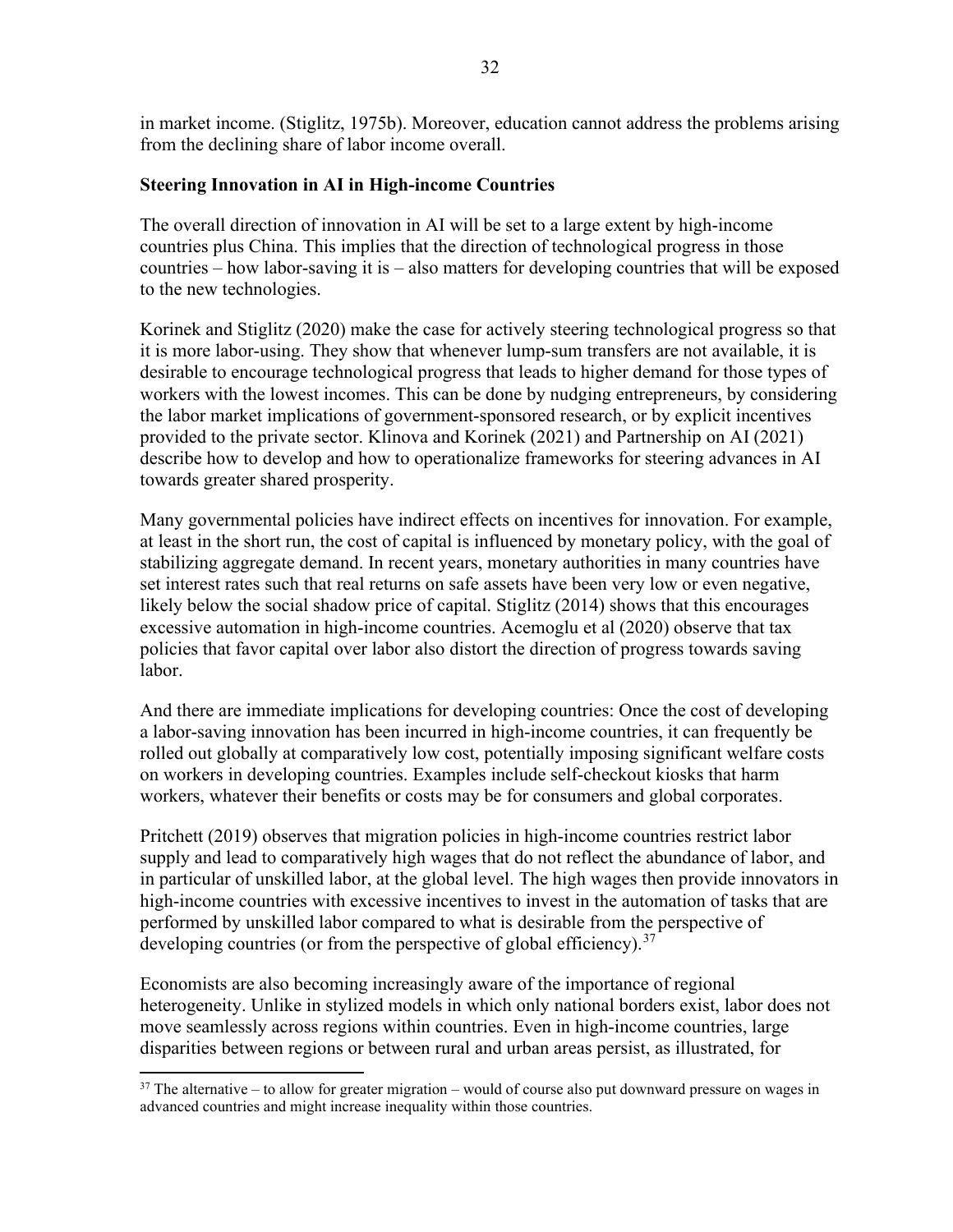example, by the case of northern and southern Italy or by the rural/urban differential in the United States and many other countries. Looking ahead, the "good" jobs of the future (e.g., those hard to automate and/or complementary to AI) might be located in major urban centers (such as non-routine manual occupations and personal services). Such geographical disparities call for location-based policies in fostering development, although the details of such policies can be complex. For example, they may entail a trade-off between income growth (which benefits from geographical concentration) and geographical inequality (which does not).

#### **New Development Strategies**

Developing countries will need a new multi-pronged development strategy to replace the manufacturing-led export-based growth model. Industrial policies have traditionally been among the most important aspects of countries' development strategies—interventions that shape the direction in which the economy is moving, with particular emphasis on the secondary sector. However, in an age of increasing automation in manufacturing, development strategies have to broaden their focus beyond manufacturing and the secondary sector to other sectors of the economy, including agriculture and services.<sup>[38](#page-32-0)</sup>

Greenwald and Stiglitz (2014b) point out that every country has, in effect, a sectoral development policy—shaped by infrastructure and education investments and tax and regulatory policy. It is only that some countries do not know (or admit) that they have such policies. The danger then is that such policies can be more easily captured by special interests.<sup>[39](#page-32-1)</sup> In developing countries development policies are much more at the center of economic policy. They need to be designed to manage innovations and mitigate the effects of and adapt to the disruptions that innovations may engender, to ensure that the net societal benefits, broadly defined, are maximized.

A lot of innovation in developing countries focuses on technology adoption and adaptation rather than developing entirely novel technologies. Whereas high-income countries focus on "steering innovation," developing countries need to pay attention to "steering the adoption of technologies." Their development strategy should intentionally focus on steering the adoption of labor-using technologies that have already been developed in high-income countries, adapting them to their own circumstances and needs, redesigning them, and building on them. Decisions on what type of inward FDI to encourage should also be informed by these objectives.

In designing the new development strategies, developing countries will need to think carefully about the rationale for public interventions: how can government improve upon the decisions made by decentralized agents? Of particular importance is that the direction of

<span id="page-32-0"></span><sup>&</sup>lt;sup>38</sup> Curiously, such policies have continued to be referred to as "industrial policies" even when they move the economy away from the industrial sector. We use the more generic term *sectoral policies*, but they are broader: they can also be used to change technology within a sector (e.g., towards green or more labor-intensive technologies).

<span id="page-32-1"></span> $39$  For example, US bankruptcy provisions favoring derivatives can be thought of a sectoral policy encouraging the growth of derivatives; but until the 2008 financial crisis, few outside of that sector were even aware of the favorable treatment that derivatives have received.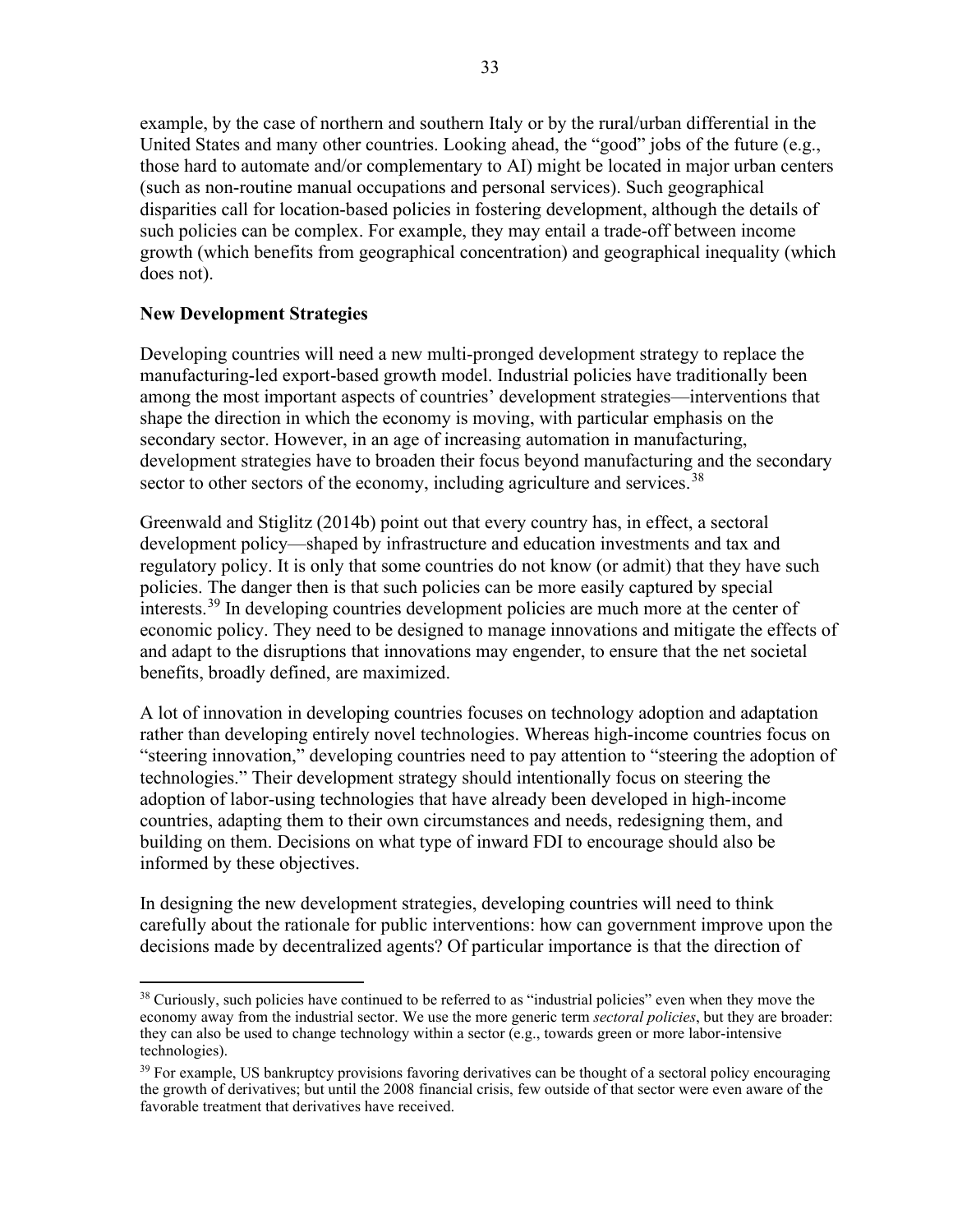technological progress and technology adoption is endogenous, and there is no presumption that market decisions in this area are socially desirable. Decisions made at one date have effects in later periods, with firms making the decisions appropriating only a fraction of the benefits and bearing only part of the costs of their decisions. For example, this is clearly manifest when there are knowledge spillovers to other firms and when technology evolves over time, e.g., through learning by doing. Firms acting on their own will not fully consider the dynamic implications of their decisions today on others.

There are also market failures beyond the ability to appropriate the returns from current choices—for instance, imperfections of risk and capital markets. The capital market imperfections that impede the reallocation of labor in high-income countries in response to innovation—and that can result in innovations which decrease welfare —are even more important in developing countries, making it imperative to combine industrial policies with active labor market policies (see, e.g., delli Gati et al., 2012a, 2012b).

Relatedly, part of the problem is that market prices do not adequately reflect social shadow values. A well-known example is that, in the absence of appropriate regulation, the price of carbon in the market is zero, but this does not reflect the social cost of carbon. Similarly, market prices do not reflect the social value of an equitable distribution of resources and do not guide innovation in that direction. Given the constraints on redistribution, this leaves an important role for the government to steer innovation and foster economic development in a socially desirable direction (Korinek and Stiglitz, 2020). For example, much could be gained from encouraging innovators to shift their focus from laborsaving towards more labor-using technologies.

Fortunately, while the new technologies necessitate a change away from the old and highly successful development strategies of the past half century, they also open up new opportunities. In agriculture, AI offers the potential for large productivity increases based on algorithms that help farmers fine-tune and optimize a range of decisions that increase their yield. Such algorithms depend on crops, soil and weather conditions and need to be customized to local conditions. Just as agricultural extension services, which extended general knowledge about agriculture to local farmers, played a critical role in the development of the US, there is an important role for government agricultural extension services today in developing countries.<sup>[40](#page-33-0)</sup> Digital platforms can also enhance the ability of small farmers to trade their products at fair market prices, reducing the market power of middle men that frequently absorb a significant fraction of the surplus generated in agriculture.

Developing the service sector is crucial for economic development as the role of the primary and secondary sectors is declining. Many developing countries may carve out new areas of comparative advantage in services that will, however, depend on good internet connections and a certain degree of education of the workforce. For example, call centers and similar business and consumer services rely on requisite language skills. There is also a growing

<span id="page-33-0"></span> $40$  In 1914, the U.S. Department of Agriculture created a system of "extension" services, with the aim of providing farmers with expert advice on agriculture and farming. See, e.g., [https://www.almanac.com/cooperative-extension-services.](https://www.almanac.com/cooperative-extension-services)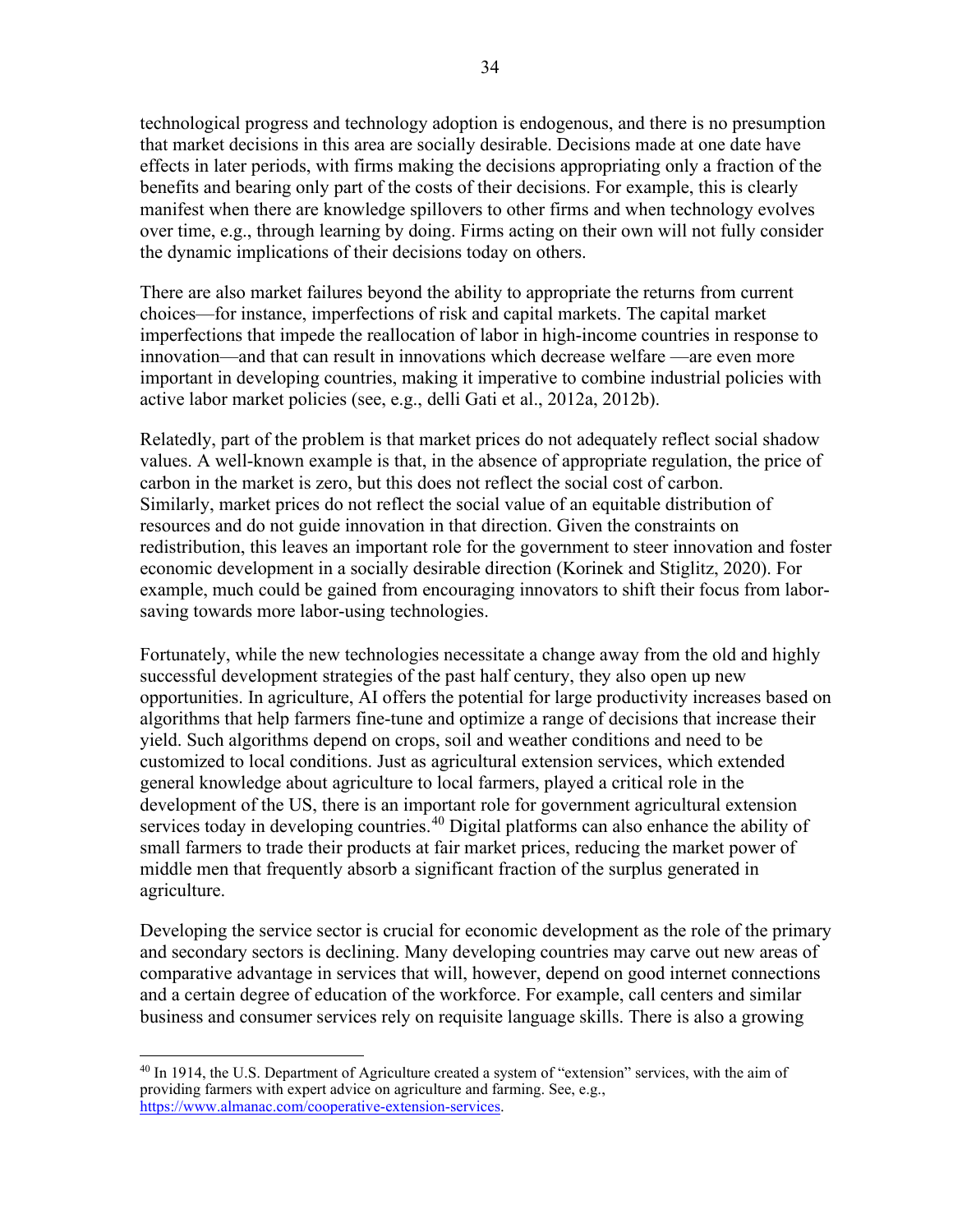market for simple human services that can be broken down into small components and fed into AI systems (e.g., labeling images). However, as we noted earlier, services that can be outsourced are often also more easily automated. Other services such as tourism have proven a more automation-resistant (although not pandemic-resistant) source of export revenue for countries that have managed to fashion themselves into desirable tourist destinations. Exporting services offers many of the potential growth benefits of the manufacturing-based export-led growth model.

Services that are aimed at a domestic audience, for example, healthcare, caring for the elderly, as well as education, may not deliver much export revenue but are important for economic development and welfare. There is much scope for employing AI to improve the delivery and efficiency of these services, and it requires government policy to do so since private service providers are frequently small in size and cannot afford the necessary investments. And even in these areas, there may be significant opportunities for cross border trade, for example, via medical tourism and via retirees from advanced countries relocating to warmer climates, if adequate health care is available.

#### **VI. GLOBAL GOVERNANCE**

<span id="page-34-0"></span>In a globally integrated economy—from which developing countries and emerging markets have benefited enormously in many ways—global rules matter. The global rules have always been set to favor high-income countries; they are, to a large extent, set by the large powerful countries, and frequently by powerful special interests within them, whereas developing countries do not have a seat at the table, or are at least underrepresented.

The global rules have large effects on the ability of these countries to levy taxes in the digital era, on high-income countries' ability to extract rents from the developing countries (say through market power and intellectual property rights), and more broadly on the global terms of trade and distribution of income.[41](#page-34-1) While developing countries may realize these inequities—and the inefficiencies—of our global economic system, it often seems that there is little they can do.

AI has provided a new arena in which rules need to be set, at the same time that it may exacerbate the imbalances in economic power, as our earlier discussion emphasized. However, there are reasons for cautious hope when it comes to the rules governing information and AI. First, the rules in this area are still in the process of being set so there is hope that international institutions and civil society may have a positive impact on the shape of these rules. Still, the fact that recent trade agreements between the US and other countries have contained provisions reflecting the interests of big-tech companies—with limited open debate and limiting the scope for these trading partners to design regimes that reflect a broader public interest—is of concern.

Secondly, it should be in the self-interest of high-income countries to avoid the possibility of a strong backlash to globalization in developing countries. The possibility of such a backlash is considerable: The United States and a number of other high-income countries, which have

<span id="page-34-1"></span> $41$  For a discussion of how this plays out in trade rules, see, e.g., Charlton and Stiglitz (2005).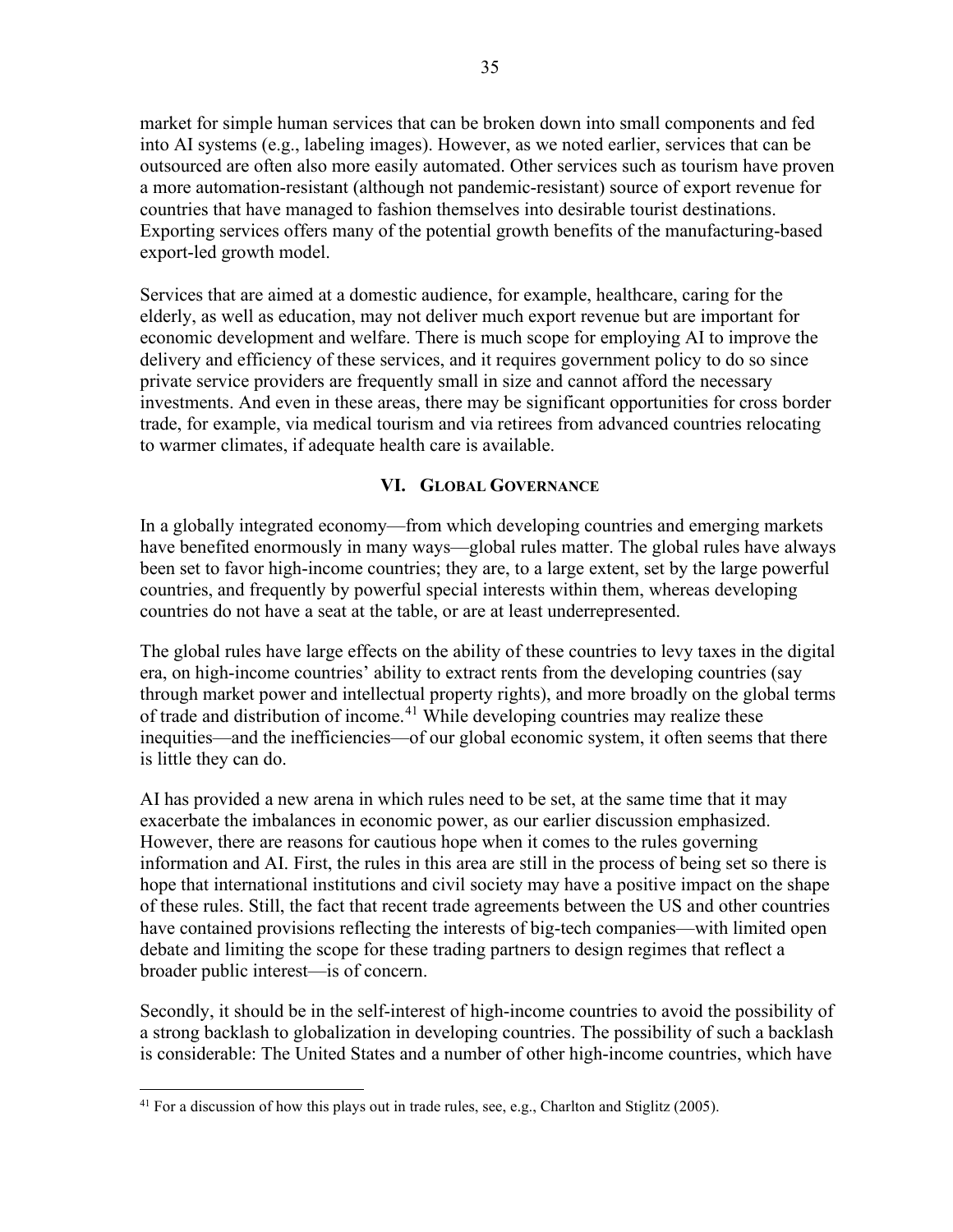been big beneficiaries of globalization, have experienced such a backlash – in part because they have not ensured that the losers of globalization were compensated. In the past, there was at least some sense that globalization created mutual gains for high-income and developing countries. The backlash in developing countries would be even greater if they come to see globalization as a mechanism of rent extraction from their economies (even if the truth may be that technological change is making them lose some of the earlier gains from globalization).

Moreover, international institutions, some of which are less and less dominated by highincome countries, may play a role in ensuring that the rules are set in a way that more adequately reflects the interests and concerns of all countries, including developing countries. As the rules for new technologies are being written, there are several areas of particular concern in which reforms in global governance would help developing countries better adapt to advances in AI.

## **A. A Global Tax Regime for the Digital Age**

<span id="page-35-0"></span>The inadequacies in the global tax regime make it difficult for developing countries to capture much of the rents that the global digital giants earn within their borders, even as their activities take away business from domestic firms and thereby reduce the domestic tax base. Indeed, even high-income countries have had difficulty with adequately taxing global tech giants. Some of the issues are now being discussed at the OECD in an attempt to establish a global tax regime.

The current global tax regime allows multinational firms to avoid much taxation—often paying taxes at rates markedly lower than local small businesses. It also impairs the ability of developing countries and emerging markets to tax the economic activity which occurs within their territories. This system is both inefficient and inequitable.

The controversy over digital taxation has exposed the deeper problems of multinational corporate taxation based on transfer prices, which are easily manipulated. The issue could be addressed by moving to a formulary apportionment system, whereby the worldwide profits of a corporation are apportioned to different countries according to a formula (see, e.g., Clausing and Avi-Yonah, 2007). The exact formula could have large distributive effects across countries. For instance, a simple formula based just on sales, while less manipulatable than other formulae, may disadvantage developing countries. A particular controversy associated with the digital economy is the value assigned to the data that are collected in the process of economic transactions and how and whether that value should be taxed.

The broader debate over international taxation has also led to renewed attention on closing down fiscal paradises, on international initiatives for transparency in capital ownership, which would help developing countries to increase their tax base, and on creating a global minimum multinational corporate tax rate, to prevent a race to the bottom.

## **B. Global Competition Policy**

<span id="page-35-1"></span>The tendency of digital technologies to give rise to natural monopolies makes competition policy especially important. One challenge is that the countries in which tech giants are based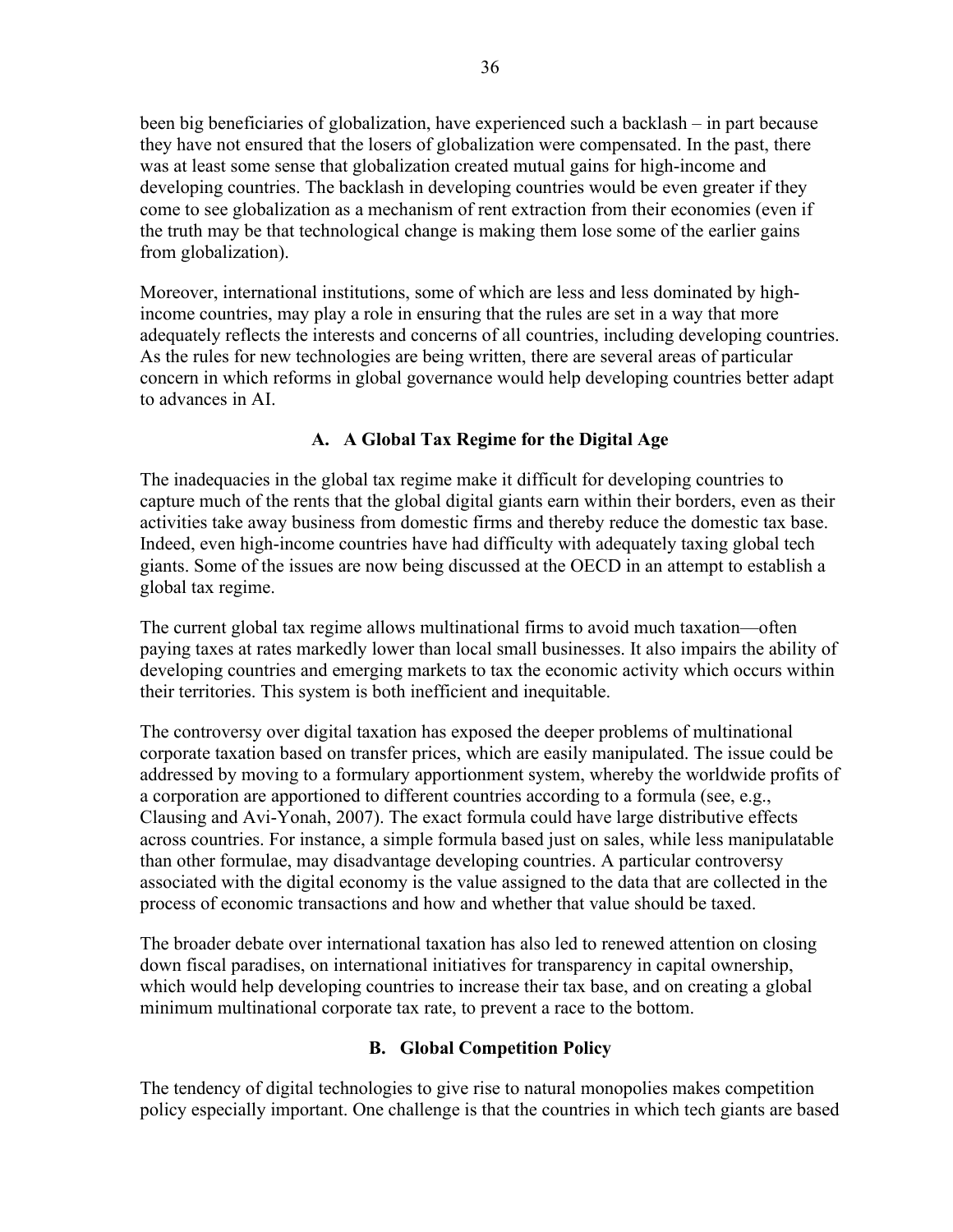have incentives to protect their own tech firms since they share in the rents that these firms earn globally. For example, when the European Union investigated Google for anticompetitive practices or when Germany investigated the privacy practices of Facebook, the US treated it as a political question rather than a matter of economic policy and responded by accusing Europe of being anti-American. While the policy remedies suggested by the Europeans may have reduced the rents the companies could earn in Europe, their purported aim was to ascertain that these firms' practices did not violate the norms on competition and privacy established in Europe. The tendency for matters of competition policy to turn into arguments over rents may get worse, given the global concentration of market power in AI in two countries, China and the United States.

Individual developing countries and emerging market economies stand little chance in reining in the behaviors of powerful global corporations on their own – in many instances, the corporations have a higher market capitalization than the GDP of the countries in question. This makes it important for developing countries to coordinate and develop competition policy together, for example, via a common competition authority for developing and emerging economies that can exert sufficient power over large global corporations, just as the countries of Europe would not be able to police the competitive behavior of American corporations on their own but are able to do so through the European Union.

Given the breadth and reach of the new digital giants, there is a need for stronger rules preventing conflicts of interest for companies that simultaneously own a marketplace and participate in it, and stronger rules preventing pre-emptive mergers, i.e., mergers and acquisitions designed to stifle the threat of a competitive marketplace in the future. There will also be a need for more ex-post remediation: breaking up mergers when they prove to be anti-competitive.<sup>[42](#page-36-1)</sup> As the experiences cited above have shown, the countries in which digital giants are based may not have the correct incentives to police these companies' competitive practices, given the large global rents that are at stake.

#### **C. Intellectual Property Rights**

<span id="page-36-0"></span>The current system of intellectual property (IP) rights is designed to give (temporary) monopoly rents to innovators to compensate and reward them for their innovative activities. There has been much concern in recent years that the prevailing IP system gives excessive protection to innovators, with particularly adverse effects on developing countries. As the World Commission on the Social Dimensions of Globalization (2004) emphasized, there is a need to rebalance the international IP regime to ensure an equitable distribution of the gains from technological progress. Korinek and Stiglitz (2019) demonstrated that reducing the length of patent protection can ensure that the gains from AI-based innovations are better shared among society and can thus lead to a welfare improvement.

The most efficient way of distributing technological advances is to keep them in the public domain, financed via governments, international organizations, donors or charities. This

<span id="page-36-1"></span> $42$  There is by now a large literature describing the new competition policies that may be required. See Stiglitz (2019) and Wu (2018), as well as Akcigit et al. (2021) for an overview of emerging issues and complexities in competition policy.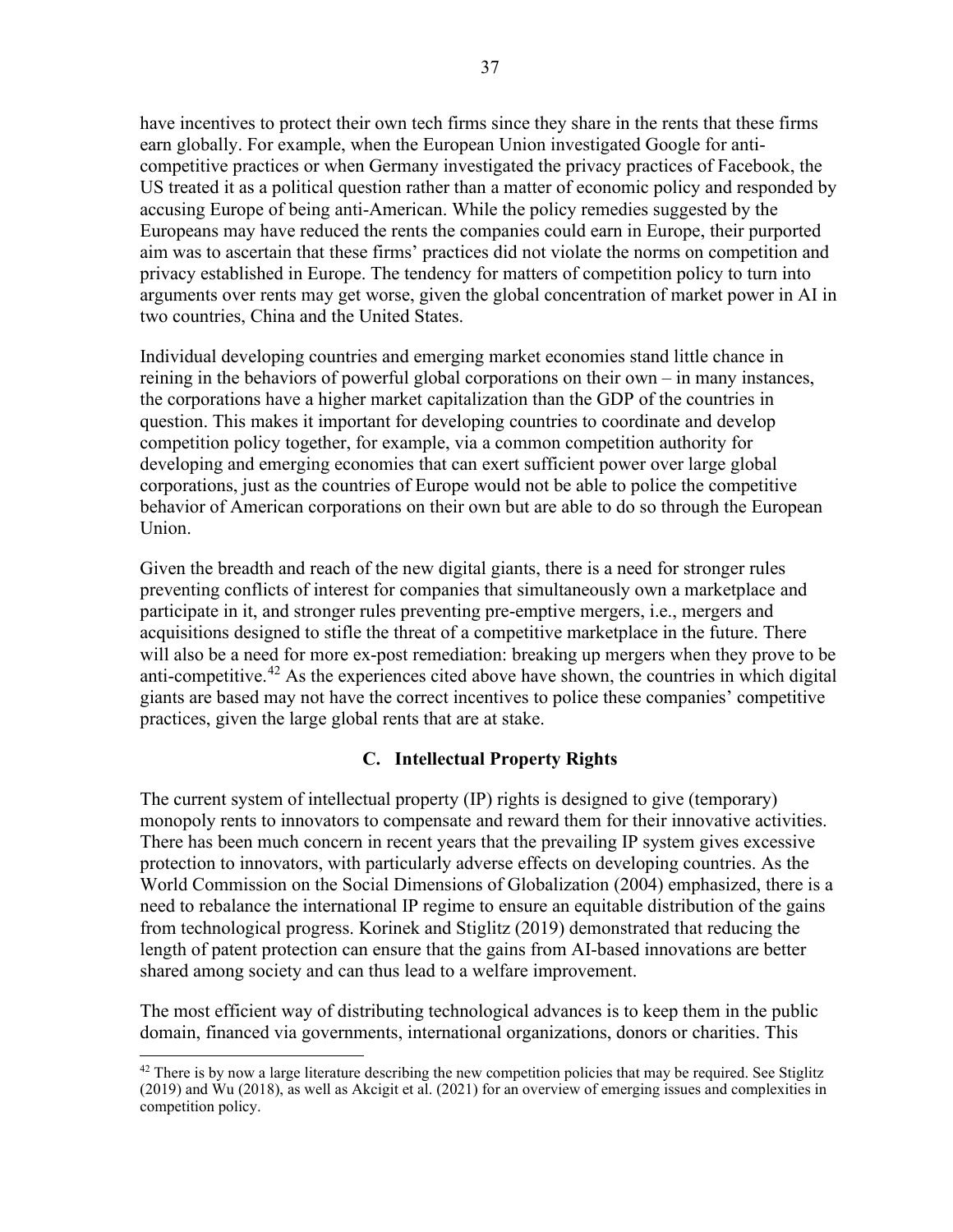avoids restrictions in access to new technologies and the creation of monopolies that concentrate rents and power. There is much scope for publicly financed research and development to benefit developing countries, for example, in the areas of agriculture where new technologies increase the productivity of crops, or in healthcare where developing countries face unique challenges that do not attract sufficient research by private corporations in high-income countries.

When research and development is financed privately, there is a strong case for granting different patent protection in developing countries than in high-income economies. The length of patent protection trades off how much surplus to allocate to innovators to compensate them for their efforts versus how much to let the broader public benefit from an innovation. Most patents are developed in high-income countries and are financed by the surplus that innovators extract from the patent protection there; innovators would not incur significant losses if developing countries could use their technology for free before their patents expire in high-income countries. Indeed, in many sectors, including pharmaceuticals, there is extensive cross-border price discrimination; drug companies could offer life-saving drugs to some of the poorest countries at steeply discounted prices. Compulsory licenses (part of TRIPS and other international agreements) give the right to access such life-saving IP at appropriate royalties, but many developing countries do not have the capacity to exercise those rights; and those that do have the capacity are intimidated from doing so by threats from developed countries. Trade agreements have done everything they can to impede access to generic medicines, forcing developing countries to pay high prices for drugs.

Before the advent of AI, it was clear that there was a need for a developmentally oriented IP regime—in some ways markedly different from that currently prevailing (Cimoli *et al* 2014). But AI has made the challenge of access to knowledge even greater. Part of the nature of AI is that it may not even need much protection by the patent system. Algorithms can be kept proprietary, and they are always evolving. Requiring disclosure of certain key algorithms is imperative to ascertain whether algorithms are discriminatory, for example, by engaging in price discrimination.<sup>[43](#page-37-1)</sup>

#### **D. Data and Information Policy**

<span id="page-37-0"></span>Data is a critical input underlying the new AI economy. That is why information policy – the rules governing the control over and use of data – has moved to the top of the policy agenda. Global tech firms are setting the data regulatory agenda in their interest without sufficient public oversight. This has already happened in recent trade agreements. For instance, while the new trade agreement between Canada, Mexico and the US had stronger provisions protecting labor and access to healthcare as well as better investor-state dispute settlement provisions, rules on the digital economy moved in the opposite direction, providing better protection for the tech giants. Being part of an international agreement, it may be difficult to change the data regulation regime in the future. This is particularly important for developing

<span id="page-37-1"></span><sup>&</sup>lt;sup>43</sup> It is sometimes argued that such disclosure is not possible because algorithms are always evolving. While they are always changing, they could still be disclosed as of a particular moment in time. There are other (often costly) ways of monitoring the behavior of algorithms at any point in time.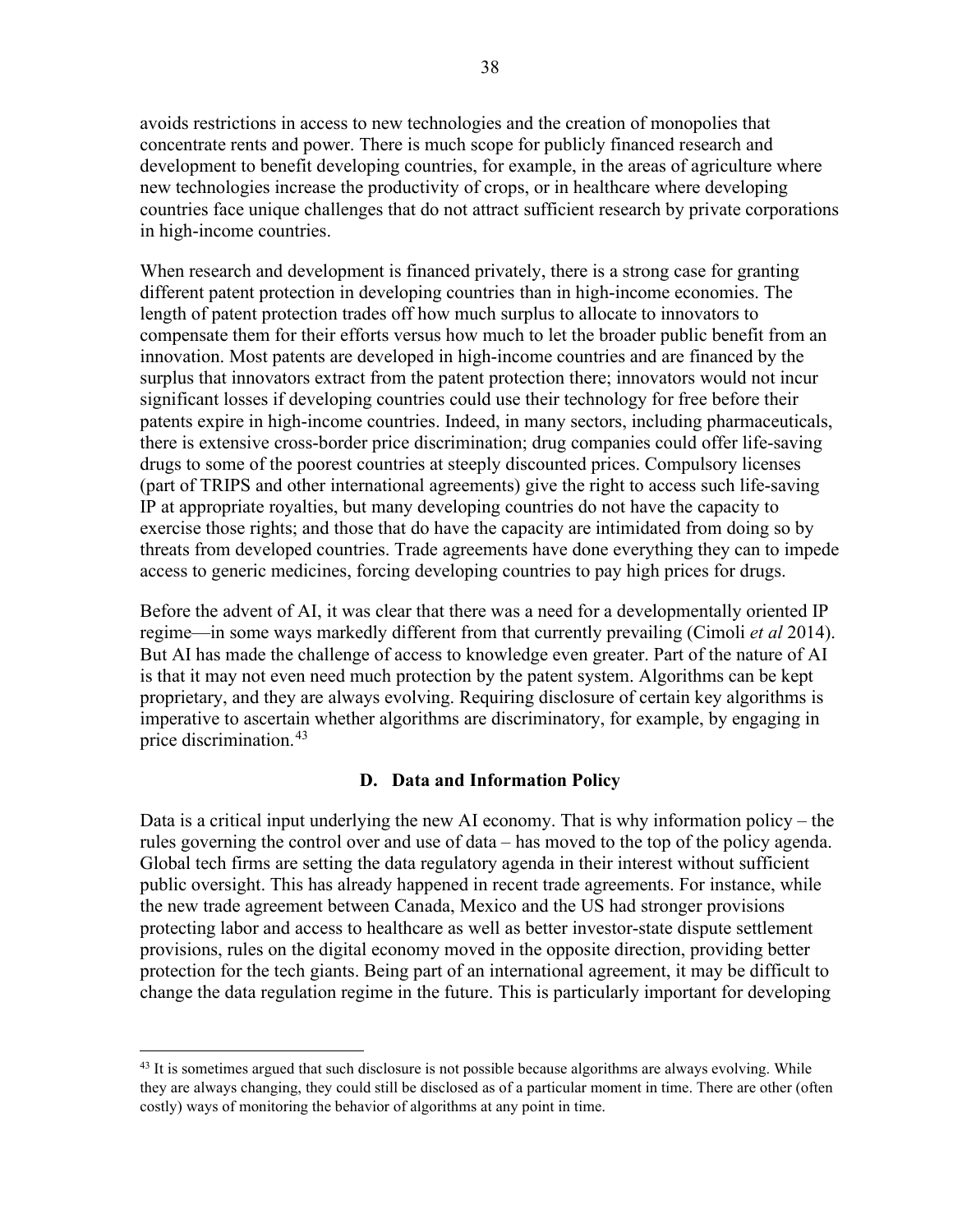countries: the rules are currently being set with little concern for the views of citizens in the high-income countries, let alone those in the rest of the world.

Moreover, the monopolization of data by global AI firms also makes it more difficult for developing countries to catch up and develop their own AI-based companies. Global firms can use their access to vast troves of data from across the world to refine their products and offerings to consumers ever further. This makes it more and more difficult for newcomers in developing countries to close the gap between themselves and the leading firms.

Europe has actively worked on rules to ensure that the benefits of new digital technologies are shared and the harms are minimized. For instance, the EU has put forward proposals to require data sharing, with the goal of preventing accretion of monopoly power by monopolizing data. But giving control rights over data to individuals will not suffice; without proper regulation, individuals turn their data over to the digital giants and internet providers, receiving but a pittance: asymmetries in information and power are just too great to ensure an equitable outcome.

New transparency regulations, for example, regarding the algorithms and targeting of advertising, are necessary, but again not sufficient. Policymakers must be able to address the discriminatory impacts of pricing and advertising.

There is also a need for stronger rules protecting privacy and the rapid spread of misinformation and messages that promote violence and hate as well as other harmful messaging, even when conducted as part of a political campaign. In the US, the Section 230 provision which reduces the accountability of internet companies—unlike other publishers is an example of a regulation that should be reconsidered.

As in the case of competition policy, the countries in which tech giants are based may not face the correct incentives to police the worldwide behavior of their companies since they share in the rents that these companies earn around the world. Developing countries need to cooperate and band together to have sufficient clout to impose regulation on global giants that reflects their developmental interests.

#### **VII. CONCLUSION**

<span id="page-38-0"></span>Advances in AI and related technologies may, like the Industrial Revolution, represent a critical turning point in history. Increasing automation in manufacturing may lead to increases in wage inequality, declining labor demand, and increased skill premia in most countries; as well as to the demise of the manufacturing-export-led developmental model, which has historically had profound positive effects on many emerging market economies. The worst-case scenario is the unravelling of much of the gains in development and poverty reduction that could be observed over the last half century.

While earlier technological advances were associated with more shared prosperity and increasing equality between and within countries, the new advances may result in increasing inequality along both dimensions unless policies are designed to counterbalance them.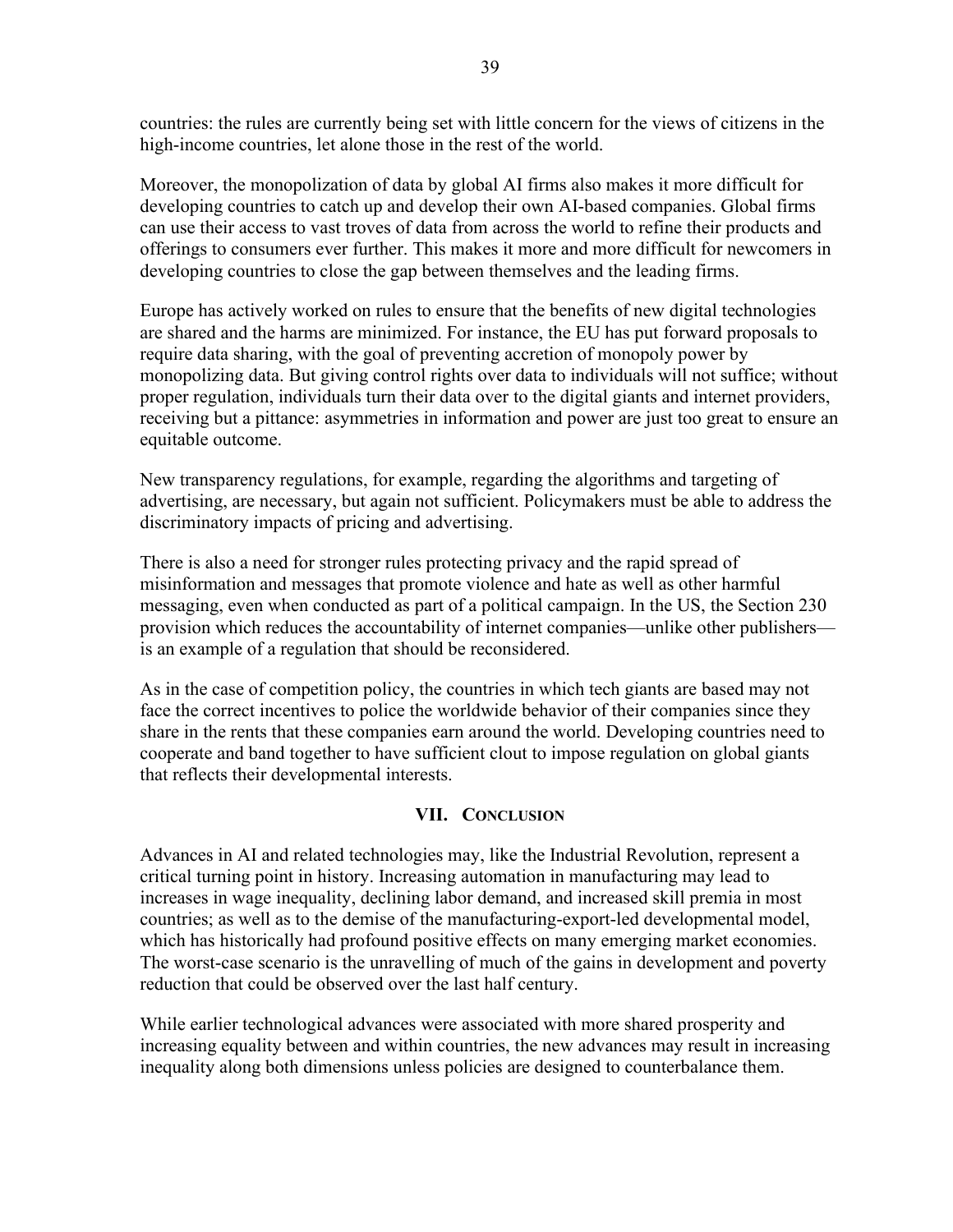The new era will be governed by different rules and will require a different kind of economic analysis. Just as the production functions that Ricardo used to analyze agrarian and rural economies are very different from those in the models of a manufacturing economy that dominated the mid-20<sup>th</sup> century, current economic frameworks must be adjusted and updated to think about the models that will describe the next 50 years. For instance, the competitive equilibrium model may be even less relevant to the  $21<sup>st</sup>$  century AI economy than it was to the  $20<sup>th</sup>$  century manufacturing economy.

There is a particular high degree of uncertainty across the possible scenarios of technological development and their impact, but what we do know is that there are large potential downside risks that should not be ignored. Economic analysis, based on models appropriate to this new era, has the potential to help in the development of policies—both at the global and national level—that can mitigate these adverse effects, to ensure that this new era of innovation will lead to increased standards of living for all, including the billions living in developing countries.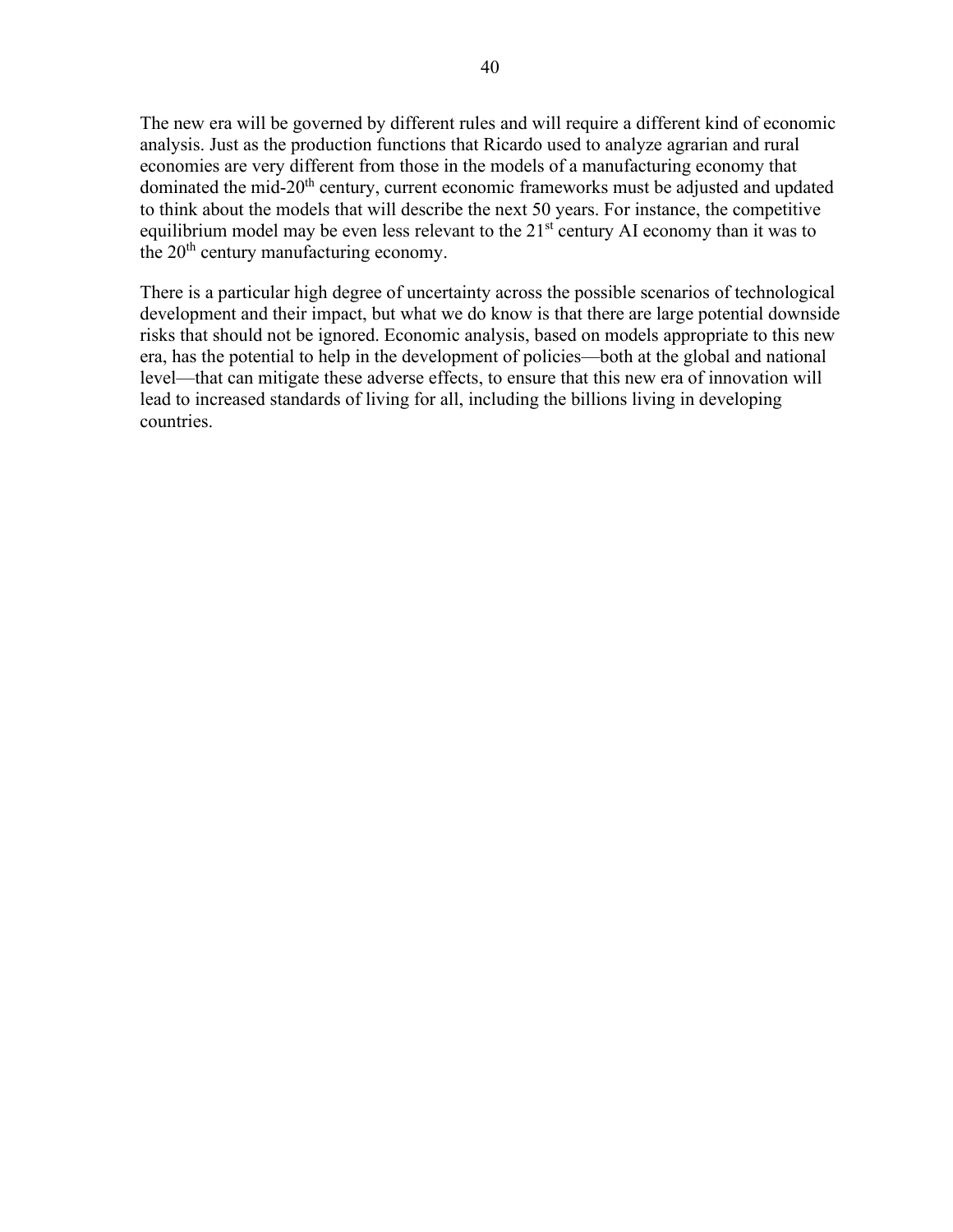#### **REFERENCES**

- <span id="page-40-0"></span>Acemoglu, Daron (1998), "Why Do New Technologies Complement Skills? Directed Technical Change and Wage Inequality," Quarterly Journal of Economics, 113(4), pp. 1055-1089.
- Acemoglu, Daron (2002), "Directed Technical Change," Review of Economic Studies, 69(4), pp. 781-809.
- Acemoglu, Daron and David Autor (2011), ["Skills, Tasks and Technologies: Implications for](https://economics.mit.edu/files/7006)  [Employment and](https://economics.mit.edu/files/7006) Earnings," *Handbook of Labor Economics* 4b, pp. 1043-1171.
- Acemoglu, Daron, Andrea Manera, and Pascual Restrepo (2020), "Does the US tax code favor automation?" *Brookings Papers on Economic Activity* 2020(1).
- Acemoglu, Daron, and Pascual Restrepo (2019a), "Automation and New Tasks: How Technology Displaces and Reinstates Labor," *Journal of Economic Perspectives* 33(2), pp. 3–30.
- Acemoglu, Daron, and Pascual Restrepo (2019b), "Demographics and Automation," Unpublished Working Paper*,* MIT.<https://economics.mit.edu/files/16788>
- Acemoglu, Daron, and Pascual Restrepo (2020), ["Robots and Jobs: Evidence from US Labor](https://economics.mit.edu/files/19696)  [Markets,](https://economics.mit.edu/files/19696)" *Journal of Political Economy* 128(6), pp. 2188–2244.
- Aghion, Philippe, Ufuk Akcigit, Antonin Bergeaud, Richard Blundell, and David Hemous (2019), "Innovation and Top Income Inequality," *Review of Economic Studies* 86(1), pp. 1-45.
- Aghion, Philippe, Reda Cherif, and Fuad Hasanov (2021), "Competition, Innovation, and Inclusive Growth," IMF Working Paper No. 2021/080. Also forthcoming as Chapter 6 in Cerra et al. (forthcoming).
- Aghion, Philippe, Benjamin F. Jones & Charles I. Jones (2017), "Artificial Intelligence and Economic Growth," NBER WP 23928.
- Akcigit, Ufuk, Wenjie Chen, Federico J. Díez, Romain Duval, Philipp Engler, Jiayue Fan, Chiara Maggi, Marina M. Tavares, Daniel Schwarz, Ippei Shibata, and Carolina Villegas-Sánchez (2021), "Rising Corporate Market Power: Emerging Policy Issues," *IMF Staff Discussion Note* SDN/21/01.
- Alonso, Cristian, Andrew Berg, Siddharth Kothari, Chris Papageorgiou, and Sidra Rehman (2020), "Will the AI Revolution Cause a Great Divergence?," IMF Working Paper 20/184.
- Armstrong, Stuart, Kaj Sotala and Seán S. ÓhÉigeartaigh (2014), "The errors, insights and lessons of famous AI predictions – and what they mean for the future," *Journal of Experimental & Theoretical Artificial Intelligence*, 26(3), pp. 317-342. <http://www.fhi.ox.ac.uk/wp-content/uploads/FAIC.pdf>
- Arrow, Kenneth (1962a), "Economic Welfare and the Allocation of Resources for Invention," in: R. Nelson, ed., *The Rate and Direction of Inventive Activity: Economic and Social Factors*, Princeton University Press.
- Arrow, Kenneth (1962b), "The Economic Implications of Learning by Doing," *The Review of Economic Studies* 29(3), pp. 155-173.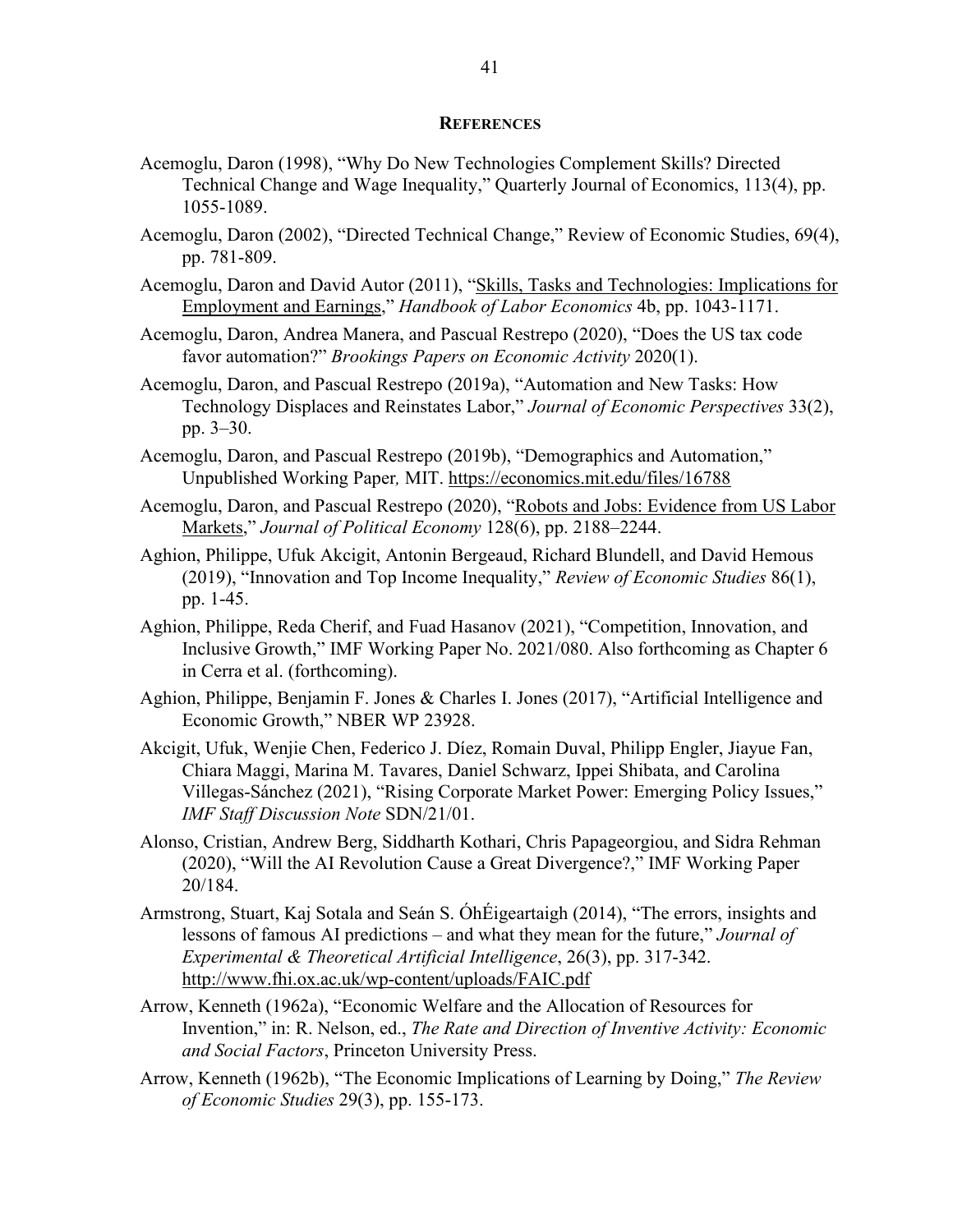- Atkinson, Anthony, and Joseph Stiglitz (1969), "A New View of Technological Change," *Economic Journal* 79 (315), pp. 573-578
- Autor, David H., (2014), "Skills, Education, and the Rise of Earnings Inequality Among the 'Other 99 Percent'," *Science,* 23 May 2014: 344 (6186), pp. 843-851.
- Autor, David (2015), ["Why Are There Still So Many Jobs? The History and Future of](https://economics.mit.edu/files/11563)  [Workplace Automation,](https://economics.mit.edu/files/11563)" *Journal of Economic Perspectives* 29(3), pp. 3–30.
- Autor, David H. (2019), "Work of the Past, Work of the Future," *AEA Papers and Proceedings* 109, pp. 1-32.
- Autor, David, David Dorn, Lawrence F Katz, Christina Patterson, and John Van Reenen (2020), "The Fall of the Labor Share and the Rise of Superstar Firms," *Quarterly Journal of Economics* 135(2), pp. 645-709.
- Autor, David, Frank Levy, and Richard J. Murnane, (2003), "The Skill Content of Recent Technological Change: An Empirical Exploration," *Quarterly Journal of Economics* 118(4), pp. 1279-1333.
- Berg, Andrew, Edward F.Buffie, and Luis-Felipe Zanna (2018), ["Should we fear the robot](https://doi.org/10.1016/j.jmoneco.2018.05.014)  [revolution? \(The correct answer is yes\),](https://doi.org/10.1016/j.jmoneco.2018.05.014)" *Journal of Monetary Economics* 97, pp. 117- 148.Boix, Carles (2019), *Democratic Capitalism at the Crossroads: Technological Change and the Future of Politics*, Princeton University Press.
- Brussevich, Mariya, Era Dabla-Norris, Christine Kamunge, Pooja Karnane, Salma Khalid, and Kalpana Kochhar (2018), "Gender, Technology, and the Future of Work," IMF Staff Discussion Note, SDN/18/07, October 2018.
- Brynjolfsson, Erik, Avinash Collis, Erwin Diewert, Felix Eggers, and Kevin Fox (2020), "Measuring the Impact of Free Goods on Real Household Consumption," *AEA Papers and Proceedings* 110, pp. 25-30.
- Brynjolfsson, Erik, Daniel Rock, and Chad Syverson (2019), "Artificial Intelligence and the Modern Productivity Paradox: A Clash of Expectations and Statistics," *The Economics of Artificial Intelligence: An Agenda, Agrawal, Gans, and Goldfarb.*
- Caselli, Francesco, and Alan Manning (2019), ["Robot Arithmetic: New Technology and](https://pubs.aeaweb.org/doi/pdfplus/10.1257/aeri.20170036)  [Wages,](https://pubs.aeaweb.org/doi/pdfplus/10.1257/aeri.20170036)" *American Economic Review: Insights 2019* 1(1), pp. 1-12.
- Cerra, Valerie, Barry Eichengreen, Asmaa El-Ganainy, and Martin Schindler (Eds.) (forthcoming), *How to Achieve Inclusive Growth*, Oxford University Press and IMF.
- Charlton, Andrew, and Joseph E. Stiglitz (2005), *Fair Trade for All*, Oxford University Press.
- Choi, Eleanor J., and James R. Spletzer (2012), "The declining average size of establishments: evidence and explanations," BLS Monthly Labor Review, March 2012. <https://www.bls.gov/opub/mlr/2012/03/art4full.pdf>
- Cimoli, Mario, Giovanni Dosi, Keith E. Maskus, Ruth L. Okediji, Jerome H. Reichman, and Joseph Stiglitz (eds.) (2014), *Intellectual Property Rights: Legal and Economic Challenges for Development*, Oxford University Press
- Clausing, Kimberley and Reuben Avi-Yonah (2007), "Reforming Corporate Taxation in a Global Economy: A Proposal to Adopt Formulary Apportionment," *The Hamilton Project, Brookings Institution*.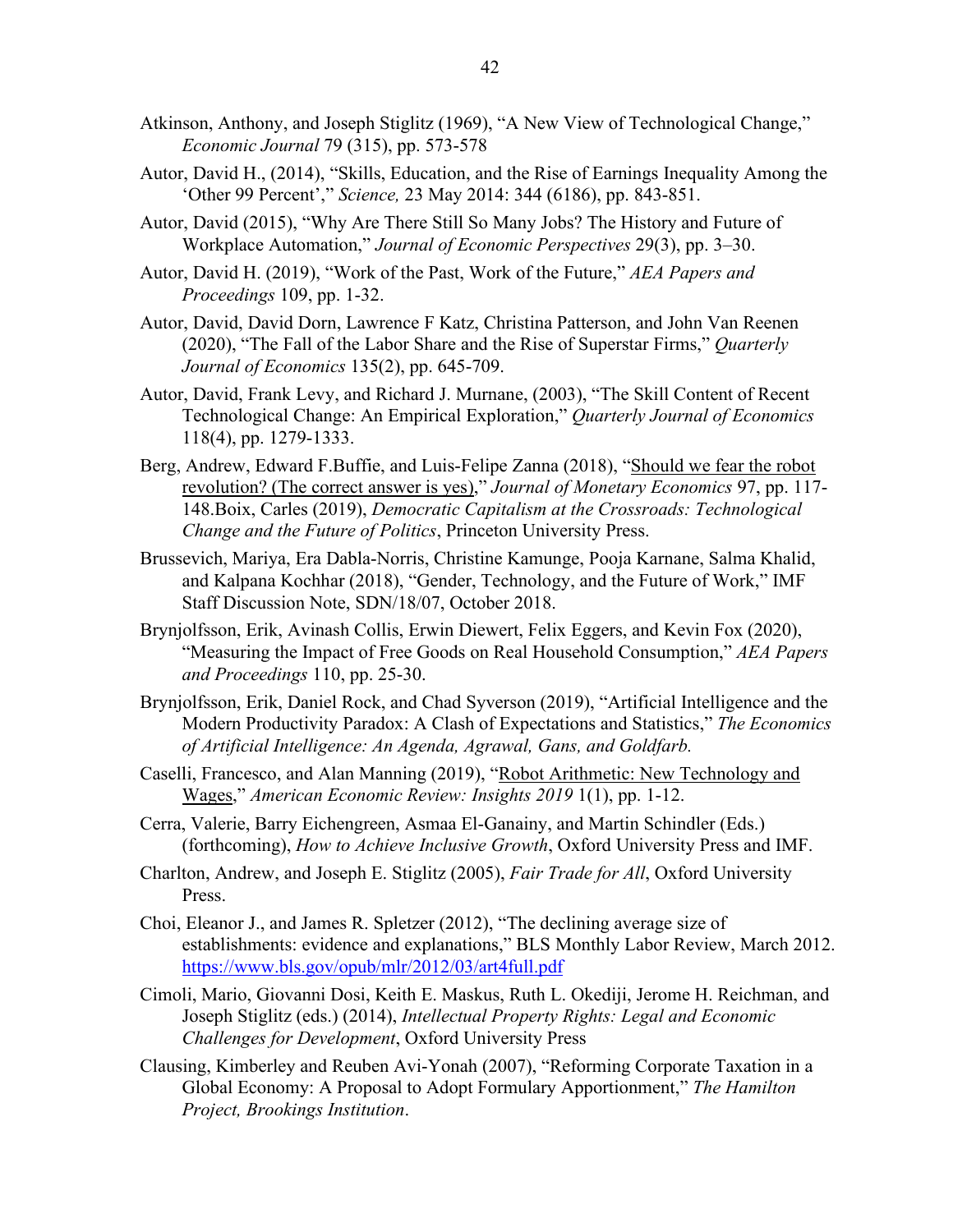- Colmer, Jonathan, Ian Hardman, Jay Shimshack, and John Voorheis (2020), "Disparities in PM2.5 air pollution in the United States," *Science*, Vol. 369, Issue 6503, pp. 575-578.
- Comin, Diego, and Bart Hobijn (2010), "An Exploration of Technology Diffusion," *American Economic Review* 100(5), pp. 2031-59.
- Delli Gatti, Domenico, Mauro Gallegati, Bruce Greenwald, Alberto Russo, and Joseph E. Stiglitz (2012a), "Sectoral Imbalances and Long Run Crises*,"The Global Macro Economy and Finance*, Franklin Allen, Masahiko Aoki, Jean-Paul Fitoussi, Nobuhiro Kiyotaki, Roger Gordon, and Joseph Stiglitz, eds., *IEA Conference Volume* No. 150-III, Palgrave, pp. 61-97.
- Delli Gatti, Domenico, Mauro Gallegati, Bruce Greenwald, Alberto Russo, and Joseph E. Stiglitz (2012b), "Mobility Constraints, Productivity Trends, and Extended Crises*," Journal of Economic Behavior & Organization* 83(3), pp. 375– 393.
- Ding, Jeffrey, Paul Triolo, and Samm Sacks (2018), "Chinese Interests Take a Big Seat at the AI Governance Table," New America blog, June 20, 2018. [https://www.newamerica.org/cybersecurity-initiative/digichina/blog/chinese-interests](https://www.newamerica.org/cybersecurity-initiative/digichina/blog/chinese-interests-take-big-seat-ai-governance-table/)[take-big-seat-ai-governance-table/](https://www.newamerica.org/cybersecurity-initiative/digichina/blog/chinese-interests-take-big-seat-ai-governance-table/)
- El-Ganainy, Asmaa, Ekkehard Ernst, Rossana Merola, Richard Rogerson, and Martin Schindler (2021), "Inclusivity in the Labor Market," IMF Working Paper No. 2021/141. Also forthcoming as Chapter 3 in Cerra et al. (forthcoming).
- Frey, Carl Benedikt and Michael A. Osborne (2017), "The future of employment: How susceptible are jobs to computerisation?" *Technological Forecasting and Social Change* 114, pp. 254-280.
- George, Henry (1879), *Progress and poverty: An inquiry into the cause of industrial depressions, and of increase of want with increase of wealth, the remedy*, D Appleton and Company.
- Good, Irving John (1965), "Speculations Concerning the First Ultraintelligent Machine," *Advances in Computers*, vol. 6.
- Gordon, Robert (2016), *The Rise and Fall of American Growth: The U.S. Standard of Living since the Civil War*, Princeton University Press.
- Grace, Katja, John Salvatier, Allan Dafoe, Baobao Zhang, and Owain Evans (2018), "When Will AI Exceed Human Performance? Evidence from AI Experts," *Journal of Artificial Intelligence Research*, [https://arxiv.org/abs/1705.08807v3.](https://arxiv.org/abs/1705.08807v3)
- Greenwald, Bruce and Joseph Stiglitz (1986) "Externalities in Economies with Imperfect Information and Incomplete Markets," *Quarterly Journal of Economics*, Vol. 101, No. 2, May, pp. 229-264.
- Greenwald, Bruce and Joseph Stiglitz (2006) "Helping Infant Economies Grow: Foundations of Trade Policies for Developing Countries," *American Economic Review: AEA Papers and Proceedings* 96(2), pp. 141-146.
- Greenwald, Bruce and Joseph Stiglitz (2014a), *Creating a Learning Society: A New Approach to Growth, Development, and Social Progress*, Columbia University Press.
- Greenwald, Bruce and Joseph E. Stiglitz (2014b), "Industrial Policies, the Creation of a Learning Society, and Economic Development," *The Industrial Policy Revolution I:*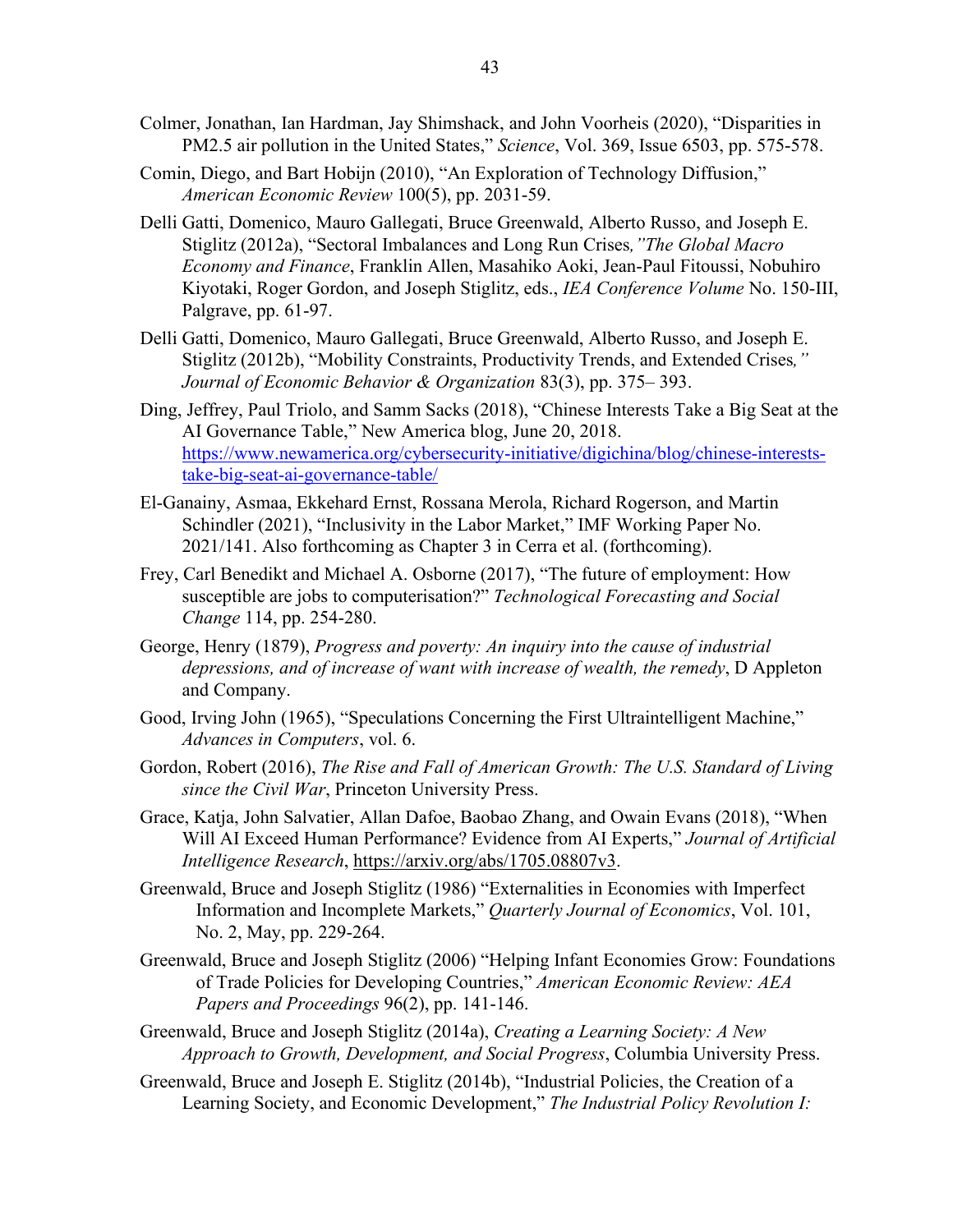*The Role of Government Beyond Ideology*, Joseph E. Stiglitz and Justin Yifu Lin (eds.), Palgrave Macmillan, pp. 43-71.

- Harari, Yuval Noah (2017), *Homo Deus: A Brief History of Tomorrow*, Harper.
- Harris, Karen, Austin Kimson, and Andrew Schwedel (2018), "Labor 2030: The Collision of Demographics, Automation and Inequality," Bain and Company Reports.
- Kennedy, Charles (1964), "Induced Bias in Innovation and the Theory of Distribution," *Economic Journal* LXXIV, pp. 541– 47.
- Klinova, Katya and Anton Korinek (2021), "AI and Shared Prosperity," *Proceedings of the 2021 AAAI/ACM Conference on AI, Ethics, and Society (AIES '21)*.
- Korinek, Anton (2019), "The Rise of Artificially Intelligent Agents," working paper, University of Virginia.
- Korinek, Anton (2020), "Taxation and the Vanishing Labor Market in the Age of AI," *Ohio State Technology Law Journal* 16(1), pp. 244-257.
- Korinek, Anton and Megan Juelfs (2021), "Preparing for the (Non-Existent?) Future of Work," in preparation for Justin Bullock et al. (Eds.), *Oxford Handbook of AI Governance*, Oxford University Press.
- Korinek, Anton and Ding Xuan Ng (2019), "Digitization and the Macro-Economics of Superstars," working paper, University of Virginia.
- Korinek, Anton and Joseph E. Stiglitz (2019), "Artificial Intelligence and Its Implications for Income Distribution and Unemployment," in Agrawal et al.: *The Economics of Artificial Intelligence*, NBER and University of Chicago Press.
- Korinek, Anton and Joseph E. Stiglitz (2020), "Steering Technological Progress," working paper.
- Korinek, Anton and Joseph E. Stiglitz (2021a), "Artificial Intelligence, Globalization, and Strategies for Economic Development," NBER Working Paper w28453.
- Korinek, Anton and Joseph E. Stiglitz (2021b), "Will COVID-19 Drive Advances in Automation and AI that Exacerbate Economic Inequality?" *BMJ 372:n367*.
- Kurzweil, Ray (2005) *The Singularity is Near*, Penguin Group, pp. 135–136.
- Louie, Edward P., and Joshua M. Pearce (2016), ["Retraining investment for U.S. transition](https://www.sciencedirect.com/science/article/pii/S0140988316301347)  [from coal to solar photovoltaic employment,](https://www.sciencedirect.com/science/article/pii/S0140988316301347)" *Energy Economics* 57, pp. 295-302. Maddison, Angus (2003), *Contours of the World Economy 1-2030 AD: Essays in Macro-Economic History*, Oxford University Press.
- Malthus, Thomas R. (1798), *An Essay on the Principle of Population*, J. Johnson.
- McKinsey Global Institute (2017), "Jobs lost, jobs gained: What the future of work will mean for jobs, skills, and wages," McKinsey Reports.
- McMillan, Margaret S., and Dani Rodrik (2011), ["Globalization, Structural Change and](https://www.nber.org/system/files/working_papers/w17143/w17143.pdf)  [Productivity Growth,](https://www.nber.org/system/files/working_papers/w17143/w17143.pdf)" NBER Working Paper 17143.
- Myrdal, Gunnar (1968), *Asian Drama: An Inquiry into the Poverty of Nations*, Pantheon Books.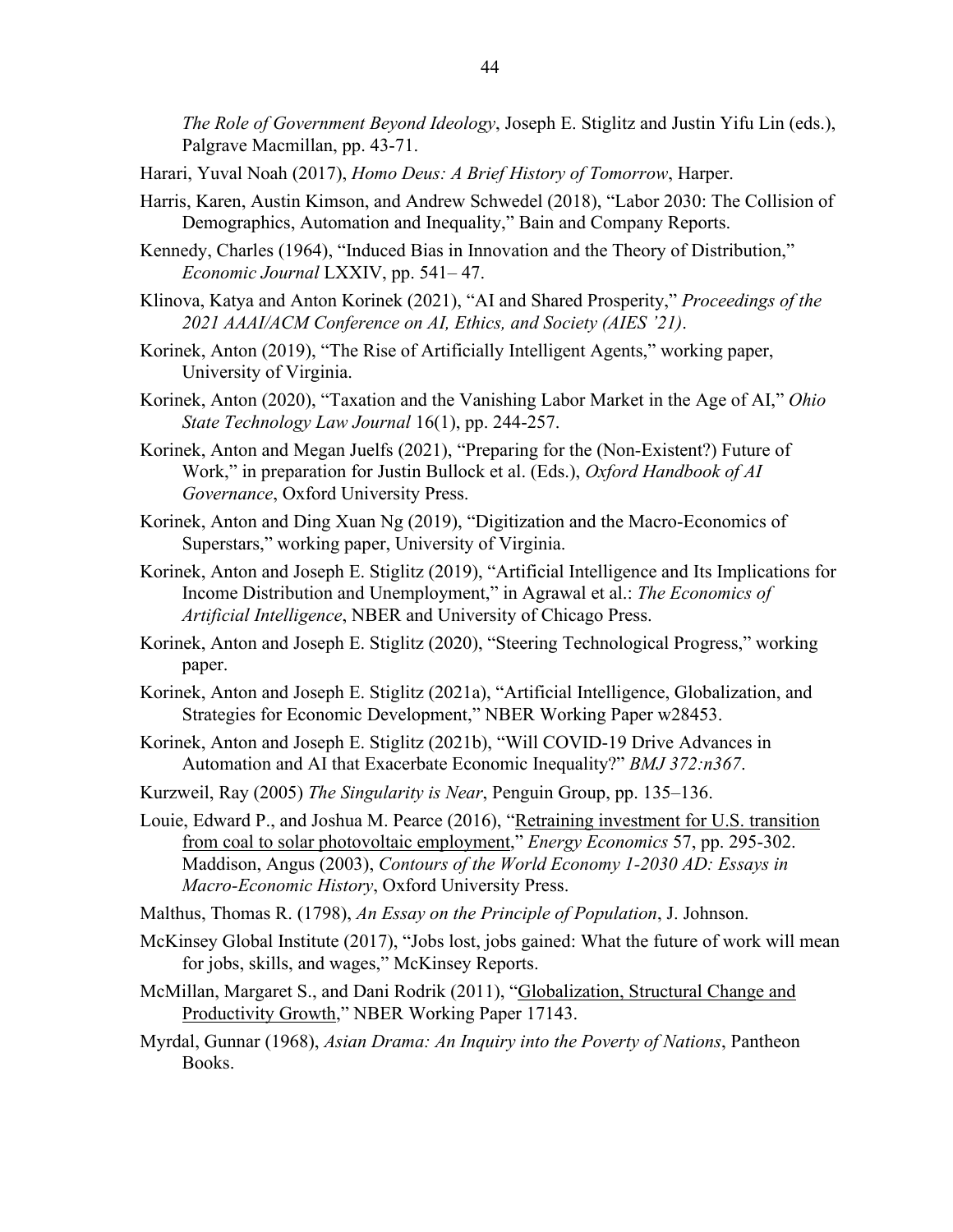- Nordhaus, William (2015), "Are We Approaching an Economic Singularity? Information Technology and the Future of Economic Growth," *NBER Working Paper* No. 21547.
- OECD (2019), *[The Future of Work](https://www.oecd-ilibrary.org/docserver/9ee00155-en.pdf)*, OECD Employment Outlook 2019.
- Ostry, Jonathan, Prakash Loungani, and Andrew Berg (2019), *Confronting Inequality: How Societies Can Choose Inclusive Growth*, Columbia University Press.
- Partnership on AI (2021), *Redesigning AI for Shared Prosperity: An Agenda*. Technical Report. Available at: partnershiponai.org/shared-prosperity
- Peralta-Alva, Adrian, and Agustin Roitman (2018), ["Technology and the Future of Work,](https://www.imf.org/-/media/Files/Publications/WP/2018/wp18207.ashx)" IMF Working Paper WP/18/207. Also published as IMF Staff Note to Group of Twenty: April 2018.
- Peszko, Grzegorz; van der Mensbrugghe, Dominique; Golub, Alexander; Ward, John; Zenghelis, Dimitri; Marijs, Cor; Schopp, Anne; Rogers, John A.; Midgley, Amelia (2020). *Diversification and Cooperation in a Decarbonizing World: Climate Strategies for Fossil Fuel-Dependent Countries.* Washington, DC: World Bank.
- Peterson Institute for International Economics (PIIE) (2020), "How to Fix Economic Inequality?" [https://www.piie.com/sites/default/files/documents/how-to-fix-economic](https://www.piie.com/sites/default/files/documents/how-to-fix-economic-inequality.pdf)[inequality.pdf.](https://www.piie.com/sites/default/files/documents/how-to-fix-economic-inequality.pdf)
- Pouokam, Nathalie (2021), "Sharing Resource Wealth and Addressing Fragility," IMF Working Paper No. 2021/097. Also forthcoming as Chapter 6 in Cerra et al. (forthcoming).
- Pritchett, Lant (2019), "The Future of Jobs is Facing One, Maybe Two, of the Biggest Price Distortions Ever," *Economic Research Forum Working Paper* 1370. https://erf.org.eg/app/uploads/2019/12/1370.pdf
- Rodrik, Dani (2011), "Unconditional Convergence," NBER Working Paper w17546.
- Romer, Paul M. (1986), "Increasing Returns and Long-Run Growth," *Journal of Political Economy*, Vol. 94, No. 5 (October), pp. 1002-1037.
- Rubin, Richard (2020), "The 'Robot Tax' Debate Heats Up," *Wall Street Journal*, January 20, 2020. [https://www.wsj.com/articles/the-robot-tax-debate-heats-up-11578495608.](https://www.wsj.com/articles/the-robot-tax-debate-heats-up-11578495608)
- Sacks, Samms (2018), "Beijing Wants to Rewrite the Rules of the Internet," *The Atlantic*, June 18, 2018.<https://amp.theatlantic.com/amp/article/563033/>
- Saez, Emmanuel and Gabriel Zucman (2019), *The Triumph of Injustice: How the Rich Dodge Taxes and How to Make Them Pay*, Norton.
- Samuelson, Paul (1965), "A Theory of Induced Innovations along Kennedy-Weisäcker Lines," *Review of Economics and Statistics* XLVII:444-64.
- Shapiro, Carl and J. E. Stiglitz (1984) "Equilibrium Unemployment as a Worker Discipline Device," *American Economic Review*, 74(3), June 1984, pp. 433-444.
- Solow, Robert (1987), "We'd Better Watch Out." *New York Times Book Review*, July 12, pp. 36.
- Solow, Robert (2009), "Does Growth Have a Future? Does Growth Theory Have a Future? Are These Questions Related?," *History of Political Economy* 41, pp. 27-34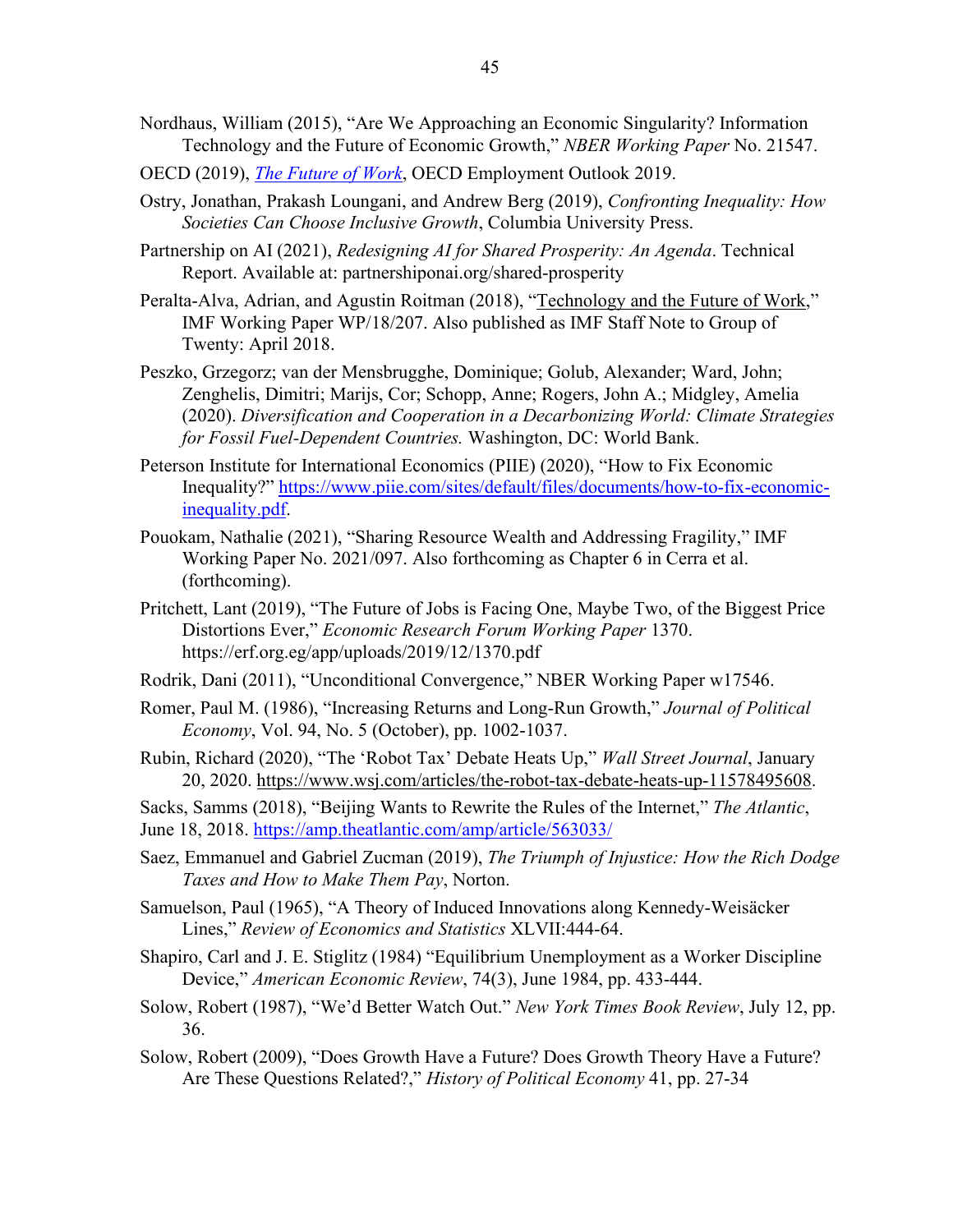- Stiglitz, Joseph E.(1975a) "Information and Economic Analysis," *Current Economic Problems*, J.M. Parkin and A.R. Nobay (eds.), Cambridge: Cambridge University Press, pp. 27-52. (Proceedings of the Association of University Teachers of Economics, Manchester, England, April 1974.)
- Stiglitz, Joseph (1975b) "The Theory of Screening, Education and the Distribution of Income," *American Economic Review*, 65(3), June 1975, pp. 283-300
- Stiglitz, Joseph E.(1987a) "On the Microeconomics of Technical Progress," *Technology Generation in Latin American Manufacturing Industries*, Jorge M. Katz (ed.), New York: St. Martin's Press, pp. 56-77. (Presented to IDB-CEPAL Meetings, Buenos Aires, November 1978.)
- Stiglitz, Joseph E.(1987b) "Learning to Learn, Localized Learning and Technological Progress," *Economic Policy and Technological Performance*, P. Dasgupta and Stoneman (eds.), Cambridge University Press, 1987, pp. 125-153.
- Stiglitz, Joseph E. (2006), "Samuelson and the Factor Bias of Technological Change," *Samuelsonian Economics and the Twenty-First Century,* M. Szenberg et al, eds., Oxford University Press: New York, pp. 235-251

Stiglitz, Joseph E. (2013) *The Price of Inequality: How Today's Divided Society Endangers Our Future*, New York: W.W. Norton & Company.

- Stiglitz, Joseph E. (2014), "Unemployment and Innovation," *NBER Working Paper* no. 20670.
- Stiglitz, Joseph E. (2015), "Leaders and followers: Perspectives on the Nordic model and the economics of innovation*," Journal of Public Economics, Elsevier*, 127(C), pp 3-16.
- Stiglitz, Joseph E. (2018a), "From Manufacturing-Led Export Growth To A Twenty-First-Century Inclusive Growth Strategy: Explaining The Demise Of A Successful Growth Model And What To Do About It," *WIDER Working Paper 2018/176 Helsinki: UNU-WIDER*, accessible at [https://www.wider.unu.edu/publication/manufacturing-led](https://www.wider.unu.edu/publication/manufacturing-led-export-growth-twenty-first-century-inclusive-growth-strategy)[export-growth-twenty-first-century-inclusive-growth-strategy](https://www.wider.unu.edu/publication/manufacturing-led-export-growth-twenty-first-century-inclusive-growth-strategy)
- Stiglitz, Joseph E. (2018b), "Pareto Efficient Taxation and Expenditures: Pre- and Redistribution," *Journal of Public Economics Special Issue in Honor of Sir Tony Atkinson (1944-2017),* 162, pp. 101-119.
- Stiglitz, Joseph E. (2019), *People, Power, and Profits: Progressive Capitalism for an Age of Discontent*, Norton.
- Stiglitz, Joseph E., Nell Abernathy, Adam Hersh, Susan Holmberg and Mike Konczal (2015), *Rewriting the Rules of the American Economy: An Agenda for Growth and Shared Prosperity*, A Roosevelt Institute Book, Norton.
- Stiglitz, Joseph E., Carter Daugherty, and the Foundation for European Progressive Studies (2019), *Rewriting the Rules of the European Economy: An Agenda for Growth and Shared Prosperity*, Norton.
- Summers, Lawrence (2017), "Picking on robots won't deal with job destruction," *The Washington Post Opinion*, March 5, 2017.
- Trajtenberg, Manuel (2019) "Artificial Intelligence as the Next GPT: A Political-Economy Perspective," pp. 175-186, in Agrawal, Ajay, Joshua Gans and Avi Goldfarb (2019),